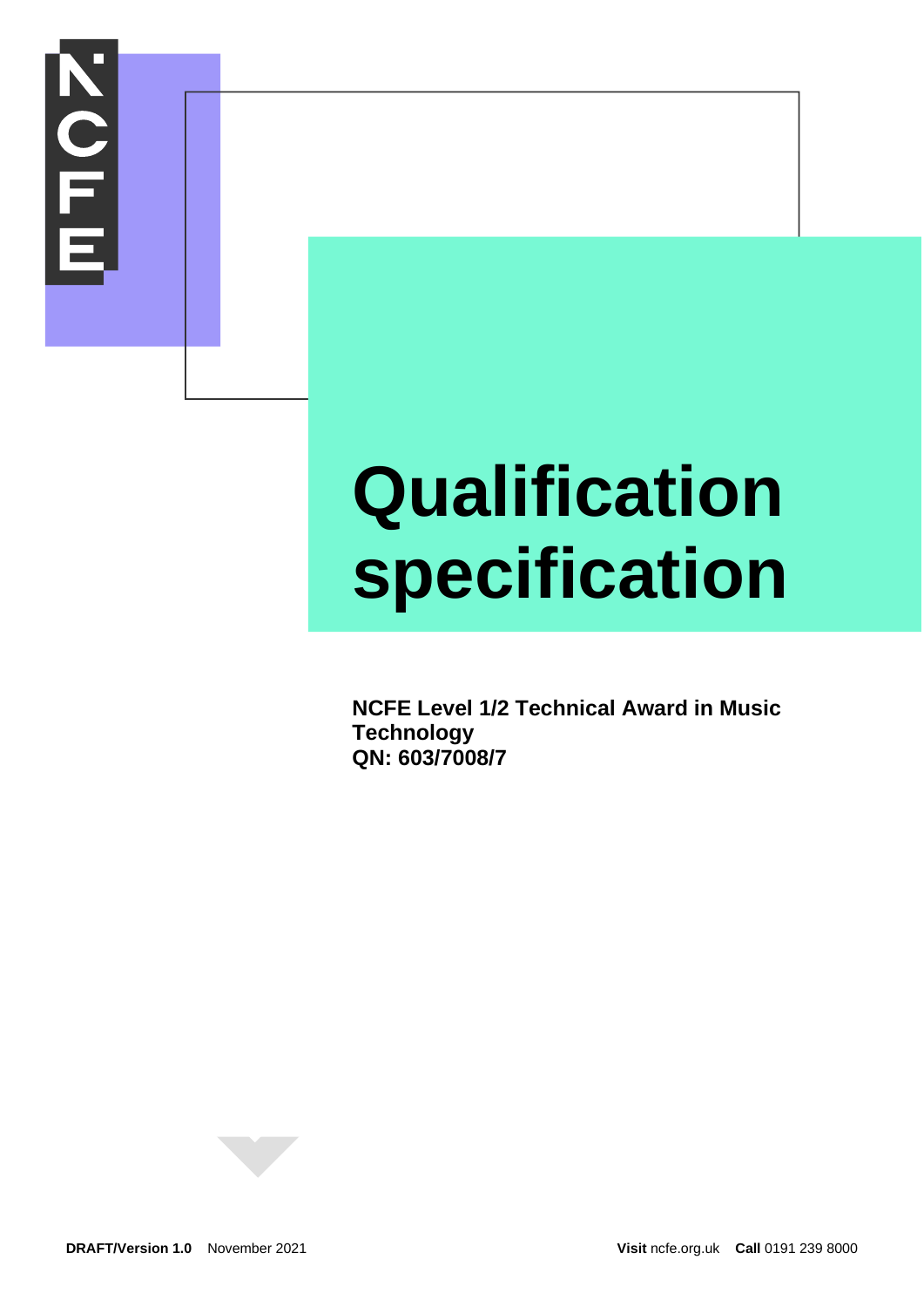# <span id="page-1-0"></span>**Qualification summary**

| <b>Qualification title</b>                 | NCFE Level 1/2 Technical Award in Music Technology (603/7008/7)                                                                                                                                                                                                                                                                                                                                                                                                                  |                                          |     |  |
|--------------------------------------------|----------------------------------------------------------------------------------------------------------------------------------------------------------------------------------------------------------------------------------------------------------------------------------------------------------------------------------------------------------------------------------------------------------------------------------------------------------------------------------|------------------------------------------|-----|--|
| <b>Ofqual qualification</b><br>number (QN) | 603/7008/7<br>Aim reference<br>603/7008/7                                                                                                                                                                                                                                                                                                                                                                                                                                        |                                          |     |  |
| <b>Guided learning hours</b><br>(GLH)      | 139                                                                                                                                                                                                                                                                                                                                                                                                                                                                              | <b>Total qualification</b><br>time (TQT) | 153 |  |
| <b>Minimum age</b>                         | 14                                                                                                                                                                                                                                                                                                                                                                                                                                                                               |                                          |     |  |
| <b>Qualification purpose</b>               | This qualification is part of a suite of technical award qualifications that have<br>been developed to meet the Department for Education's (DfE's)<br>requirements for high-quality, rigorous qualifications that:<br>have appropriate content for the learner to acquire core knowledge and<br>practical skills<br>allow the qualification to be graded<br>٠<br>provide synoptic assessment<br>$\bullet$<br>enable progression to a range of study and employment opportunities |                                          |     |  |
| Grading                                    | Level 1 pass/merit/distinction<br>Level 2 pass/merit/distinction/distinction*                                                                                                                                                                                                                                                                                                                                                                                                    |                                          |     |  |
| <b>Assessment method</b>                   | Externally-set: non-exam assessment (NEA) and an examined assessment<br>(EA)                                                                                                                                                                                                                                                                                                                                                                                                     |                                          |     |  |
| <b>Performance points</b>                  | Please check with the DfE for the most up-to-date information, should there<br>be any changes                                                                                                                                                                                                                                                                                                                                                                                    |                                          |     |  |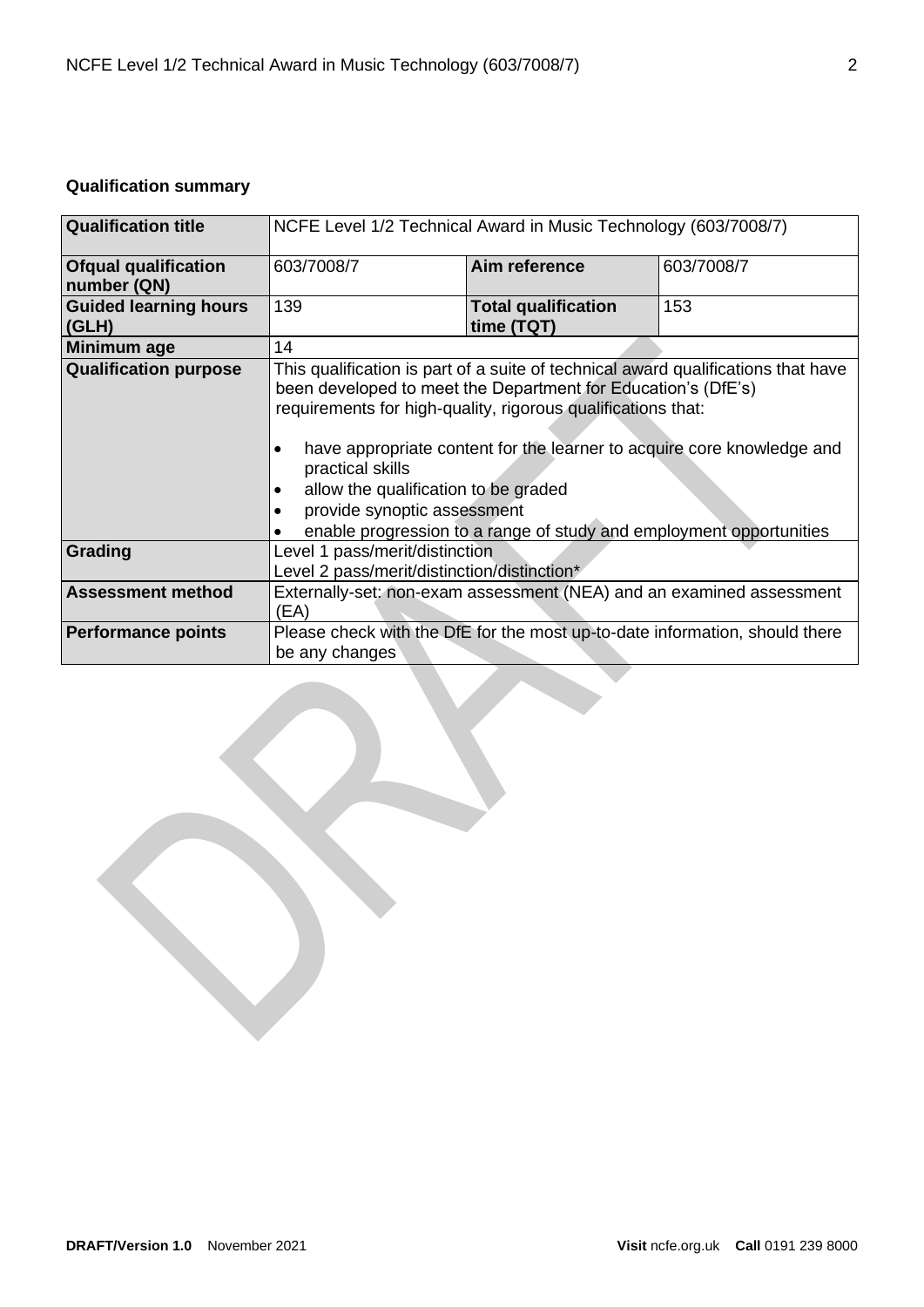# **Contents**

| <b>Qualification summary</b>                                  | 2  |
|---------------------------------------------------------------|----|
| <b>Section 1: introduction</b>                                |    |
| Aims and objectives                                           | 4  |
| Support handbook                                              | 4  |
| Entry guidance                                                | 4  |
| Achieving this qualification                                  | 5  |
| Progression                                                   | 5  |
| <b>Staffing requirements</b>                                  | 6  |
| Resource requirements                                         | 6  |
| Real work environment requirement/recommendation              | 6  |
| Work/industry placement experience                            | 6  |
| Purpose statement                                             | 7  |
| How the qualification is assessed                             | 9  |
| Overall grading descriptors                                   | 14 |
| Grading information                                           | 15 |
| Section 2: unit content and assessment guidance               | 16 |
| Content areas                                                 | 18 |
| Teaching content                                              | 19 |
| Introduction to music technology and the music business<br>1. | 19 |
| The digital audio workstation (DAW)<br>2.                     | 23 |
| 3.<br>Musical elements, musical style and music technology    | 28 |
| Sound creation<br>4.                                          | 32 |
| 5.<br>Multitrack recording                                    | 34 |
| Teaching guidance                                             | 38 |
| Glossary of terms                                             | 45 |
| Synoptic connections                                          | 49 |
| <b>Section 3: additional information</b>                      | 50 |
| School accountability measures (performance points)           | 50 |
| Discounting                                                   | 50 |
| <b>Qualification dates</b>                                    | 50 |
| Support materials                                             | 51 |
| Reproduction of this document                                 | 51 |
| Contact us                                                    | 52 |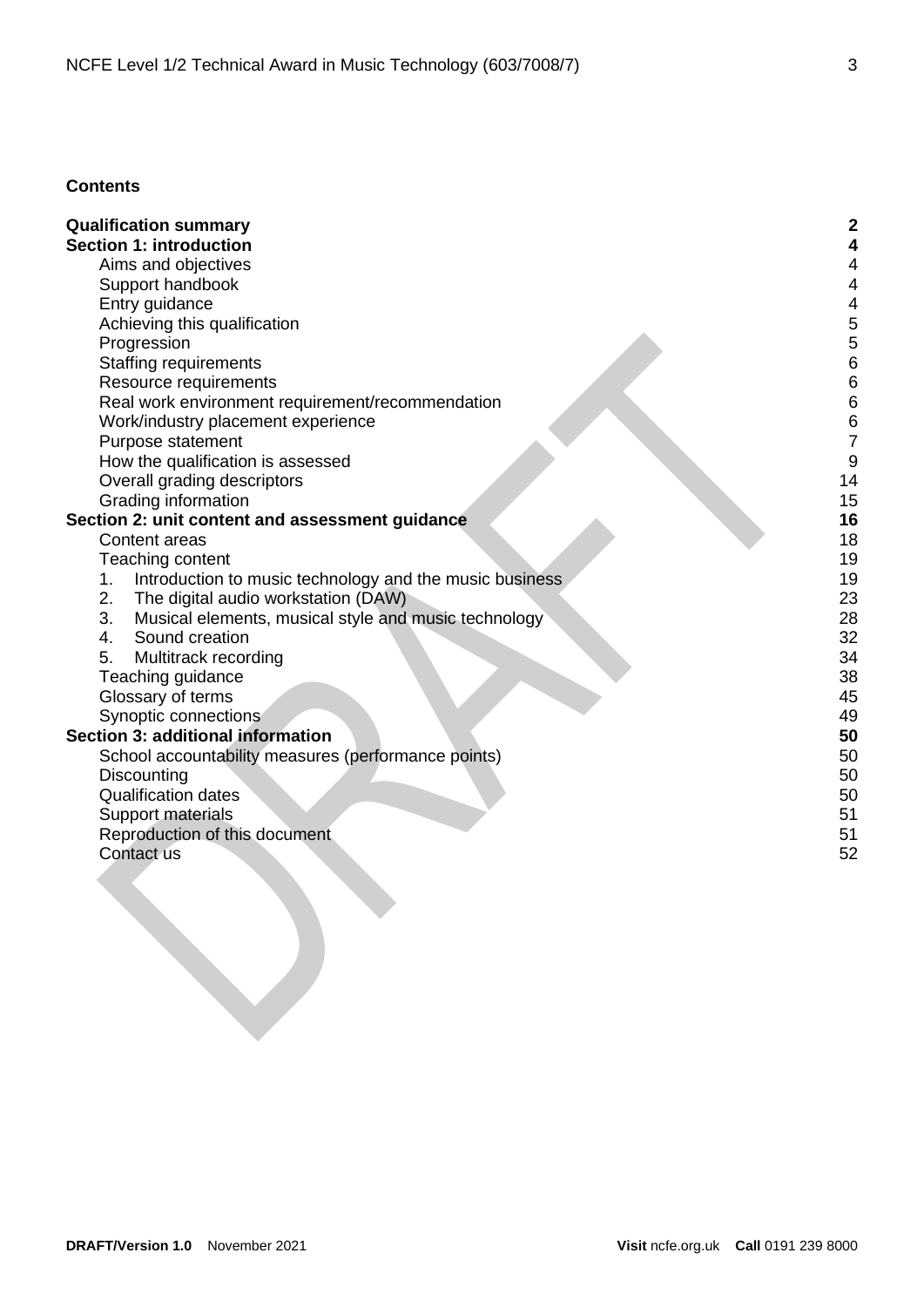## <span id="page-3-0"></span>**Section 1: introduction**

Please note this is a draft version of the qualification specification and is likely to be subject to change before the final version is produced for the launch of the qualification.

If you are using this qualification specification for planning purposes, please make sure that you are using the most recent version.

## <span id="page-3-1"></span>**Aims and objectives**

This qualification aims to:

- focus on the study of the music technology industry
- offer breadth and depth of study, incorporating a key core of knowledge
- provide opportunities to acquire a number of practical and technical skills

The objectives of this qualification are to:

- understand the place of music technology within the music business
- understand hardware components and software functions of a digital audio workstation (DAW)
- use DAW software to produce musical projects
- understand how music is composed through the study and analysis of musical elements
- analyse the developments in musical style enabled by technology
- select and apply musical elements to create stylistically appropriate musical outcomes
- use sound creation in different forms of media
- apply sound creation to achieve an outcome
- understand planning and undertake multitrack recording and mixing
- use recording equipment to capture and store multitrack audio recordings

## <span id="page-3-2"></span>**Support handbook**

This qualification specification must be used alongside the mandatory support handbook on the qualifications page on the NCFE website, which contains additional supporting information to help with the planning, delivery and assessment.

This qualification specification contains all of the qualification-specific information you will need that is not covered in the support handbook.

## <span id="page-3-3"></span>**Entry guidance**

This qualification is designed for learners aged 14 to 16 in schools and colleges, but is also accessible for post-16 learners.

It is a vocational qualification equivalent to GCSE grades 8.5 to 1.

There are no specific prior skills/knowledge a learner must have for this qualification.

Entry is at the discretion of the centre.

Centres are responsible for ensuring that all learners are capable of achieving the learning outcomes and complying with the relevant literacy, numeracy and health and safety requirements.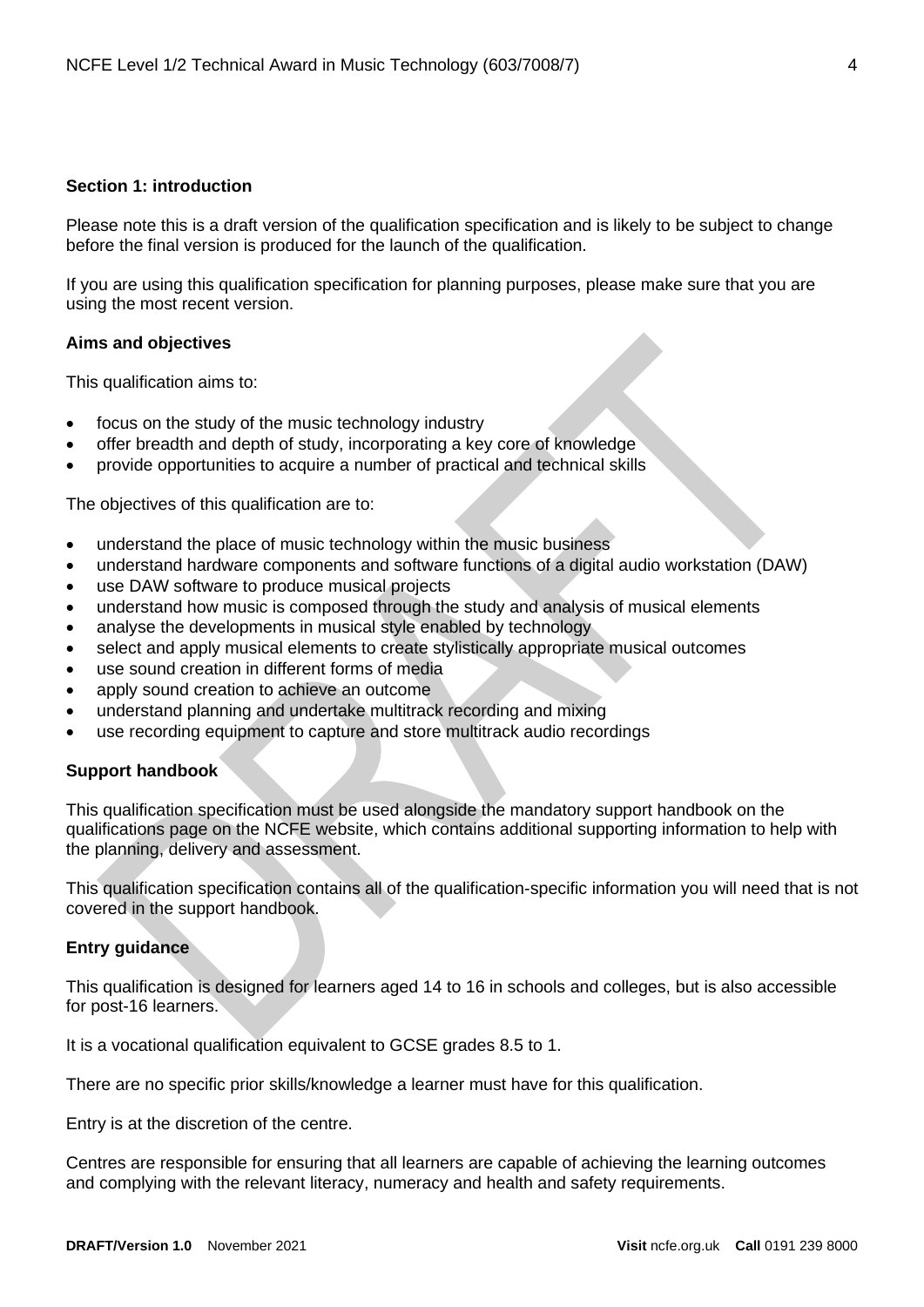Learners registered on this qualification should not undertake another qualification at the same level, or with the same/a similar title, as duplication of learning may affect funding eligibility.

## <span id="page-4-0"></span>**Achieving this qualification**

To be awarded this qualification, learners are required to successfully achieve all learning outcomes from the single graded mandatory unit.

| <b>Qualification title</b>                                                                   |                 | NCFE Level 1/2 Technical Award in Music Technology          |  |  |
|----------------------------------------------------------------------------------------------|-----------------|-------------------------------------------------------------|--|--|
| <b>Qualification number (QN)</b>                                                             |                 | 603/7008/7                                                  |  |  |
| Level                                                                                        |                 | Combined level 1/2                                          |  |  |
| <b>Guided learning hours (GLH)</b><br>(Total GLH has been rounded up to<br>the nearest hour) |                 | 139                                                         |  |  |
| <b>GLH breakdown</b>                                                                         |                 | 120 hours delivery<br>٠                                     |  |  |
|                                                                                              |                 | 1 hour 30 minutes examined assessment<br>$\bullet$          |  |  |
|                                                                                              |                 | 17 hours non-exam assessment<br>$\bullet$                   |  |  |
| Non-exam                                                                                     | Weighting (60%) | Externally-set, internally marked and externally moderated: |  |  |
| assessment (NEA)                                                                             |                 | synoptic project                                            |  |  |
| <b>Examined</b>                                                                              | Weighting (40%) | Externally-set and externally marked:                       |  |  |
| assessment (EA)                                                                              |                 | written exam                                                |  |  |
| <b>Total</b>                                                                                 | 100%            | Overall qualification grades:                               |  |  |
|                                                                                              |                 | L1P, L1M, L1D, L2P, L2M, L2D, L2D*                          |  |  |

Please refer to the content area summaries in section 2 for further information.

To achieve this qualification, learners must successfully demonstrate their achievement of all learning outcomes of the units as detailed in this qualification specification.

## <span id="page-4-1"></span>**Progression**

Depending on the grade the learner achieves in this qualification, they could progress to level 2 and level 3 qualifications and/or GCSE/A Levels.

Learners who achieve at level 1 might consider progression to level 2 qualifications post-16, such as:

- GCSE Music
- study at level 2 in a range of technical routes that have been designed for progression to employment, apprenticeships and further study; examples might include a Level 2 Certificate in Music Technology

Technical certificate qualifications provide post-16 learners with the knowledge and skills they need for skilled employment or for further technical study.

Learners who achieve at level 2 might consider progression to level 3 qualifications post-16, such as:

- A Level Music (this will support progression to higher education)
- Level 3 Applied General Certificate in Music Technology
- Level 3 Certificate in Music Technology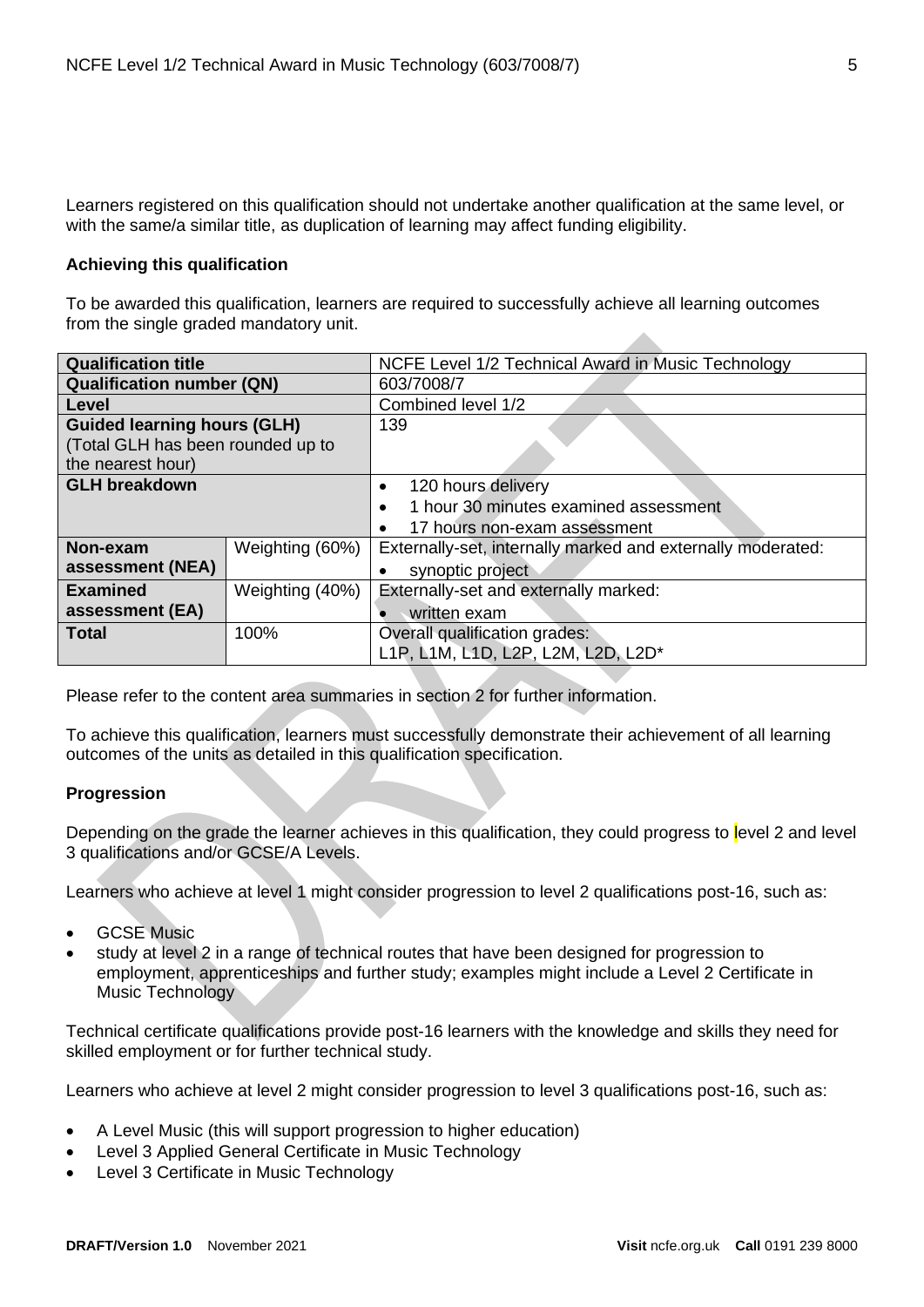Learners could also progress into employment or onto an apprenticeship. The understanding and skills gained through this qualification could be useful to progress onto an apprenticeship in the industry through a variety of occupations that are available within the industry such as producer, technician and arranger.

## <span id="page-5-0"></span>**Staffing requirements**

There are no additional staffing requirements for this qualification. See the staffing requirements section in the support handbook.

## <span id="page-5-1"></span>**Resource requirements**

There are no mandatory resource requirements for this qualification, but centres must ensure learners have access to suitable resources to enable them to cover all the appropriate learning outcomes.

## <span id="page-5-2"></span>**Real work environment requirement/recommendation**

This is a knowledge-only qualification. Experience in the real work environment is not required.

## <span id="page-5-3"></span>**Work/industry placement experience**

This is a knowledge-only qualification. Work/industry placement experience is not required.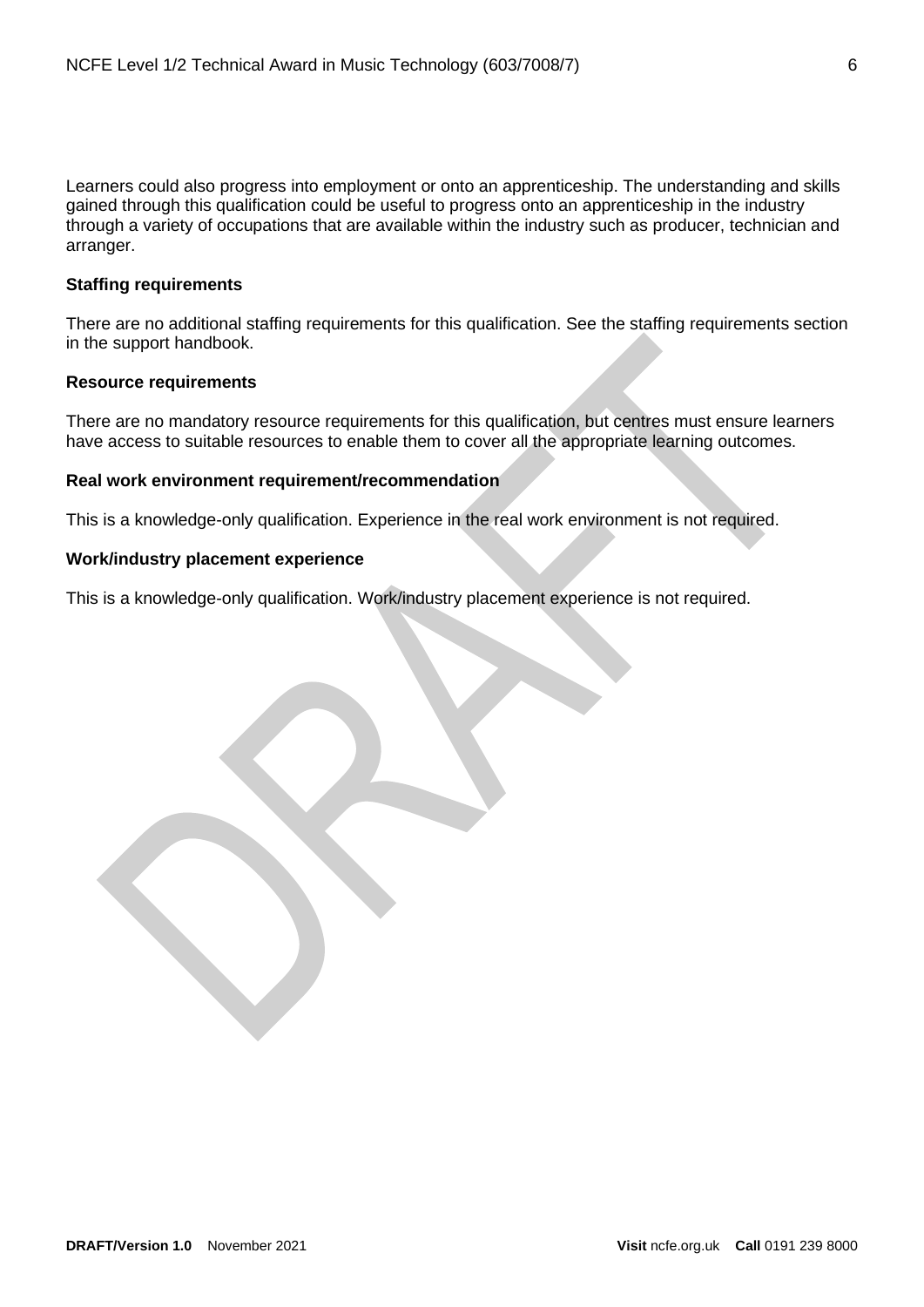#### <span id="page-6-0"></span>**Purpose statement**

#### **Who is this qualification for?**

The Level 1/2 Technical Award in Music Technology is designed for learners who want an introduction to the music technology industry that includes a vocational and project-based element. The qualification will appeal to learners who wish to pursue a career in the music technology industry or progress onto further study.

The NCFE Level 1/2 Technical Award in Music Technology (603/7008/7) complements GCSE qualifications. It is aimed at 14 to 16 year olds studying key stage 4 (KS4) curriculum who are interested in the music technology industry. This qualification is designed to match the rigour and challenge of GCSE study. The qualification is graded at level 1 pass, merit, distinction and level 2 pass, merit, distinction and distinction\* (equivalent to GCSE grades 8.5 to 1). More information on grading can be found in section 2 of this qualification specification.

This qualification focuses on an applied study of music technology and learners will gain a broad knowledge and understanding of working in the sector.

This qualification has been designed to sit alongside the requirements of core GCSE subjects and is appropriate for learners who are motivated and challenged by learning through hands-on experiences and through content that is concrete and directly related to those experiences.

It is distinct from GCSE Music, as it encourages the learner to use knowledge and practical tools to focus on specific creative and technical music technology outcomes. They will develop significant personal and vocational skills that can be transferred to further study or employment.

The study of music technology involves the understanding of hardware and software used in digital audio workstations (DAW), the elements of music, multitrack recording, mixing, and sound creation for media. Learners will apply their knowledge and understanding to produce compositional work, mixed sound recordings and sound creation projects for visual and other media.

This level 1/2 qualification is appropriate for learners who are looking to develop a significant core of knowledge and understanding in music technology and apply that knowledge through a project.

#### **What will the learner study as part of this qualification?**

This qualification will promote the learner's understanding of:

- the place of music technology within the music business
- hardware components and software functions of a digital audio workstation (DAW)
- the use of DAW software to produce musical projects
- how music is composed through study and analysis of musical elements
- analysing the developments in musical style enabled by technology
- selecting and applying musical elements to create stylistically appropriate musical outcomes
- using sound creation in different forms of media
- applying sound creation to achieve an outcome
- planning and undertaking multitrack recording and mixing
- using recording equipment to capture and store multitrack audio recordings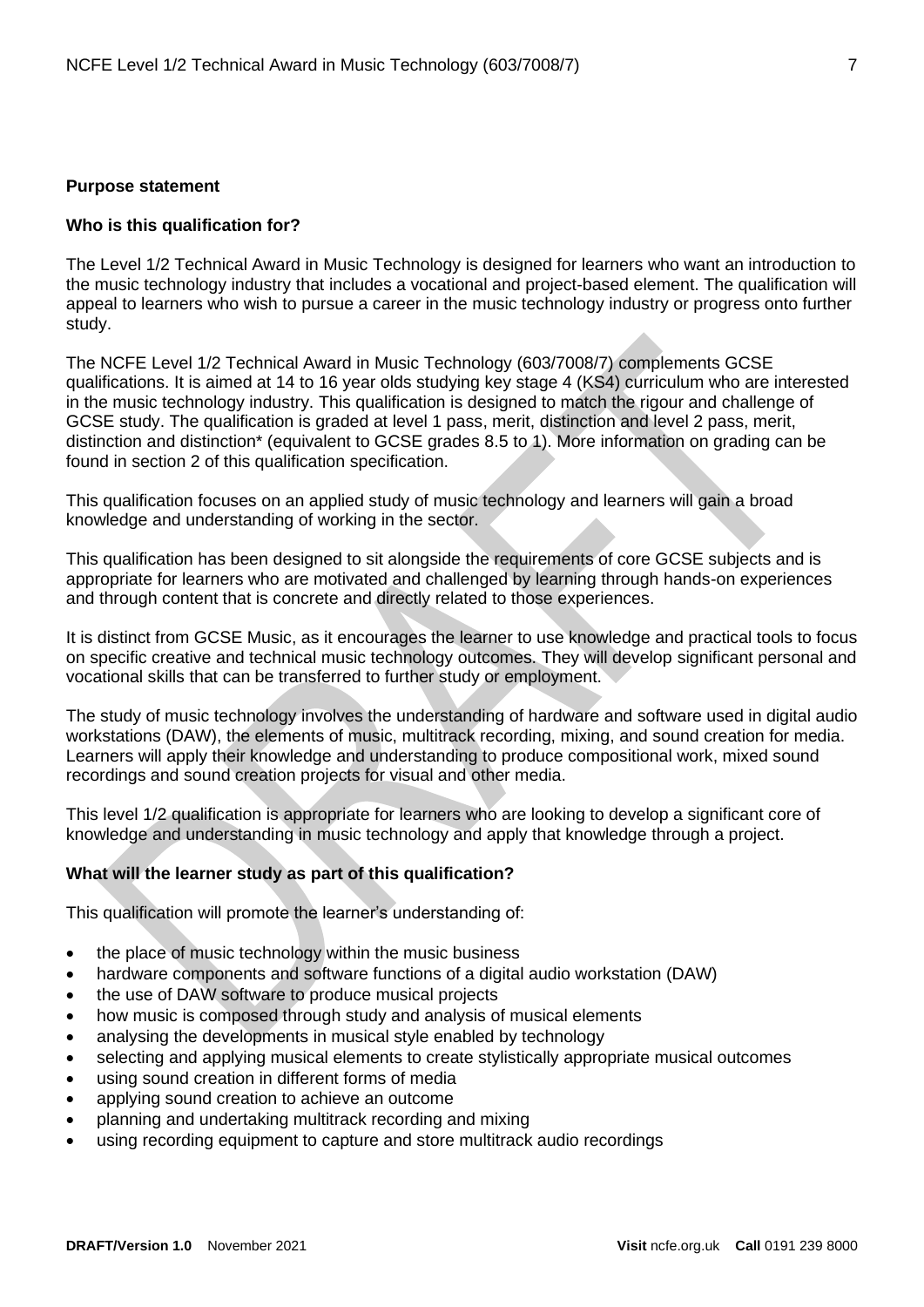## **What knowledge and skills will the learner develop as part of this qualification and how might these be of use and value in further studies?**

Learners will develop the following knowledge and skills:

- adapting their own ideas and responding to feedback
- evaluating their own work
- analysing data and making decisions
- planning
- practical application of hardware and software for creative purposes
- skills that are essential for the music technology industry such as team working, presentation skills, independent working, working to deadlines, and efficient use of resources
- an ability to reflect upon their preferred learning style and identify relevant study skills

Successful completion of this qualification will enable learners to progress to level 2 or level 3 qualifications in related subjects.

The knowledge and skills gained will provide a secure foundation for careers in the music technology industry.

Learners will develop the following skills that will inform future training and work in the music technology industry:

- decision making
- observation
- resourcefulness
- problem solving
- planning
- evaluation
- reflection
- interpersonal skills
- professional behaviours
- respect and appreciation of others
- an ability to reflect upon their preferred learning style and identify relevant study skills

The knowledge and skills gained will provide a secure foundation for learners to progress into career opportunities in the music technology industry and provide a valuable platform for further study.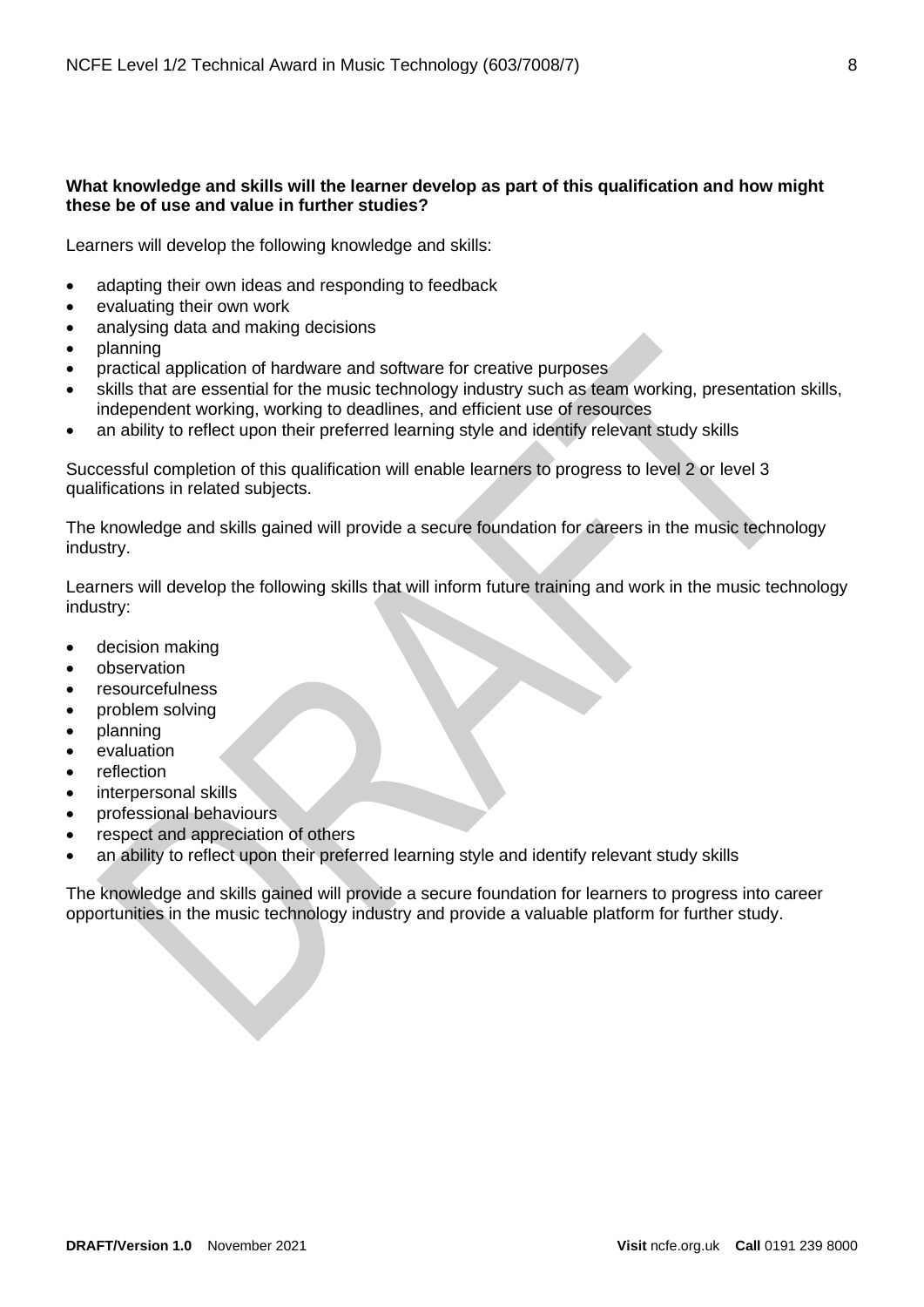## **Which subjects will complement this course?**

The following subject areas will complement this course:

- music
- design and technology
- maths
- IT and computer science

This list is not exhaustive, and a range of other subject areas may also be appropriate.

## <span id="page-8-0"></span>**How the qualification is assessed**

Assessment is the process of measuring a learner's skill, knowledge and understanding against the standards set in a qualification.

The qualification has **2** assessments externally-set by NCFE: **one** non-exam assessment and **one** written examined assessment.

|                                               | Non-exam assessment                                                                                                                                                                                                                                                          |  |  |  |  |
|-----------------------------------------------|------------------------------------------------------------------------------------------------------------------------------------------------------------------------------------------------------------------------------------------------------------------------------|--|--|--|--|
| <b>Assessment method</b>                      | <b>Description</b>                                                                                                                                                                                                                                                           |  |  |  |  |
| Non-exam assessment                           | 60% of the technical award                                                                                                                                                                                                                                                   |  |  |  |  |
| Externally-set                                | 120 marks                                                                                                                                                                                                                                                                    |  |  |  |  |
| Internally marked and<br>externally moderated | The completion time for the non-exam assessment is 17 hours.                                                                                                                                                                                                                 |  |  |  |  |
|                                               | The non-exam assessment will assess the learner's ability to effectively<br>draw together their knowledge, understanding and skills from across the<br>whole vocational area. The non-exam assessment will target assessment<br>objectives (AOs) AO1, AO2, AO3, AO4 and AO5. |  |  |  |  |
| Non-exam assessment<br>availability           | The learner should not undertake the non-exam assessment until all<br>content areas have been delivered. This is to ensure learners are in a<br>position to complete the non-exam assessment successfully.                                                                   |  |  |  |  |
|                                               | A different non-exam assessment brief will be released every September.                                                                                                                                                                                                      |  |  |  |  |

## **Non-exam assessment**

Non-exam assessment encourages the learner to combine elements of their learning and to show accumulated knowledge and understanding across the content areas.

Non-exam assessment enables the learner to show their ability to integrate and apply knowledge, understanding and skills with breadth and depth. It also requires them to demonstrate their capability to apply knowledge, understanding and skills across a range of units and learning outcomes that are being assessed.

The non-exam assessment is internally assessed work and should be completed by the learner in accordance with the qualification specification. Information on delivery guidance and assessment hours for the internal assessment will be available in the non-exam assessment brief. To support with this, we have also created a sample non-exam assessment brief, which is available on the qualification page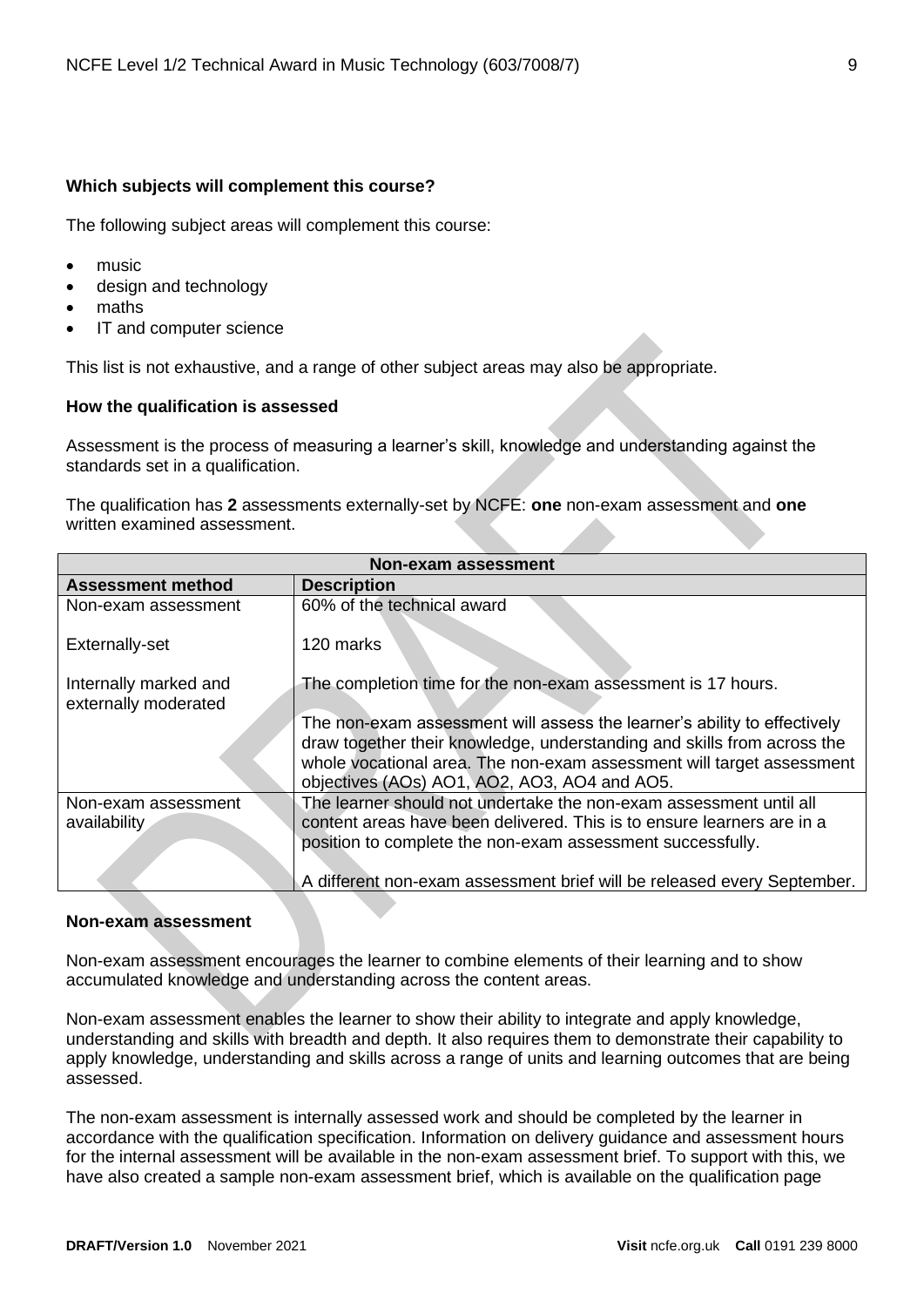under support materials. A representative number of assessment hours should be timetabled into the scheme of work. Internal assessment hours must be administered outside of scheduled teaching and learning hours and should be supervised and assessed by the teacher.

Any work submitted for internal assessment must be completed during scheduled assessment hours in accordance with the scheme of work and must be authenticated and attributable to the learner. The teacher must be satisfied that the work produced is the learner's own and the learner must declare that the work is their own.

In practice, this means that all of the non-exam assessment will be completed in normal class time within scheduled assessment hours and kept separate from any teaching and learning hours.

The internally assessed non-exam assessment component is based on coverage of the qualification content areas, which are assessed holistically against descriptors to achieve a grade.

Each learner must create a portfolio of evidence generated from appropriate assessment tasks that demonstrates achievement of all the learning outcomes associated with each unit. The assessment tasks should allow the learner to respond to a real-life situation that they may face when in employment. On completion of each unit, learners must declare that the work produced is their own and the assessor must countersign this. Examples of suitable evidence for the portfolio for each unit are provided in section 2.

| <b>Examined assessment</b>                 |                                                                                                                                                                                                  |  |  |  |
|--------------------------------------------|--------------------------------------------------------------------------------------------------------------------------------------------------------------------------------------------------|--|--|--|
| <b>Assessment method</b>                   | <b>Description</b>                                                                                                                                                                               |  |  |  |
| Examined assessment                        | 40% of technical award                                                                                                                                                                           |  |  |  |
| Externally-set                             | Written examination:                                                                                                                                                                             |  |  |  |
| Written examination                        | 80 marks<br>1 hour 30 minutes                                                                                                                                                                    |  |  |  |
| <b>Externally marked</b>                   | a mixture of multiple-choice, short-answer, and extended response<br>questions                                                                                                                   |  |  |  |
|                                            | The written examined assessment is a terminal assessment and will<br>assess the learner's knowledge and understanding of all content areas<br>and target assessment objectives AO1, AO2 and AO3. |  |  |  |
| <b>Examined assessment</b><br>availability | The examination date is expected to take place in May/June every year                                                                                                                            |  |  |  |
|                                            | Please refer to the external assessment timetable available on the NCFE<br>website.                                                                                                              |  |  |  |

## **Examined assessment**

Examined assessments are set and marked by NCFE. The assessment assesses learners' knowledge and understanding of the content areas of this qualification. Centres must not assess, internally quality assure, or otherwise access or review any examined assessment materials or learner responses at any time and must adhere to the required exam regulations at all times.

The examined assessment is on a set date and time (invigilated). NCFE specifies the date and time that the examined assessment must be administered in the centre and also publishes in advance the dates on which external assessment results will be released.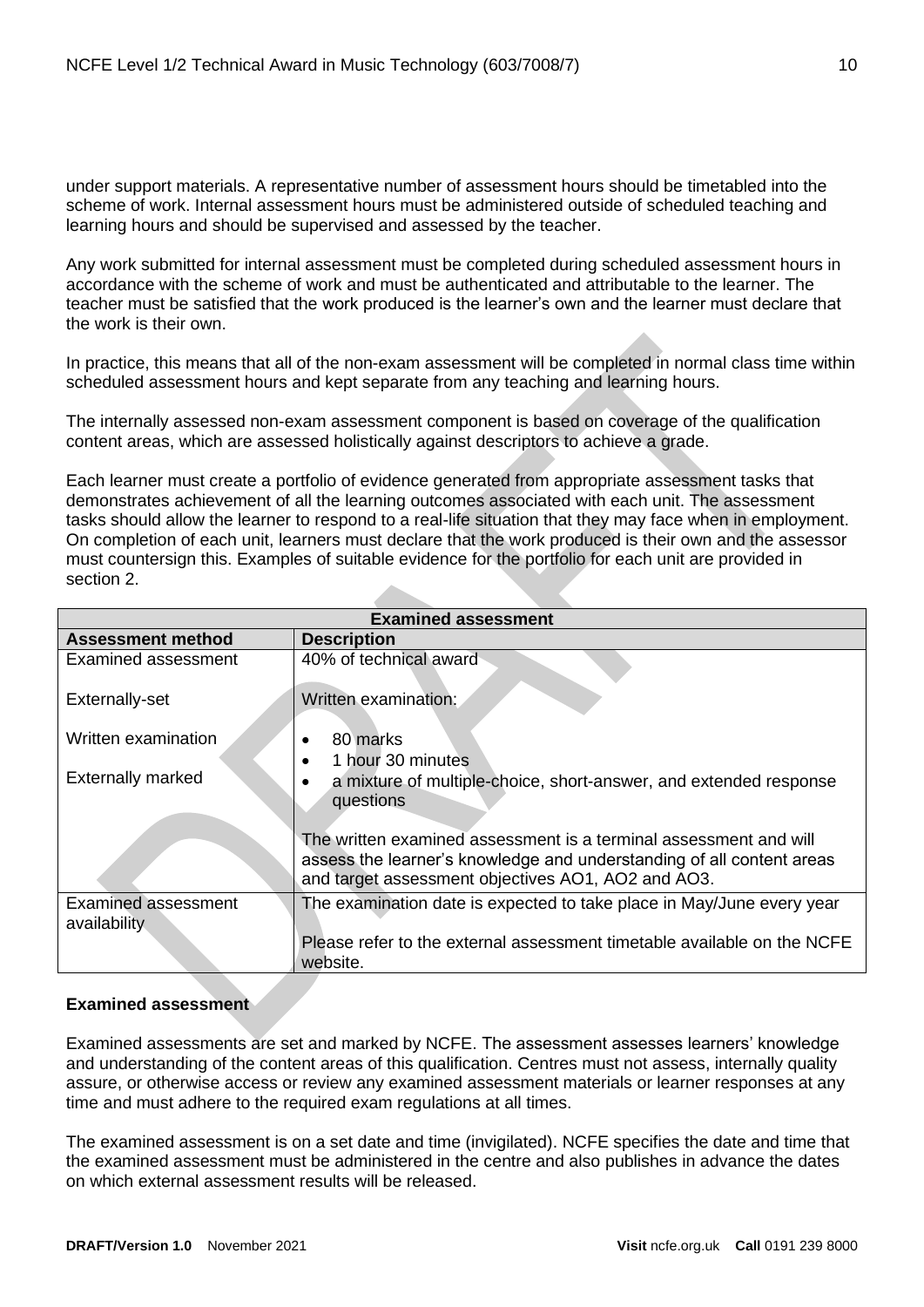A variety of assessment questions will be used, including multiple-choice, short-answer and extended response questions. This will enable learners to demonstrate their breadth of knowledge and understanding of the subject and ensure achievement at the appropriate level, including stretch and challenge. Questions will be written in plain English and in a way that is supportive and accessible to learners of all abilities.

As far as possible, real-world case studies and contexts that are relevant to the sector will be used. This is to engage and stimulate learners under examination conditions and to facilitate the drawing out of a wide range of knowledge and skills developed throughout their learning.

All questions will have available marks clearly identified. The examined assessment will be carefully constructed following a rigorous quality control process to ensure that the assessment is valid.

For further information, including instructions for conducting an external assessment, centres must ensure they have read/are familiar with the regulations for the conduct of external assessment, and qualification specific instructions for delivery documents available on the policies & documents page on the NCFE website.

The examined assessment material will be sent out in time for the start of the assessment. Assessment materials must be kept secure at all times in line with the requirement of the regulations for the conduct of external assessment.

You must return all examined assessment materials and partially or fully completed learner work to NCFE within one working day of the examined assessment taking place or the final timetabled supervised/invigilated session.

## **Rationale for synoptic assessment**

Synoptic assessment encourages the learner to combine elements of their learning and to show accumulated knowledge and understanding across units and/or learning outcomes.

Synoptic assessment enables the learner to show their ability to integrate and apply knowledge, understanding and skills with breadth and depth. It also requires them to demonstrate their capability to apply knowledge, understanding and skills across a range of units and learning outcomes that are being assessed.

## **Enquiries about results**

All enquiries relating to learners' results must be submitted in line with our enquiries and appeals about results and assessment decisions policy, which is available on the policies & documents page on the NCFE website.

## **External assessment conditions**

For more information on external assessment conditions, please see the regulations for the conduct of external assessments and qualification specific instructions for delivery on the policies & documents page on the NCFE website.

There is one assessment window during the year. Please refer to the external assessment timetable on the NCFE website for the specific date.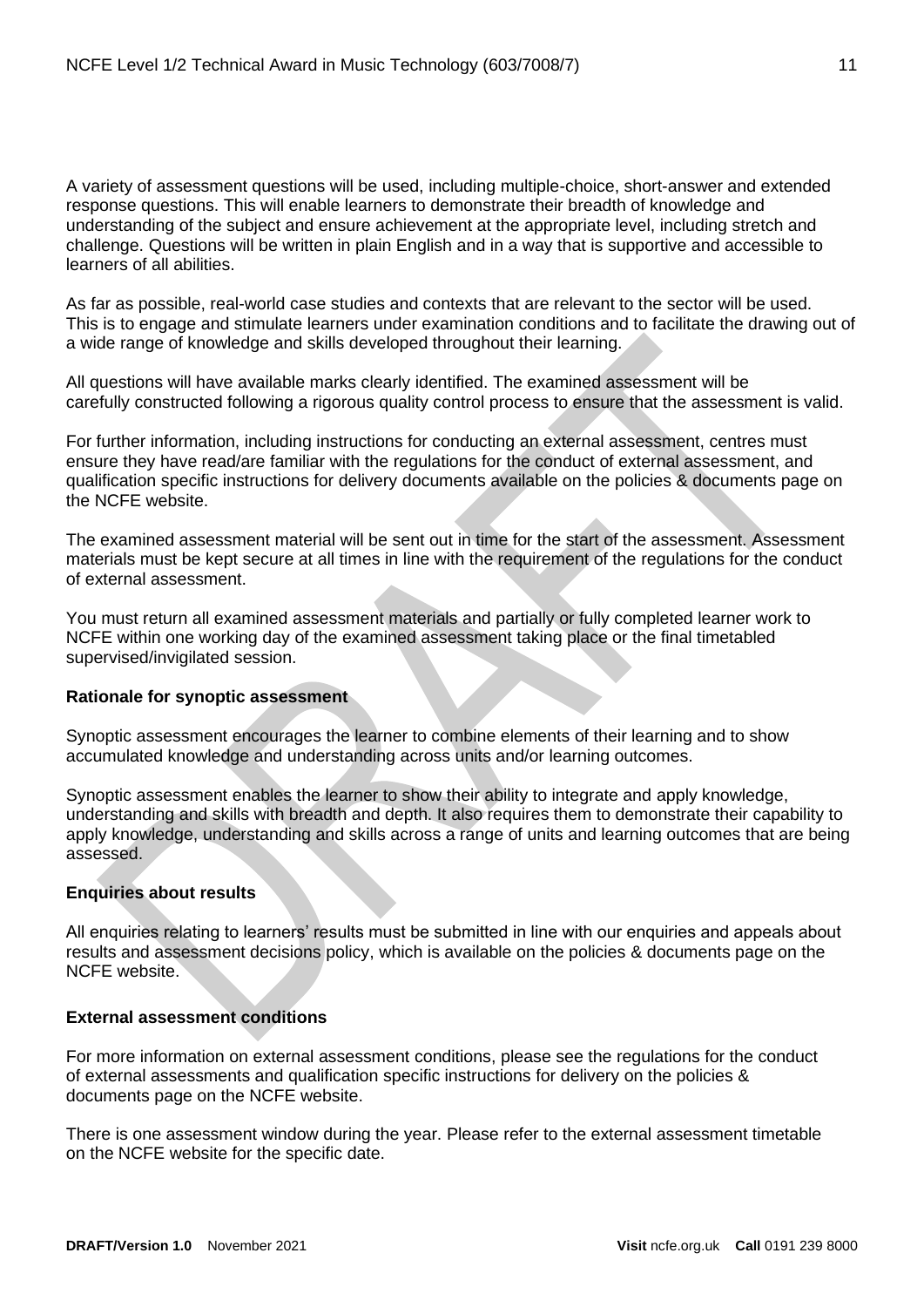For instructions on conducting external assessments, please refer to our regulations for the conduct of external assessments and qualification specific instructions for delivery documents, available on the policies & documents page on the NCFE website.

## **Assessment windows**

For assessments sat in windows, the centre must enter learners to the specified window. This will be either a set date and time assessment or a window in which the assessment will be completed.

For qualifications with 'entry on registration', the centre will choose the assessment window at the point of registering the learner. The last date that we will accept learner work for a specified assessment window is by that assessment window's cut-off date.

## **Please note: the 'cut-off date' is the last day that returned scripts will be accepted for the specified assessment window.**

On completing their work at the end of the assessment window, learners must sign the assessment declaration to authenticate the work produced as their own. Centres must ensure that all assessments are submitted for marking in accordance with the assessment windows.

## **Scheme of assessment**

The Level 1/2 Technical Award in Music Technology qualification is made up of 2 component parts: an examined assessment (EA) and a non-exam assessment (NEA).

| <b>Assessments</b>           | <b>Assessment</b><br>time     | $\%$<br>weighting   marks | Raw | <b>Scaling</b><br>factor | <b>Scaled</b><br>marks* | <b>Assessment</b><br>conditions | <b>Marking</b>                           |
|------------------------------|-------------------------------|---------------------------|-----|--------------------------|-------------------------|---------------------------------|------------------------------------------|
| Non-exam<br>assessment (NEA) | 17 hours                      | 60%                       | 120 | 1.000                    | 120                     | Supervised                      | Internal, with<br>external<br>moderation |
| Examined<br>assessment (EA)  | 1 hour<br>30 minutes          | 40%                       | 80  | 1.000                    | 80                      | Invigilated                     | External                                 |
| <b>Assessment total</b>      | <b>18 hours 30</b><br>minutes | 100%                      |     |                          | 200                     |                                 |                                          |

## **Assessment objectives**

The assessment of our technical awards is mapped against assessment objectives (AOs). These AOs provide a consistent framework for learners and are applied synoptically, allowing learners to show their knowledge, understanding and skills from across the full breadth and depth of the qualification.

The AOs that will be assessed against the content in our technical awards are:

| AO <sub>1</sub> | Recall knowledge and show understanding                                                    |
|-----------------|--------------------------------------------------------------------------------------------|
|                 | The emphasis here is for learners to recall and communicate the fundamental elements of    |
|                 | knowledge and understanding.                                                               |
| AO <sub>2</sub> | Apply knowledge and understanding                                                          |
|                 | The emphasis here is for learners to apply their knowledge and understanding to real-world |
|                 | contexts and novel situations.                                                             |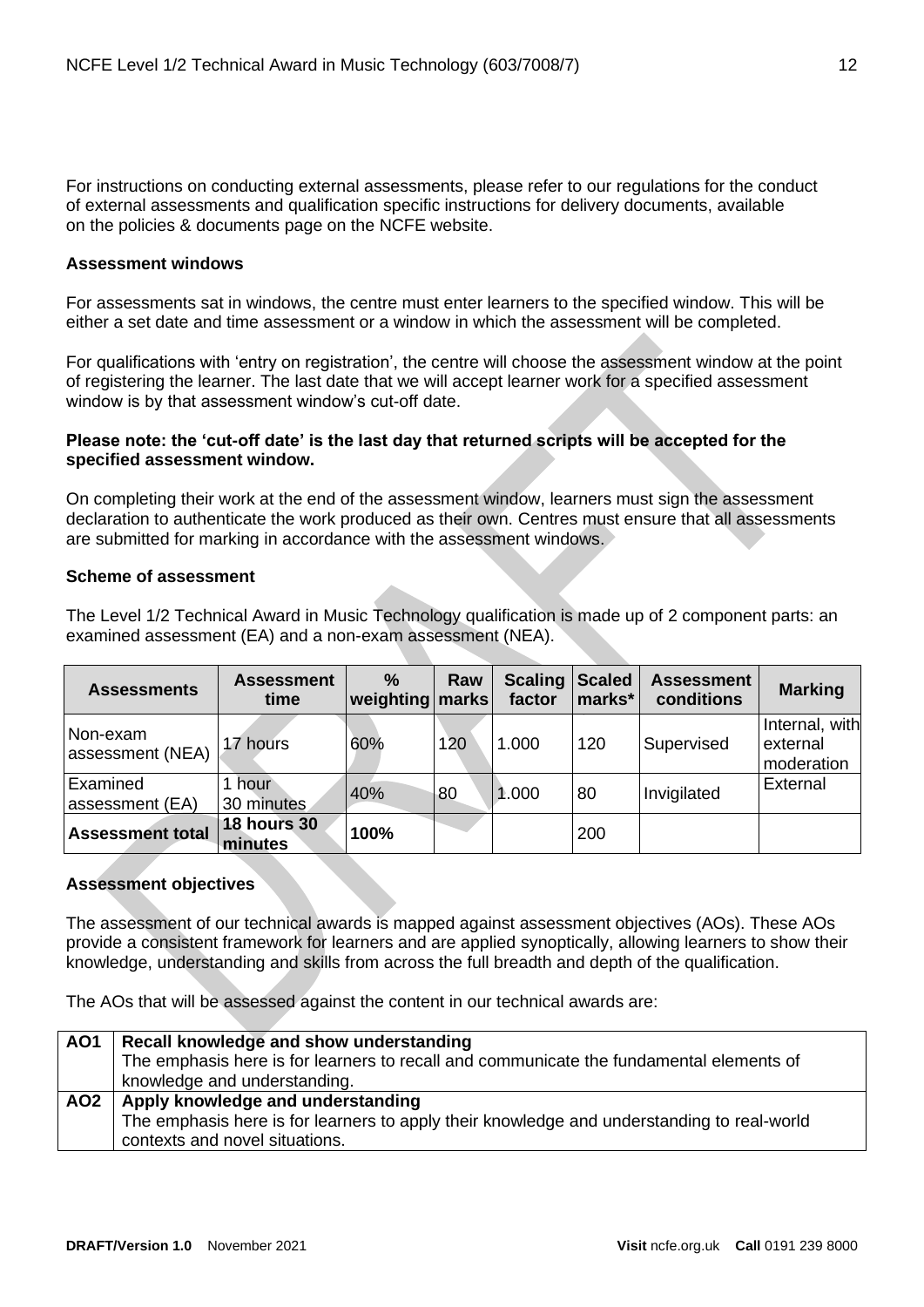| AO <sub>3</sub> | Analyse and evaluate knowledge and understanding                                                |
|-----------------|-------------------------------------------------------------------------------------------------|
|                 | The emphasis here is for learners to develop analytical thinking skills to make reasoned        |
|                 | judgements and reach conclusions.                                                               |
| AO4             | Demonstrate and apply relevant technical skills, techniques and processes                       |
|                 | The emphasis here is for learners to demonstrate the essential technical skills relevant to the |
|                 | vocational sector by applying the appropriate processes, tools and techniques.                  |
| AO <sub>5</sub> | Analyse and evaluate the demonstration of relevant technical skills, techniques and             |
|                 | processes                                                                                       |
|                 | The emphasis here is for learners to analyse and evaluate the essential technical skills,       |
|                 | processes, tools and techniques relevant to the vocational sector.                              |

## **Assessment objective weightings**

The table below shows the approximate weightings for each of the AOs in the technical award assessments.

| <b>AOs</b>           | Non-exam assessment | <b>Examined assessment</b> | <b>Overall weighting (%)</b> |  |
|----------------------|---------------------|----------------------------|------------------------------|--|
|                      | (%)                 | $\frac{10}{6}$             |                              |  |
| AO <sub>1</sub>      | 10%                 | 40-45%                     | $25 - 27.5%$                 |  |
| AO <sub>2</sub>      | 13.33%              | 35-40%                     | 24.165-26.665%               |  |
| AO <sub>3</sub>      | 10%                 | 20-25%                     | 15-17.5%                     |  |
| AO <sub>4</sub>      | 40%                 | N/A                        | 20%                          |  |
| AO <sub>5</sub>      | 26.66%              | N/A                        | 13.33%                       |  |
| Overall weighting of | 60%                 | 40%                        | 100%                         |  |
| assessments          |                     |                            |                              |  |

The purpose of the qualification means that it is necessary to assess understanding through 2 means of assessment, an internal non-exam assessment (NEA) and an external examined assessment (EA). The variance in assessment methods used allows for a range of knowledge, understanding and skills to be assessed using the most fit for purpose method.

## **Non-exam assessment**

Refer to the mark scheme for the current non-exam assessment where you will find the information required to mark the non-exam assessment tasks and their descriptors.

Centres will mark the non-exam assessment, and this will then be submitted to NCFE for moderation.

## **Examined assessment**

The examined assessment will be submitted to NCFE for marking to calculate the overall grades for learners.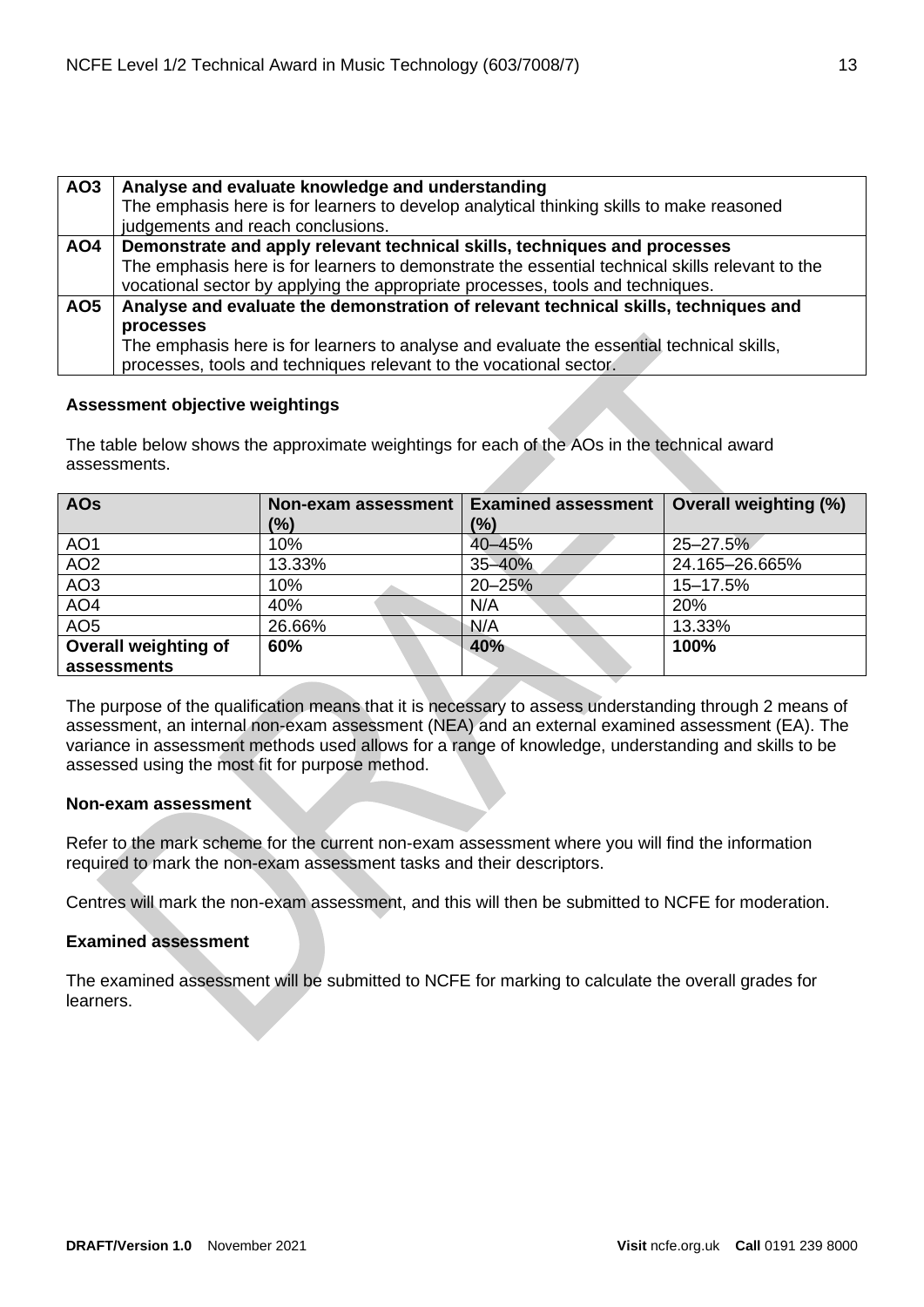## <span id="page-13-0"></span>**Overall grading descriptors**

## **To achieve a level 2 distinction learners will be able to:**

- recall and apply highly relevant knowledge and understanding in an excellent and highly comprehensive manner regarding music technology processes, procedures, techniques and factors that influence the development of audio
- critically analyse and evaluate, to make excellent, reasoned judgements and reach conclusions regarding the application of processes, procedures and techniques used in realising finished audio
- effectively demonstrate essential vocational skills, processes, working practices and documentation relevant to the sector when assessing holistic development against deadlines, using the planning cycle, and when planning highly relevant and effective processes, procedures and development activities, and in creating and completing procedures
- critically analyse and evaluate their own demonstration of relevant vocational skills, processes, working practices and documentation relevant to the sector when reflecting on the effectiveness of processes, procedures and techniques that they have used in realising audio solutions in an excellent and highly comprehensive manner

## **To achieve a level 2 pass learners will be able to:**

- recall and apply mostly relevant knowledge and understanding in a good and mostly detailed manner regarding music technology processes, procedures, techniques, and factors that influence the development of audio
- analyse and evaluate, to make good, mostly reasoned judgements and reach conclusions regarding the application of processes, procedures and techniques used in realising finished audio
- effectively demonstrate good and mostly relevant vocational skills, processes, working practices and documentation relevant to the sector, when assessing holistic development against deadlines, using the planning cycle, and when planning mostly relevant and effective processes, procedures, and development activities, and in creating and completing procedures
- analyse and evaluate their own demonstration of relevant vocational skills; processes, working practices and documentation relevant to the sector when reflecting on the effectiveness of processes, procedures, and techniques that they have used in realising audio solutions in a good and mostly detailed manner

## **To achieve a level 1 pass learners will be able to:**

- recall and apply some knowledge and understanding, in a reasonable manner that has some relevance and some detail of music technology processes, procedures, techniques and factors that influence the development of audio
- analyse and evaluate, in a reasonable manner, to make some judgements and reach straightforward conclusions regarding the application of processes, procedures and techniques used in realising audio
- effectively demonstrate some vocational skills, processes, working practices and documentation relevant to the sector, when assessing holistic development against deadlines, using the planning cycle, and when planning reasonable relevant and effective processes, procedures, and development activities, and in creating and completing procedures
- analyse and evaluate their own demonstration of relevant vocational skills, processes, working practices and documentation, when reflecting on the effectiveness of processes, procedures, and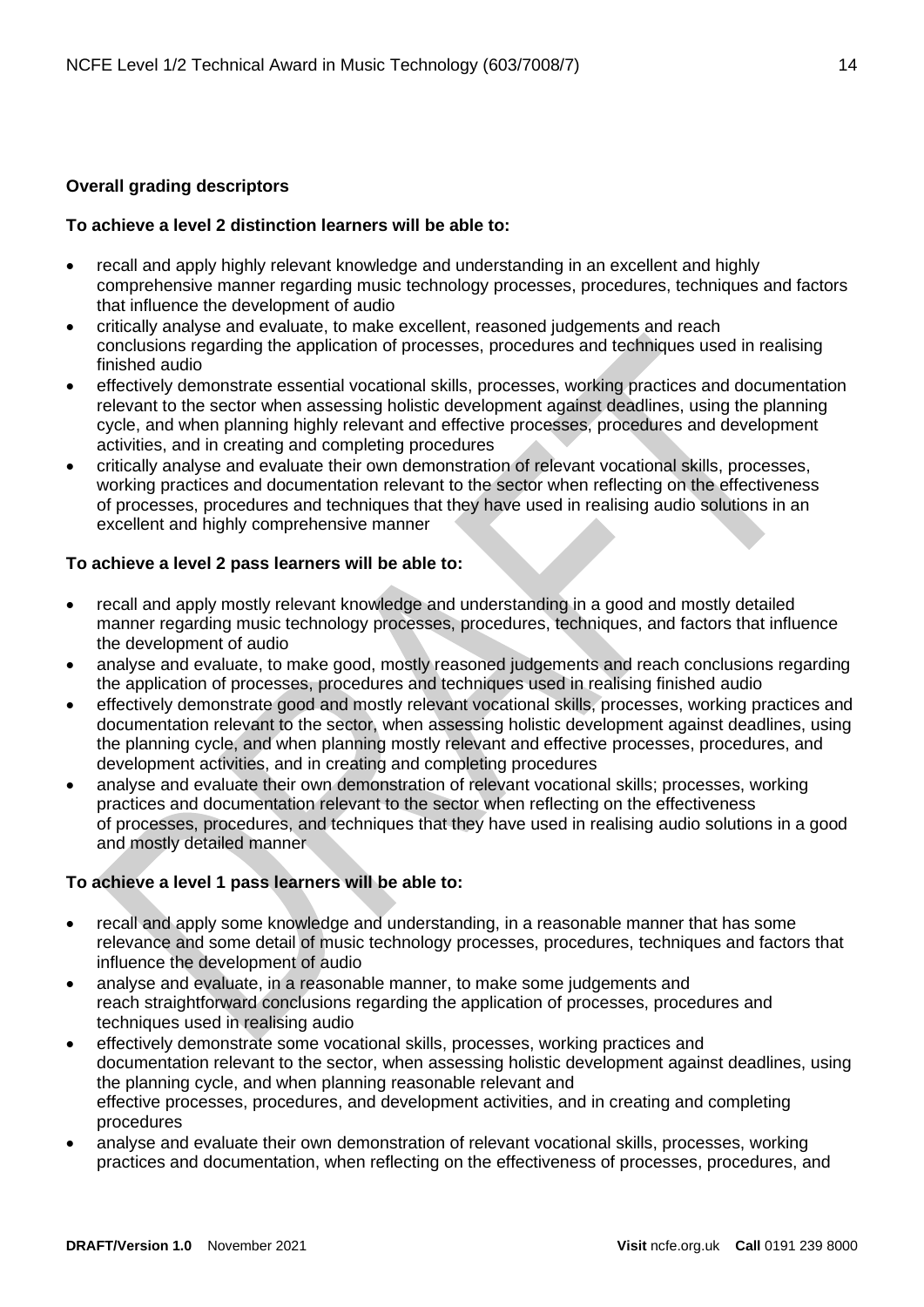techniques that they have used in realising audio solutions, and is completed in a reasonable, straightforward manner, with some detail

## <span id="page-14-0"></span>**Grading information**

The following grades are available for the qualification: level 2 distinction\*, level 2 distinction, level 2 merit, level 2 pass, level 1 distinction, level 1 merit and level 1 pass.

The qualification is linear, meaning both assessments must be taken in the same assessment series and cannot be combined across different assessment series. After all assessment is complete, the marks for each assessment are combined to give a final mark for each learner. Where raw marks do not reflect the required weighting of the assessment, a scaling factor is applied to the raw mark prior to aggregation.

Scaling factors can be found in the table below.

| <b>Assessment</b>      | Maximum raw mark | Weighting | <b>Scaling factor</b> | <b>Maximum scaled</b><br>mark |
|------------------------|------------------|-----------|-----------------------|-------------------------------|
| Non-exam<br>assessment | 120 marks        | 60%       | 1.000                 | 120                           |
| Examined<br>assessment | 80 marks         | 40%       | 1.000                 | 80                            |
|                        |                  |           | Total                 | 200                           |

For each series, grade boundaries are set by NCFE using a variety of statistical and judgemental evidence. Each learner's overall grade is determined by comparing their combined final mark with the grade boundaries for that series.

Where a learner achieves insufficient marks across the 2 assessments in the series to achieve a level 1 pass, they will be awarded an unclassified (U) result.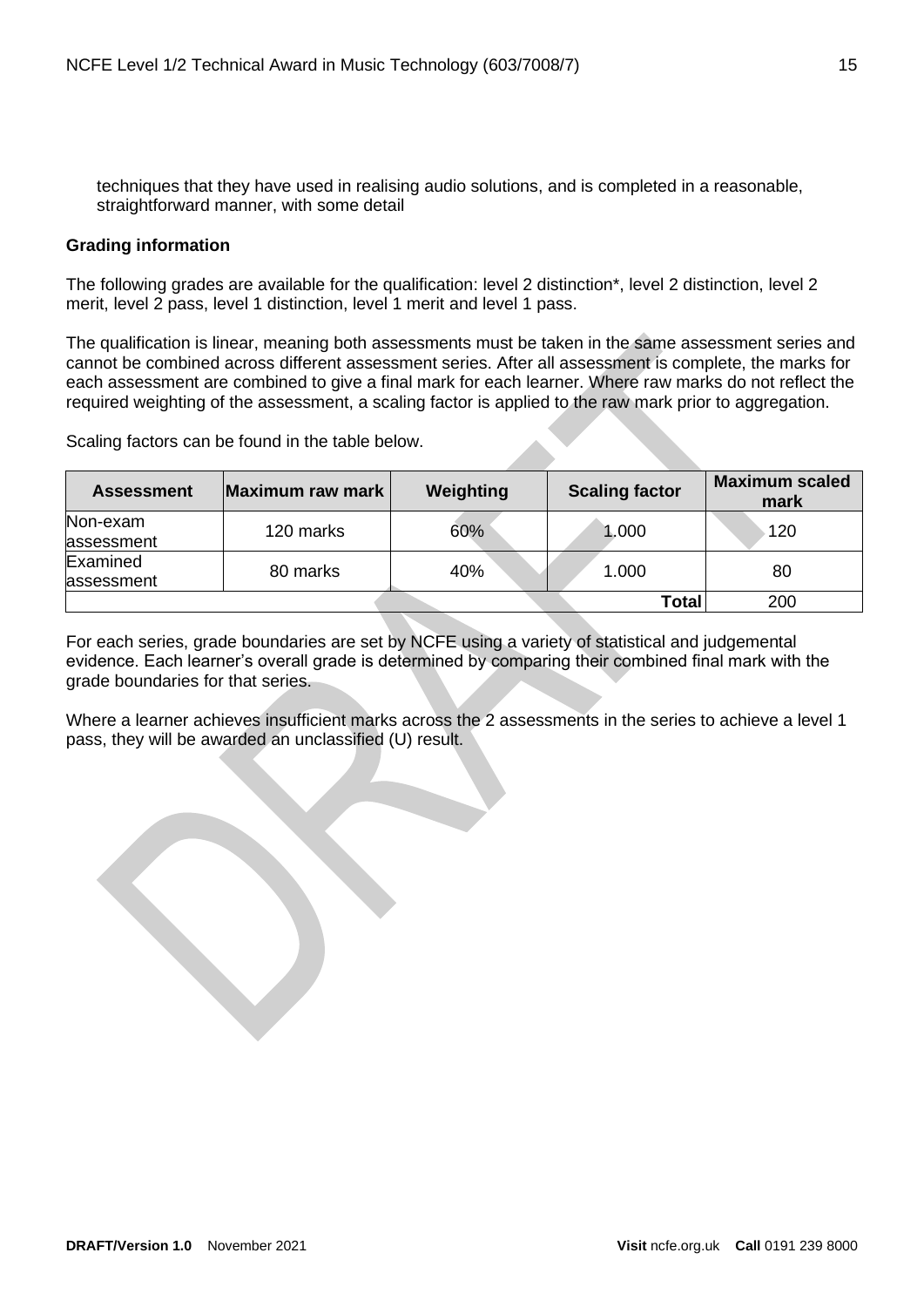#### <span id="page-15-0"></span>**Section 2: unit content and assessment guidance**

This section provides details of the structure and content of this qualification.

Information in the teaching content section must be covered by the teacher during the delivery of the content areas and should be considered as mandatory teaching content.

The verb 'understand' encompasses both 'knowledge' and 'understanding' within the content areas of this qualification. Each content area will read 'The learner will understand'.

To make cross-referencing assessment and quality assurance easier, we have used a sequential numbering system in this document for each content area. The numbering system used refers to a content area, subject topic, and teaching content: (for example, 1.1.1 refers to the content area (first number 1), the subject topic within that learning content (second number 1.1) and the teaching content within the subject topic (third number 1.1.1)). This will support signposting feedback and tracking.

Anything within the teaching guidance is advisory and optional and is intended to provide useful advice and guidance to support delivery of the teaching content.

The types of evidence listed are for guidance purposes only. Within learners' portfolios, other types of evidence are acceptable if all content areas are covered.

Whilst studying the qualification, learners should reflect on the importance of knowing and developing their preferred learning style. They should also be able to identify a range of individual study skills they can use in order to study effectively.

For further information or guidance about this qualification, please contact our customer support team.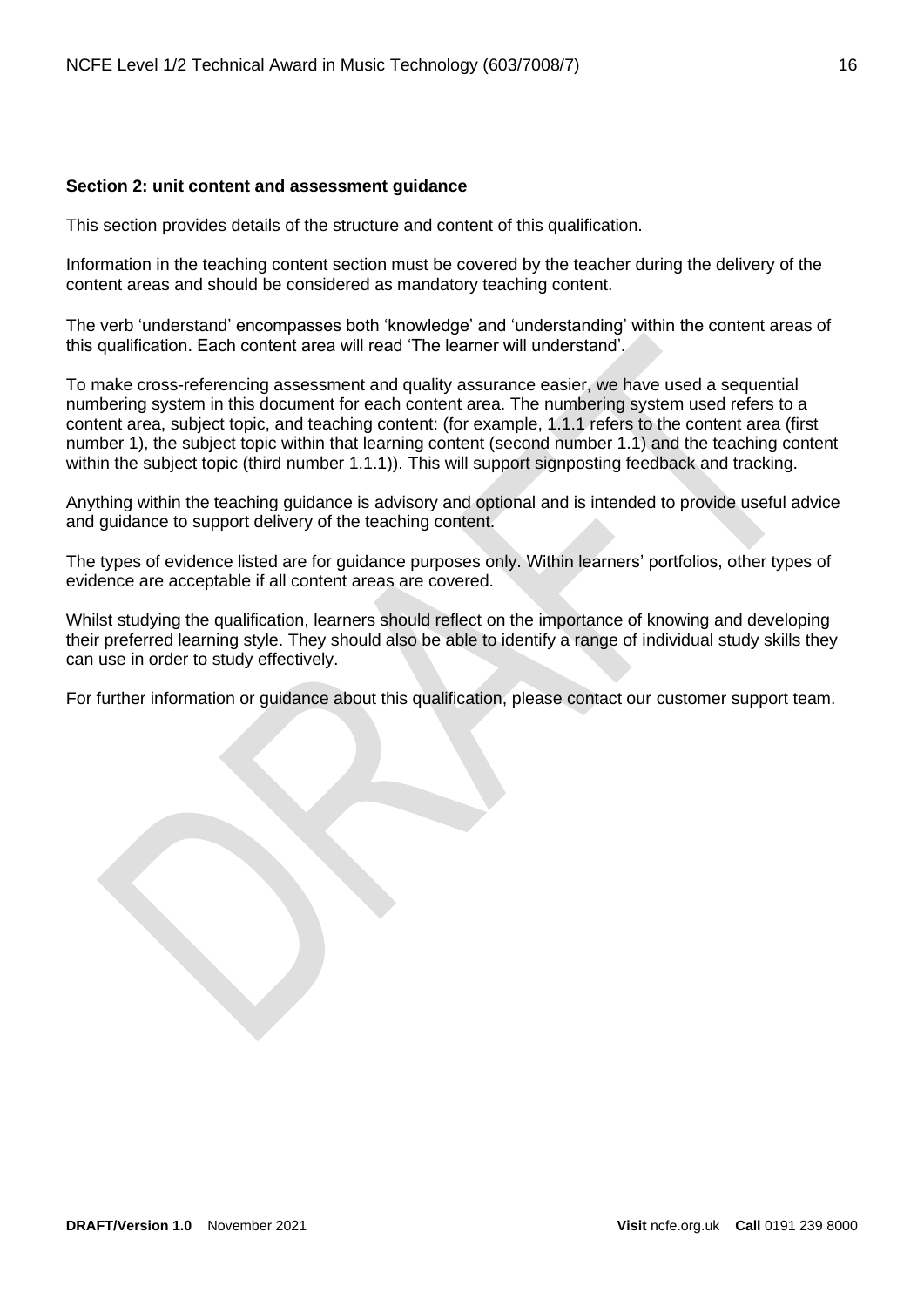## **Content areas**

This qualification consists of one unit with multiple content areas.

The regulated unit title is 'Understanding music technology'.

The regulated unit number for the qualification content is R/618/6060.

| Content area number | <b>Content area title</b>                               | <b>Suggested GLH</b> |
|---------------------|---------------------------------------------------------|----------------------|
| Content area 1      | Introduction to music technology and the music business | 24                   |
| Content area 2      | The digital audio workstation (DAW)                     | 24                   |
| Content area 3      | Musical elements, musical style and music technology    | 24                   |
| Content area 4      | Sound creation                                          | 24                   |
| Content area 5      | Multitrack recording                                    | 24                   |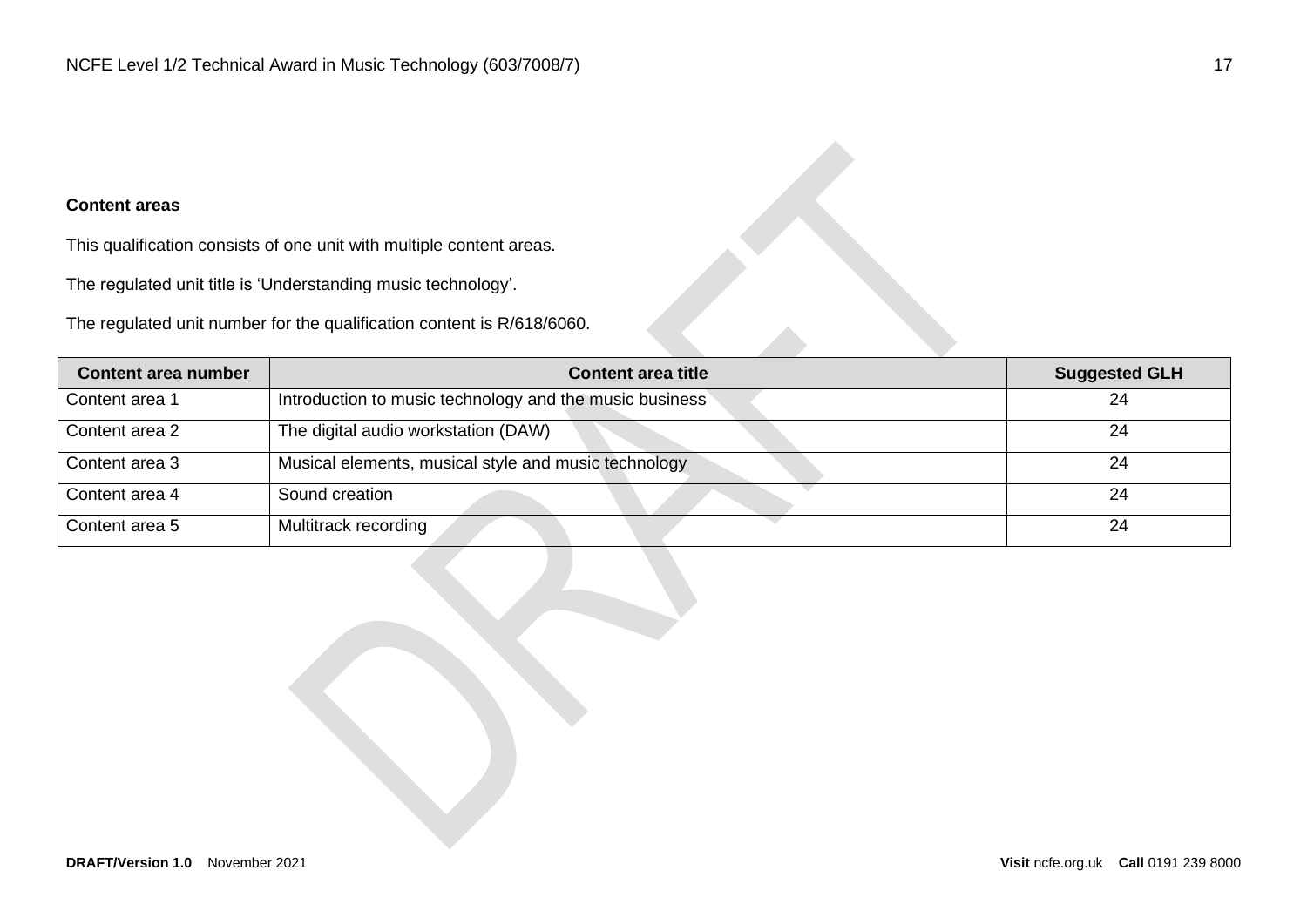## <span id="page-17-0"></span>**Content areas**

| <b>Content areas</b>                                        |
|-------------------------------------------------------------|
| 1. Introduction to music technology and the music business  |
| 1.1 Introduction to music technology and the music business |
| 1.1.1 Roles and responsibilities                            |
| 1.2 Development of music technology                         |
| 1.3 Music business                                          |
| 1.3.1 Marketing                                             |
| 1.3.2 Promotion                                             |
| 1.3.3 Selling and distributing music                        |
| 2. The digital audio workstation (DAW)                      |
| 2.1 The digital audio workstation                           |
| 2.1.1 Hardware components                                   |
| 2.1.2 Software functions                                    |
| 2.2 Using DAW software functions                            |
| 2.2.1 Creating audio using a DAW                            |
| 2.2.2 Health and safety                                     |
| 3. Musical elements, musical style and music technology     |
| 3.1 Musical elements                                        |
| 3.1.1 Structural sections                                   |
| 3.1.2 Form                                                  |
| 3.1.3 Melody                                                |
| 3.1.4 Harmony                                               |
| 3.1.5 Rhythm                                                |
| 3.1.6 Instrumentation                                       |
| 3.2 Musical styles                                          |
| 3.2.1 Musical elements and style                            |
| 3.2.2 Musical style and technology                          |
| 4. Sound creation                                           |
| 4.1 Sound creation                                          |
| 4.1.1 Forms of media                                        |
| 4.1.2 Types of sound creation                               |
| 4.1.3 Methods of sound creation                             |
| 4.1.4 Arranging sounds                                      |
| 4.1.5 Exporting sound creation                              |
| 5. Multitrack recording                                     |
| 5.1 Multitrack recording                                    |
| 5.1.1 Equipment in the recording studio                     |
| 5.1.2 Health and safety in the recording studio             |
| 5.2 Multitrack recording sessions                           |
| 5.2.1 Planning multitrack recording sessions                |
| 5.2.2 Multitrack recordings                                 |
| 5.2.3 Mixing                                                |
| 5.3 Stereo mixdowns                                         |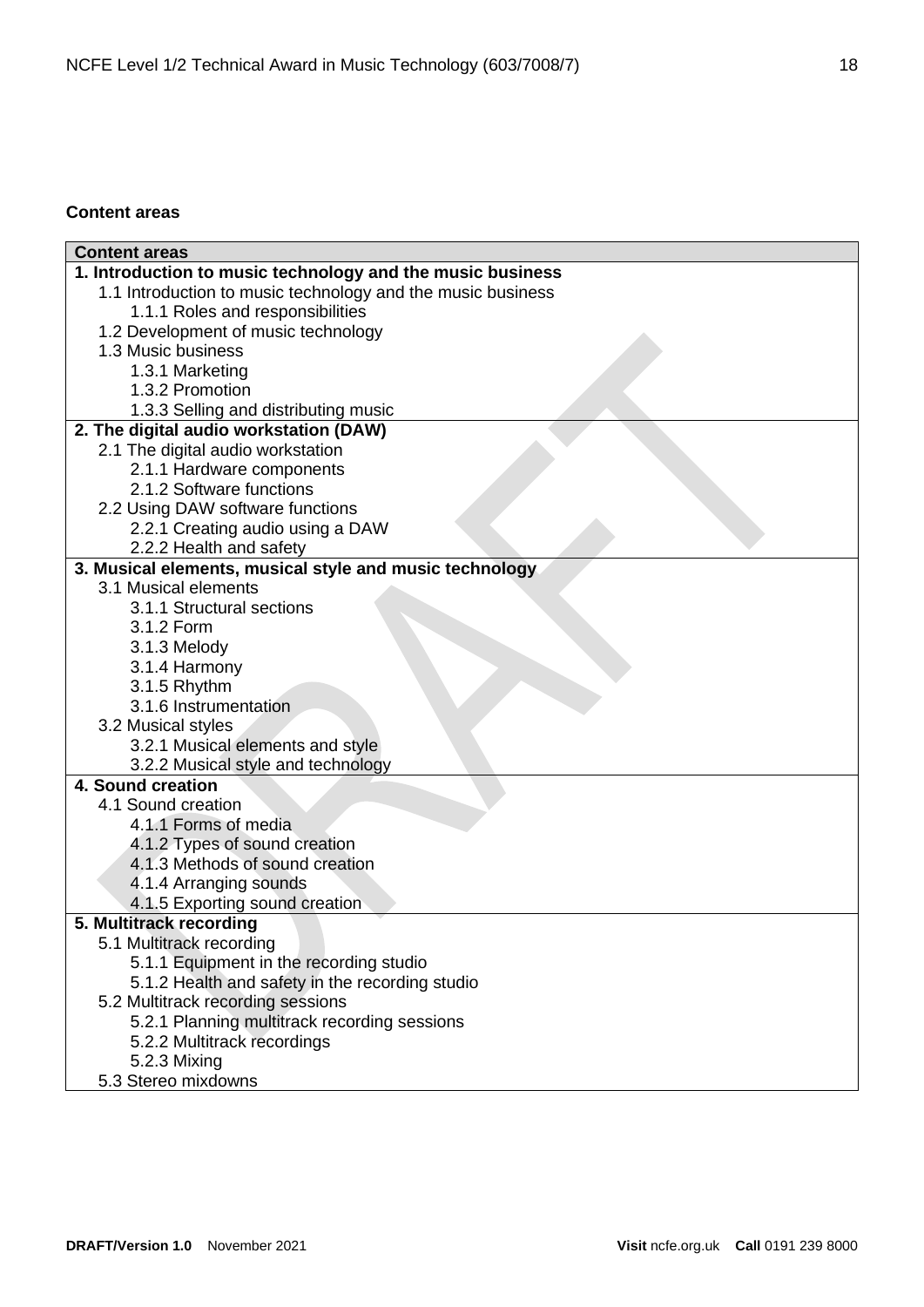# <span id="page-18-0"></span>**Teaching content**

Information in this section must be covered by the teacher during the delivery of this qualification.

## <span id="page-18-1"></span>**1. Introduction to music technology and the music business**

| $1.1$ | Introduction to music technology and the music business                                    |
|-------|--------------------------------------------------------------------------------------------|
|       | The learner will understand roles and responsibilities within the music business, and      |
|       | developments in music technology.                                                          |
| 1.1.1 | <b>Roles and responsibilities</b>                                                          |
|       | The learner will understand roles and responsibilities associated with the music business: |
|       |                                                                                            |
|       | musical artist:<br>$\bullet$                                                               |
|       | creation and development of material<br>$\circ$                                            |
|       | performance of material<br>$\circ$                                                         |
|       | composer/songwriter:                                                                       |
|       | composition of music<br>$\circ$                                                            |
|       | composition of lyrics<br>$\circ$                                                           |
|       | lyricist:<br>٠                                                                             |
|       | composition of lyrics<br>O                                                                 |
|       | arranger:<br>$\bullet$                                                                     |
|       | assembly of musical material<br>$\circ$                                                    |
|       | creation of parts<br>$\circ$                                                               |
|       | session musicians:<br>٠                                                                    |
|       | performance of given material<br>O                                                         |
|       | sound designer:<br>٠                                                                       |
|       | production and manipulation of sounds<br>$\circ$                                           |
|       | DJ:<br>٠                                                                                   |
|       | selection and performance of material<br>$\circ$                                           |
|       | producer:                                                                                  |
|       | oversight of projects<br>$\circ$                                                           |
|       | development and arrangement of material<br>$\circ$                                         |
|       | making creative decisions<br>$\circ$<br>technician:                                        |
|       | maintaining and repairing equipment                                                        |
|       | O<br>engineer:                                                                             |
|       | set-up of recording hardware and software                                                  |
|       | manager:                                                                                   |
|       | negotiating contracts<br>$\circ$                                                           |
|       | finding opportunities for clients<br>$\circ$                                               |
|       | overseeing the career development of clients                                               |
|       | publicist:<br>٠                                                                            |
|       | creating marketing strategies<br>$\circ$                                                   |
|       | running promotional campaigns<br>$\circ$                                                   |
|       | developing the public image of clients<br>$\circ$                                          |
|       | artist and repertoire (A&R):<br>٠                                                          |
|       | sourcing talent for record labels<br>$\circ$                                               |
|       | planning artist development<br>$\circ$                                                     |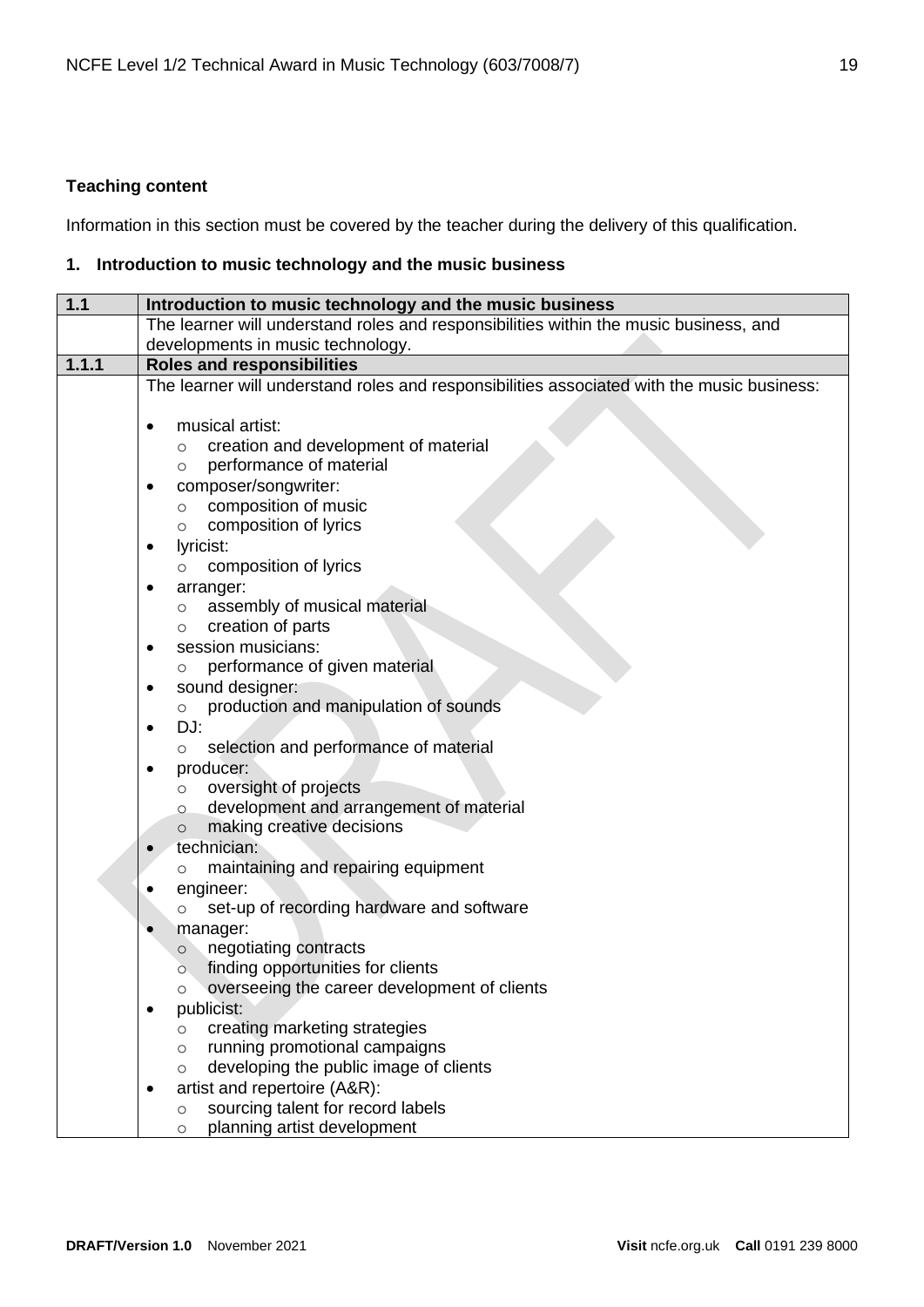| $1.2$ | Development of music technology                                                       |
|-------|---------------------------------------------------------------------------------------|
|       | The learner will understand how music technology has developed over time and how this |
|       | has affected creative practice, music production and consumer access:                 |
|       |                                                                                       |
|       | recording technology:                                                                 |
|       | analogue recording:<br>O                                                              |
|       | magnetic tape systems:                                                                |
|       | multitrack tape for 2/4/8/16/24 track                                                 |
|       | digital recording:<br>$\circ$                                                         |
|       | magnetic tape-based systems:                                                          |
|       | Digital Audio Stationary Head (DASH)                                                  |
|       | Alesis Digital Audio Tape (ADAT)                                                      |
|       | hard disc systems                                                                     |
|       | digital audio workstations (DAW)                                                      |
|       | electronic musical instrument technology:                                             |
|       | synthesisers:<br>O                                                                    |
|       | digital                                                                               |
|       | analogue                                                                              |
|       | samplers:<br>$\circ$                                                                  |
|       | digital<br>analogue                                                                   |
|       | drum machines                                                                         |
|       | O<br>sequencers<br>$\circ$                                                            |
|       | keyboard workstations<br>$\circ$                                                      |
|       | Musical Instrument Digital Interface (MIDI)<br>O                                      |
|       | hardware effects and processing technology:<br>٠                                      |
|       | spring reverb<br>O                                                                    |
|       | plate reverb<br>$\circ$                                                               |
|       | tape delay<br>$\circ$                                                                 |
|       | dynamic processors<br>O                                                               |
|       | compact effects pedals<br>O                                                           |
|       | digital multi-effects<br>$\circ$                                                      |
|       | pitch correction processors<br>$\circ$                                                |
|       | looping devices<br>$\circ$                                                            |
|       | consumer audio formats:                                                               |
|       | vinyl<br>O                                                                            |
|       | cassette<br>O                                                                         |
|       | compact disc (CD)<br>$\circ$                                                          |
|       | minidisc<br>$\circ$                                                                   |
|       | MP <sub>3</sub><br>$\circ$<br>music video                                             |
|       | $\circ$<br>streaming audio<br>$\circ$                                                 |
| 1.3   | <b>Music business</b>                                                                 |
|       | The learner will understand common features of the music industry as a business.      |
| 1.3.1 | <b>Marketing</b>                                                                      |
|       | The learner will understand aspects of marketing relevant to the music business:      |
|       |                                                                                       |
|       | market research:<br>$\bullet$                                                         |
|       | audience demographic<br>$\circ$                                                       |
|       | branding:                                                                             |
|       | development of brand<br>O                                                             |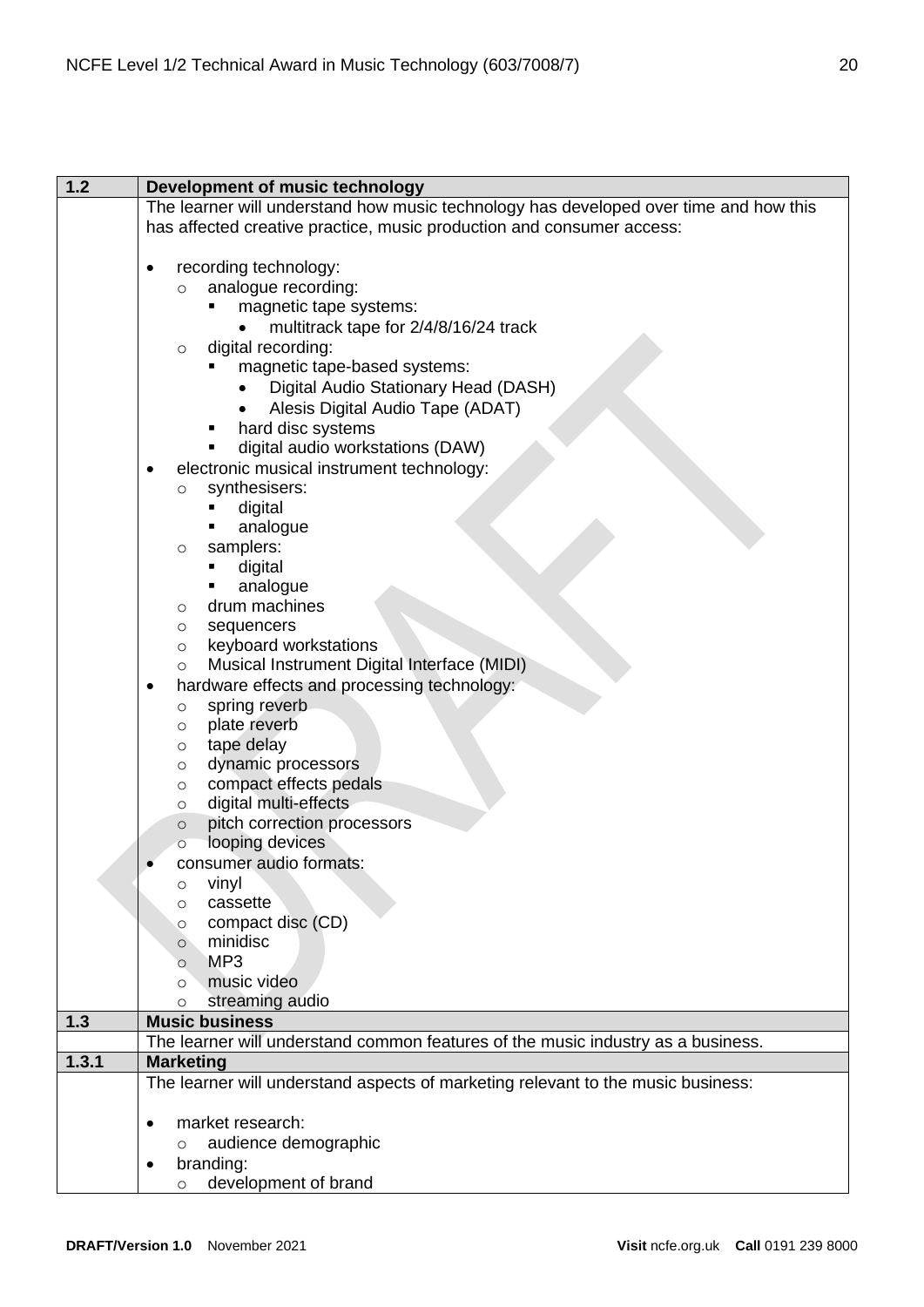|       | logos<br>$\circ$                                                                       |
|-------|----------------------------------------------------------------------------------------|
|       | colour schemes<br>$\circ$                                                              |
|       | campaign:                                                                              |
|       | visibility of musical artists and product<br>$\circ$                                   |
| 1.3.2 | <b>Promotion</b>                                                                       |
|       | The learner will understand how musical artists use tools to promote and develop their |
|       | career in the music industry:                                                          |
|       |                                                                                        |
|       | physical promotion:<br>٠                                                               |
|       | appearances:<br>$\circ$                                                                |
|       | launch party                                                                           |
|       | radio shows                                                                            |
|       | TV shows                                                                               |
|       | interviews<br>performances:                                                            |
|       | $\circ$<br>gigs                                                                        |
|       | tours                                                                                  |
|       | festivals                                                                              |
|       | materials:<br>$\circ$                                                                  |
|       | posters                                                                                |
|       | billboards                                                                             |
|       | flyers<br>٠                                                                            |
|       | digital promotion:                                                                     |
|       | content:<br>$\circ$                                                                    |
|       | social media posts<br>п                                                                |
|       | social media stories                                                                   |
|       | videos                                                                                 |
|       | live streaming                                                                         |
|       | platforms:<br>$\circ$                                                                  |
|       | websites<br>social media pages                                                         |
| 1.3.3 | Selling and distributing music                                                         |
|       | The learner will understand how products within the music business are distributed and |
|       | sold:                                                                                  |
|       |                                                                                        |
|       | types of media products:                                                               |
|       | single<br>$\circ$                                                                      |
|       | EP<br>$\circ$                                                                          |
|       | album<br>$\circ$                                                                       |
|       | video<br>$\circ$                                                                       |
|       | physical media formats:<br>٠                                                           |
|       | vinyl<br>$\circ$                                                                       |
|       | CD<br>$\circ$                                                                          |
|       | cassette<br>$\circ$                                                                    |
|       | digital versatile disc (DVD)<br>$\circ$                                                |
|       | digital media formats:<br>٠                                                            |
|       | compressed audio file<br>$\circ$<br>uncompressed audio file                            |
|       | $\circ$<br>compressed video file                                                       |
|       | O<br>uncompressed video file<br>O                                                      |
|       | merchandise:                                                                           |
|       |                                                                                        |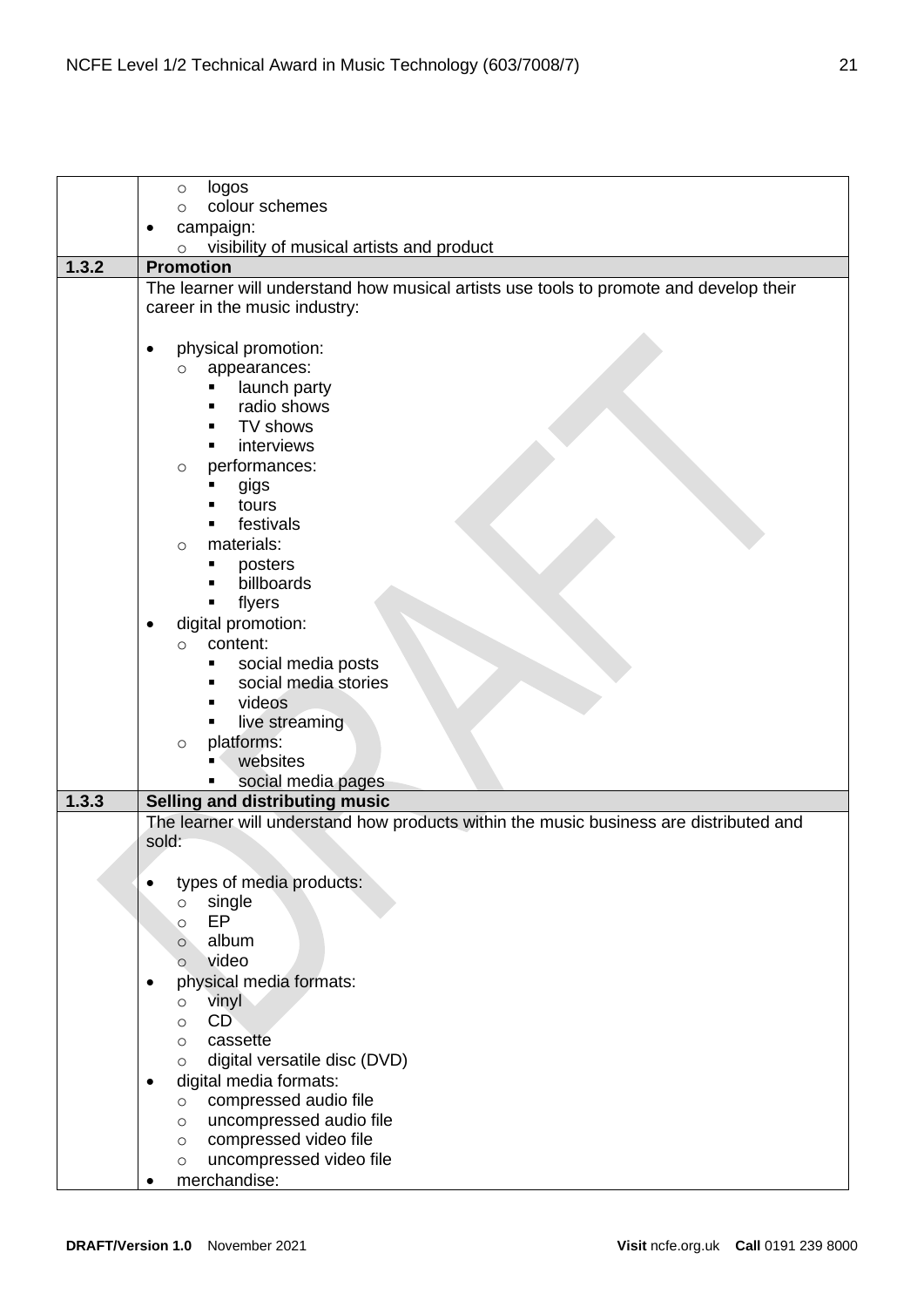|           | clothing<br>$\circ$                      |  |
|-----------|------------------------------------------|--|
|           | visual products<br>$\circ$               |  |
|           | accessories<br>$\circ$                   |  |
| $\bullet$ | distribution services:                   |  |
|           | physical:<br>$\circ$                     |  |
|           | manufacturing                            |  |
|           | shipping<br>$\blacksquare$               |  |
|           | physical retail stores<br>$\blacksquare$ |  |
|           | digital:<br>$\circ$                      |  |
|           | aggregators                              |  |
|           | online stores<br>$\blacksquare$          |  |
|           | streaming platforms<br>Ξ                 |  |
|           | administrative services:                 |  |
|           |                                          |  |
|           | <b>PRS</b> for Music:<br>$\circ$         |  |
|           | royalty collection                       |  |
|           | Musicians' Union (MU)<br>$\circ$         |  |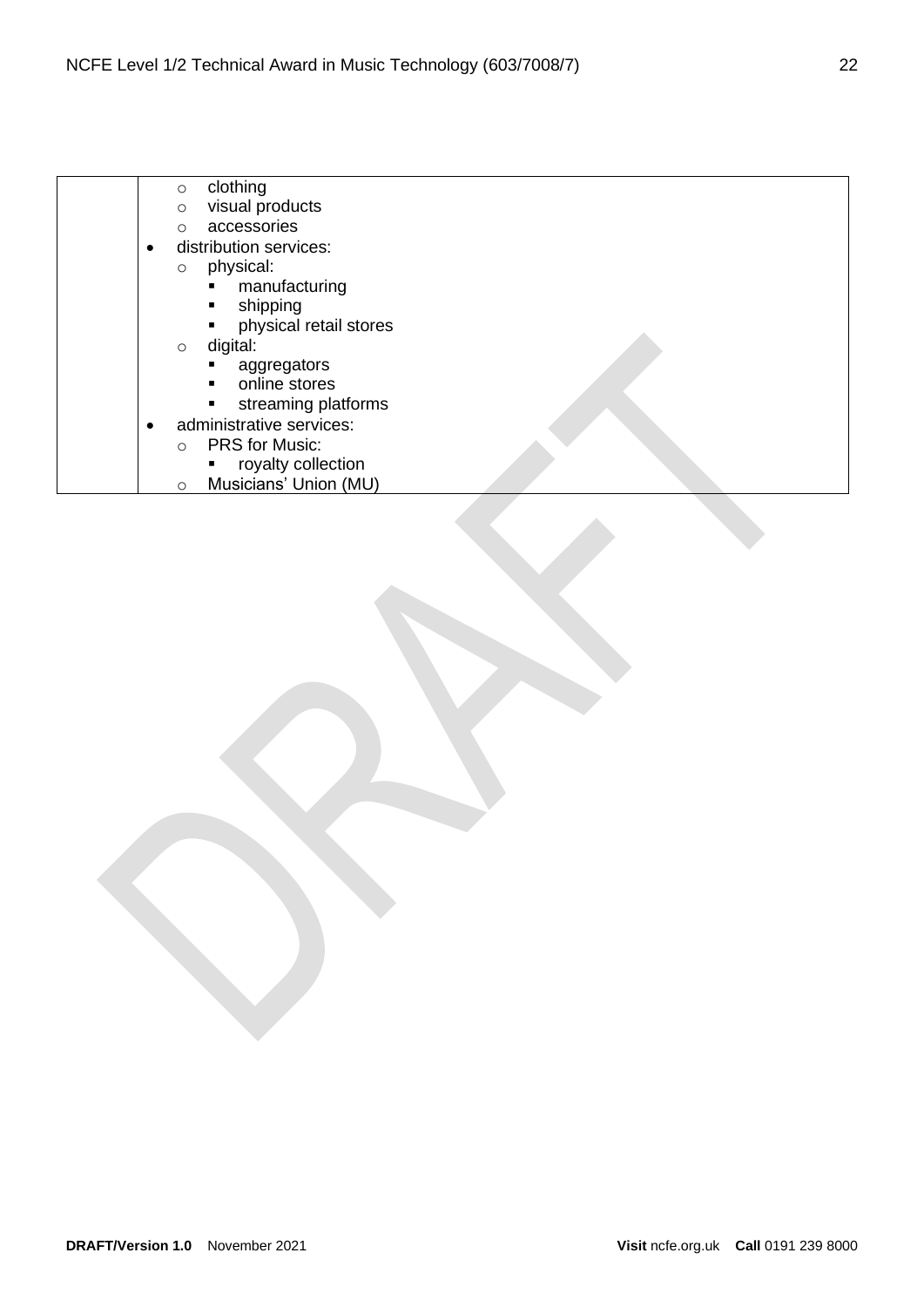# <span id="page-22-0"></span>**2. The digital audio workstation (DAW)**

| 2.1   | The digital audio workstation                                                                                                                                                                                                                                                                                                                                                                                                                                                                                                                                                                                                                                                                                                                                                                                                                                                                                                                                                                                                              |
|-------|--------------------------------------------------------------------------------------------------------------------------------------------------------------------------------------------------------------------------------------------------------------------------------------------------------------------------------------------------------------------------------------------------------------------------------------------------------------------------------------------------------------------------------------------------------------------------------------------------------------------------------------------------------------------------------------------------------------------------------------------------------------------------------------------------------------------------------------------------------------------------------------------------------------------------------------------------------------------------------------------------------------------------------------------|
|       | The learner will understand how hardware and software work in combination as a digital audio                                                                                                                                                                                                                                                                                                                                                                                                                                                                                                                                                                                                                                                                                                                                                                                                                                                                                                                                               |
| 2.1.1 | workstation (DAW).                                                                                                                                                                                                                                                                                                                                                                                                                                                                                                                                                                                                                                                                                                                                                                                                                                                                                                                                                                                                                         |
|       | <b>Hardware components</b>                                                                                                                                                                                                                                                                                                                                                                                                                                                                                                                                                                                                                                                                                                                                                                                                                                                                                                                                                                                                                 |
|       | hardware is used for the recording and editing of audio and MIDI:                                                                                                                                                                                                                                                                                                                                                                                                                                                                                                                                                                                                                                                                                                                                                                                                                                                                                                                                                                          |
|       | The learner will understand the function of the following hardware as part of a DAW and how<br>the computer:<br>$\bullet$<br>operating system<br>$\circ$<br>random access memory (RAM)<br>O<br>hard drives<br>$\circ$<br>processor<br>O<br>display<br>O<br>computer peripherals/hardware:<br>$\bullet$<br>external storage:<br>$\circ$<br>Universal Serial Bus (USB) stick<br>٠<br>solid state drive (SSD)<br>٠<br>cloud storage<br>٠<br>network drives<br>data input devices:<br>$\circ$<br>computer keyboard<br>mouse<br>trackpad<br>touchscreen<br>audio output:<br>$\circ$<br>headphones<br>speakers<br>portable devices:<br>$\circ$<br>smartphones<br>tablets<br><b>MIDI</b> controllers:<br><b>MIDI</b> keyboard<br>$\circ$<br><b>MIDI</b> guitar<br>$\circ$<br><b>MIDI</b> percussion<br>$\circ$<br><b>MIDI</b> wind instruments<br>$\circ$<br>control surfaces:<br>$\circ$<br>faders<br>knobs<br>pads<br>data wheels<br>DJ controller<br>audio interface:<br>line input:<br>$\circ$<br>RCA phono<br>quarter inch jack<br>mini jack |
|       | stereo quarter inch jack<br>microphone input:<br>$\circ$                                                                                                                                                                                                                                                                                                                                                                                                                                                                                                                                                                                                                                                                                                                                                                                                                                                                                                                                                                                   |
|       | <b>XLR</b><br>٠                                                                                                                                                                                                                                                                                                                                                                                                                                                                                                                                                                                                                                                                                                                                                                                                                                                                                                                                                                                                                            |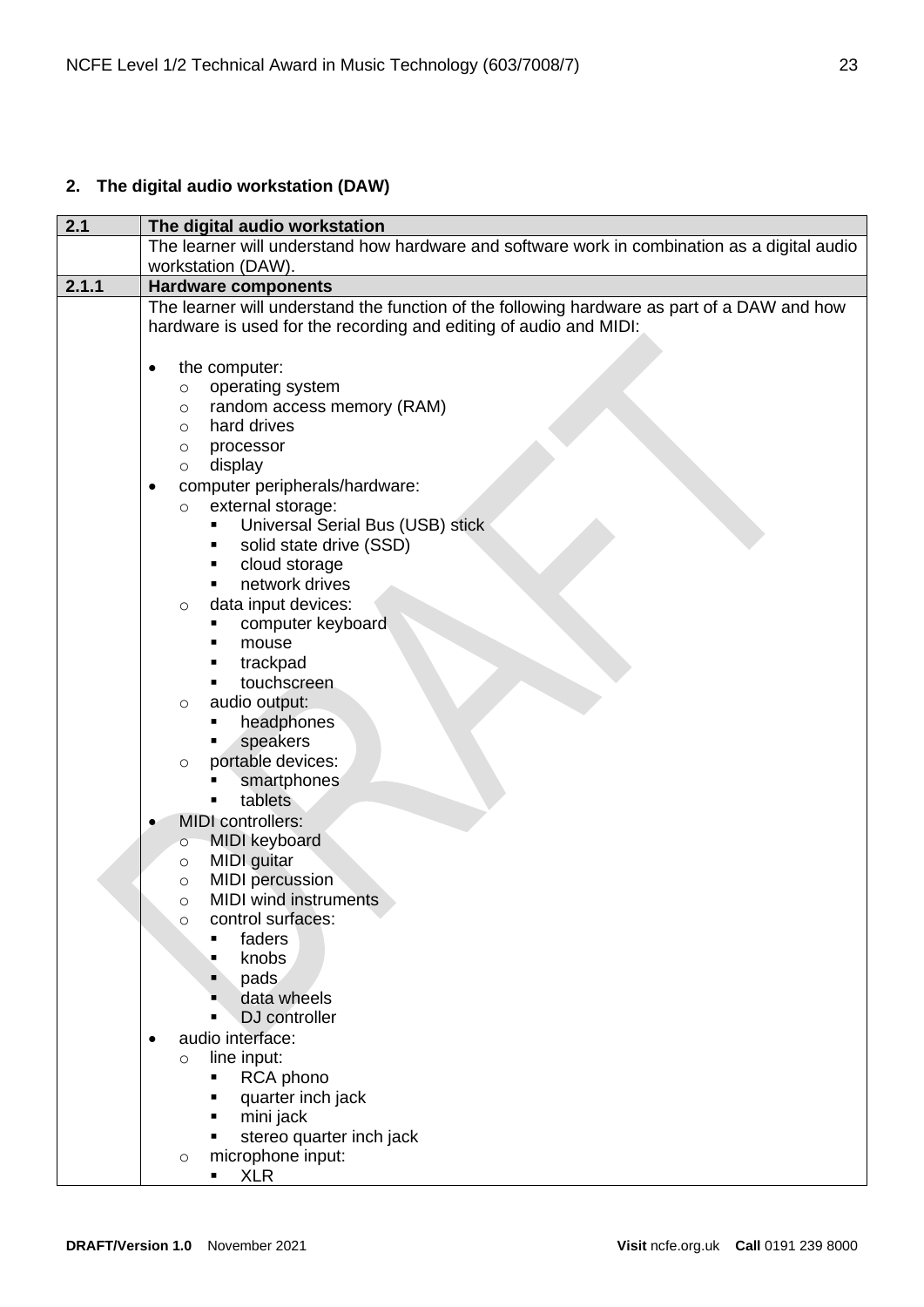|       | <b>USB</b><br>$\blacksquare$                                                            |
|-------|-----------------------------------------------------------------------------------------|
|       | quarter inch jack                                                                       |
|       | instrument input:<br>O                                                                  |
|       | direct input (DI)                                                                       |
|       | audio output:<br>$\circ$                                                                |
|       | balanced                                                                                |
|       | unbalanced                                                                              |
|       | phantom power<br>O                                                                      |
|       | gain control<br>O                                                                       |
|       | MIDI interface:                                                                         |
|       | ٠                                                                                       |
|       | MIDI IN/OUT/THRU<br>$\circ$                                                             |
|       | <b>DIN</b> connections<br>$\circ$                                                       |
|       | <b>USB</b> connections<br>$\circ$                                                       |
|       | mixing desk:<br>$\bullet$                                                               |
|       | architecture:<br>$\circ$                                                                |
|       | analogue<br>٠                                                                           |
|       | digital<br>٠                                                                            |
|       | hybrid                                                                                  |
|       | audio inputs<br>$\circ$                                                                 |
|       | audio outputs<br>$\circ$                                                                |
|       | DAW audio interface<br>$\circ$                                                          |
|       | DAW control surface<br>O                                                                |
| 2.1.2 | <b>Software functions</b>                                                               |
|       | The learner will understand how DAW software is used to record and edit audio and MIDI: |
|       |                                                                                         |
|       |                                                                                         |
|       | types of DAW software:                                                                  |
|       | cloud-based<br>$\circ$                                                                  |
|       | desktop applications<br>O                                                               |
|       | configuration of DAW software projects:<br>$\bullet$                                    |
|       | opening saved projects<br>$\circ$                                                       |
|       | creation of project:<br>$\circ$                                                         |
|       | new project<br>٠                                                                        |
|       | use of templates                                                                        |
|       | audio bit depth settings<br>$\circ$                                                     |
|       | sample rate settings<br>O                                                               |
|       | buffer size settings:<br>$\circ$                                                        |
|       | for recording                                                                           |
|       | for mixing                                                                              |
|       | latency                                                                                 |
|       | creating folders<br>$\circ$                                                             |
|       | saving projects and associated files<br>$\circ$                                         |
|       | using common keyboard shortcuts:<br>$\circ$                                             |
|       | copy: Ctrl/cmd+c<br>٠                                                                   |
|       | paste: Ctrl/cmd+v                                                                       |
|       | cut: Ctrl/cmd+x                                                                         |
|       | save: Ctrl/cmd+s                                                                        |
|       | undo: Ctrl/cmd+z                                                                        |
|       |                                                                                         |
|       | setting tempo<br>$\circ$                                                                |
|       | setting time signature<br>$\circ$                                                       |
|       |                                                                                         |
|       | configuration of track types:<br>audio:                                                 |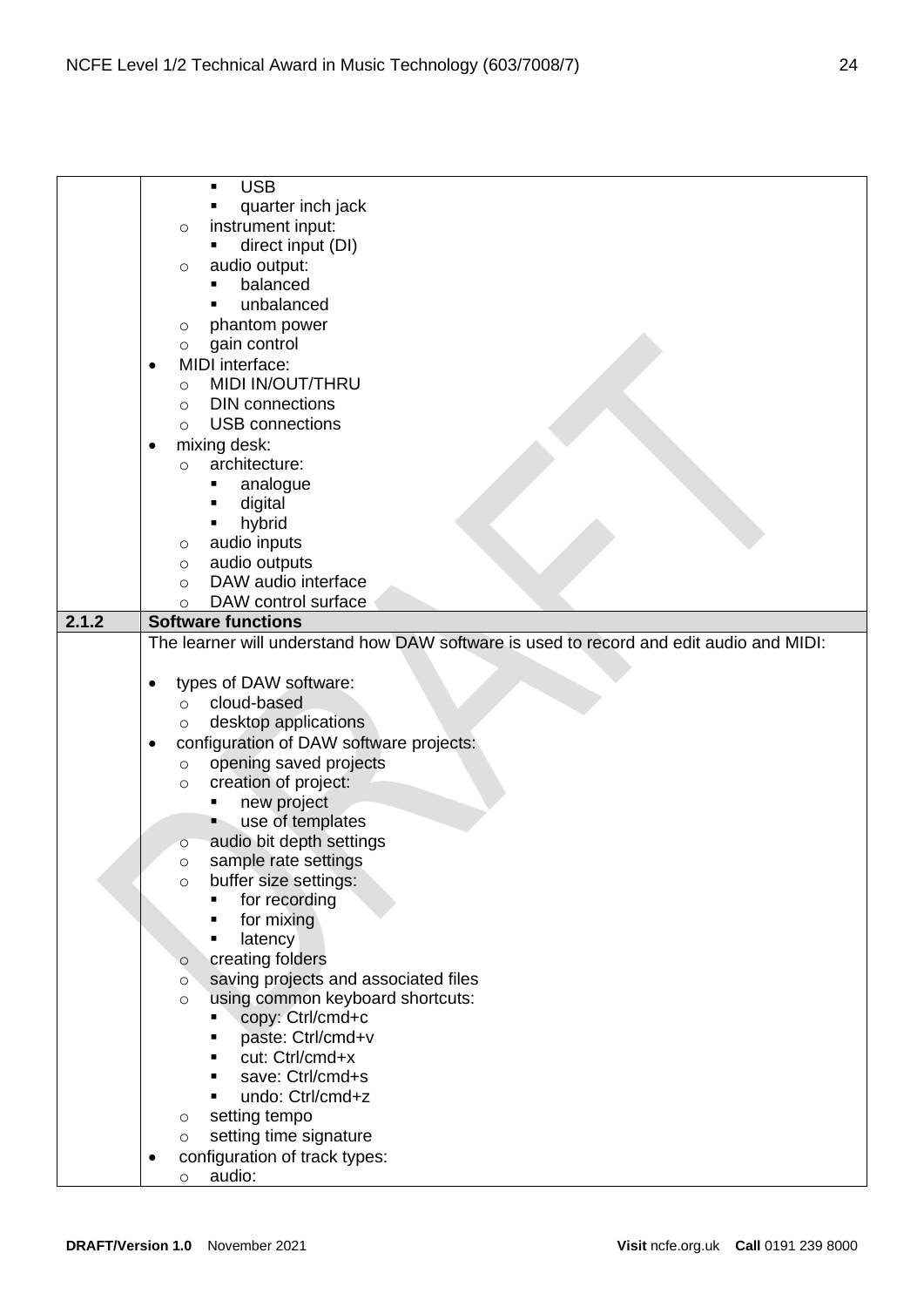|           | input selection<br>$\blacksquare$                          |
|-----------|------------------------------------------------------------|
|           | output selection                                           |
|           | stereo tracks                                              |
|           | mono tracks                                                |
|           | software instrument:<br>$\circ$                            |
|           | instrument selection                                       |
|           | MIDI:<br>$\circ$                                           |
|           | input selection                                            |
|           | output selection                                           |
| $\bullet$ | software instruments:                                      |
|           | selecting synthesiser pre-sets<br>$\circ$                  |
|           | selecting sampler pre-sets<br>$\circ$                      |
|           | synthesiser editing:<br>$\circ$                            |
|           | envelope                                                   |
|           | filter                                                     |
|           | waveform                                                   |
|           | sampler editing:<br>$\circ$                                |
|           | import of audio                                            |
|           | mapping                                                    |
|           | looping                                                    |
| $\bullet$ | loops:                                                     |
|           | audio loops<br>$\circ$                                     |
|           | <b>MIDI</b> loops<br>$\circ$                               |
| $\bullet$ | editing tools:                                             |
|           | MIDI editing:<br>$\circ$<br>pitch and rhythm editing grids |
|           | cut                                                        |
|           | copy                                                       |
|           | paste                                                      |
|           | quantise:                                                  |
|           | humanisation                                               |
|           | swing                                                      |
|           | velocity                                                   |
|           | pitch bend                                                 |
|           | controller data                                            |
|           | audio editing:<br>$\circ$                                  |
|           | trim                                                       |
|           | copy                                                       |
|           | paste                                                      |
|           | reverse                                                    |
|           | time stretch                                               |
|           | pitch manipulation                                         |
|           | automation:<br>$\circ$                                     |
|           | volume                                                     |
|           | pan                                                        |
|           | instrument parameters                                      |
|           | plug-in parameters                                         |
| ٠         | processing plug-ins:                                       |
|           | effects:<br>$\bigcirc$                                     |

- time-based effects:
	- reverb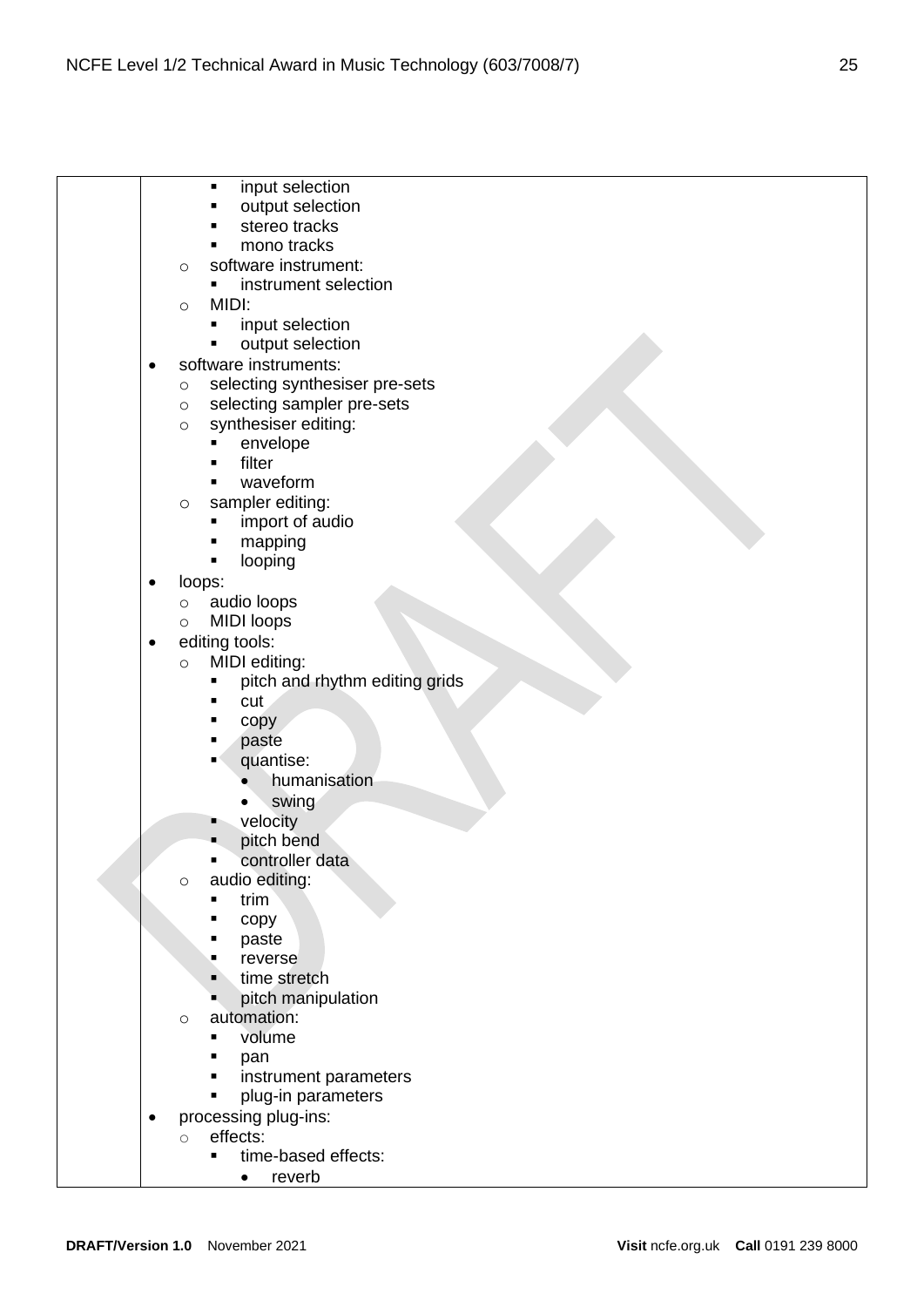|       | delay<br>$\bullet$                                                                    |
|-------|---------------------------------------------------------------------------------------|
|       | modulation effects:<br>$\circlearrowright$                                            |
|       | chorus                                                                                |
|       | flanging                                                                              |
|       | phasing                                                                               |
|       | filter effects:<br>$\circlearrowright$                                                |
|       | wah-wah                                                                               |
|       | distortion effects:<br>$\bigcirc$                                                     |
|       | amp simulation                                                                        |
|       | overdrive                                                                             |
|       | equalization (EQ):<br>$\circlearrowright$                                             |
|       | low pass filter                                                                       |
|       | high pass filter                                                                      |
|       | frequency selection                                                                   |
|       | Q                                                                                     |
|       | gain                                                                                  |
|       | attenuation                                                                           |
|       | dynamics processing:<br>$\bigcirc$                                                    |
|       | compressor                                                                            |
|       | limiter                                                                               |
|       | gate                                                                                  |
|       | threshold                                                                             |
|       | ratio                                                                                 |
|       | attack                                                                                |
|       | release                                                                               |
|       | gain                                                                                  |
|       | export to audio files:                                                                |
|       | export project and individual parts to stereo audio<br>$\circ$                        |
|       | selection of bit depth and sample rate<br>$\circ$                                     |
|       | uncompressed stereo audio file types:<br>$\circ$                                      |
|       | waveform audio file (WAV)                                                             |
|       | audio interchange file (AIF)                                                          |
|       | compressed stereo audio file types:<br>$\circ$                                        |
|       | MP <sub>3</sub>                                                                       |
| 2.2   | <b>Using DAW software functions</b>                                                   |
|       | The learner will know and understand how to use DAW software functions.               |
| 2.2.1 | <b>Creating audio using a DAW</b>                                                     |
|       | The learner will understand how to apply software functions to create audio outcomes: |
|       |                                                                                       |
|       | configuration of DAW software projects:<br>$\bullet$                                  |
|       | creation of new projects<br>$\circ$                                                   |
|       | setting audio bit depth<br>$\circ$                                                    |
|       | setting sample rate<br>$\circ$                                                        |
|       | setting audio output<br>$\circ$<br>setting tempo                                      |
|       | $\circ$<br>setting time signature<br>$\circ$                                          |
|       | creating folders<br>$\circ$                                                           |
|       | saving projects<br>$\circ$                                                            |
|       | using keyboard shortcuts<br>$\circ$                                                   |
|       | capture of audio and MIDI:                                                            |
|       | creation of audio tracks<br>$\circ$                                                   |
|       |                                                                                       |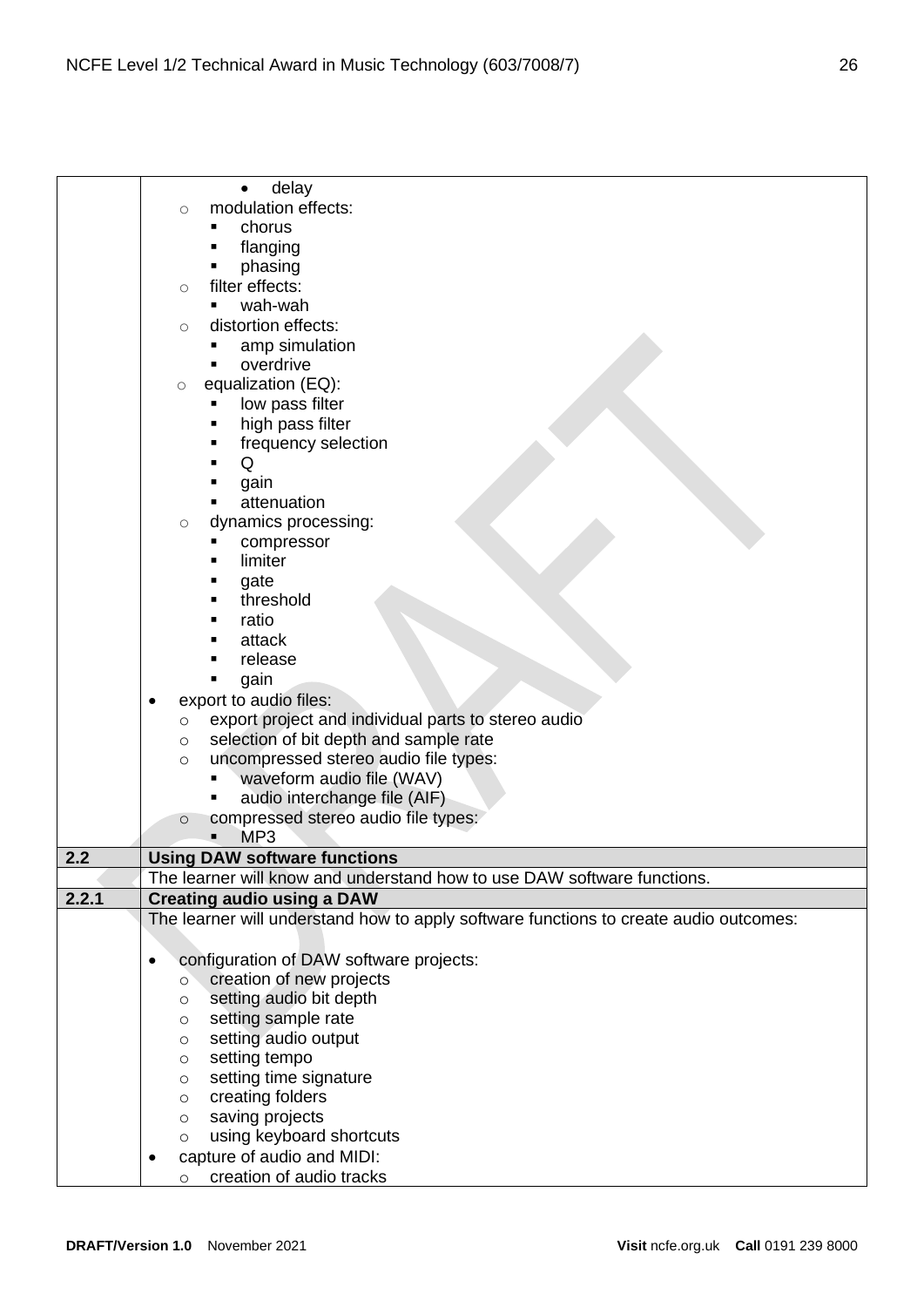|       | importing audio files<br>$\circ$                                                      |
|-------|---------------------------------------------------------------------------------------|
|       | recording audio via an interface:<br>$\circ$                                          |
|       | selecting audio input                                                                 |
|       | setting gain                                                                          |
|       | importing MIDI files<br>$\circ$                                                       |
|       | input of MIDI using a MIDI controller<br>$\circ$                                      |
|       | MIDI programming:<br>$\circ$                                                          |
|       | mouse                                                                                 |
|       | trackpad                                                                              |
|       | DAW edit pages<br>٠                                                                   |
|       | using DAW software to edit and refine material:                                       |
|       | software instruments<br>$\circ$                                                       |
|       | loops<br>$\circ$                                                                      |
|       | editing tools<br>$\circ$                                                              |
|       | processing plug-ins<br>$\circ$                                                        |
|       | exporting to a stereo audio file                                                      |
| 2.2.2 | <b>Health and safety</b>                                                              |
|       | The learner will understand how to apply health and safety measures when using a DAW: |
|       |                                                                                       |
|       |                                                                                       |
|       | health and safety measures:<br>$\bullet$                                              |
|       | identification of hazards:<br>$\Omega$                                                |
|       | exposure to noise<br>$\blacksquare$                                                   |
|       | use of computer displays and workstations<br>٠                                        |
|       | slip, trip and fall hazards<br>٠                                                      |
|       | electrical hazards                                                                    |
|       | risks associated with each hazard:<br>$\circ$                                         |
|       | hearing loss<br>٠                                                                     |
|       | eye strain<br>п                                                                       |
|       | back pain                                                                             |
|       | sprains and breaks                                                                    |
|       | electrocution                                                                         |
|       | risk assessment<br>$\circ$                                                            |
|       | control measures<br>$\circ$                                                           |
|       | reporting of hazards<br>$\circ$                                                       |
|       | reporting of accidents<br>$\circ$                                                     |
|       |                                                                                       |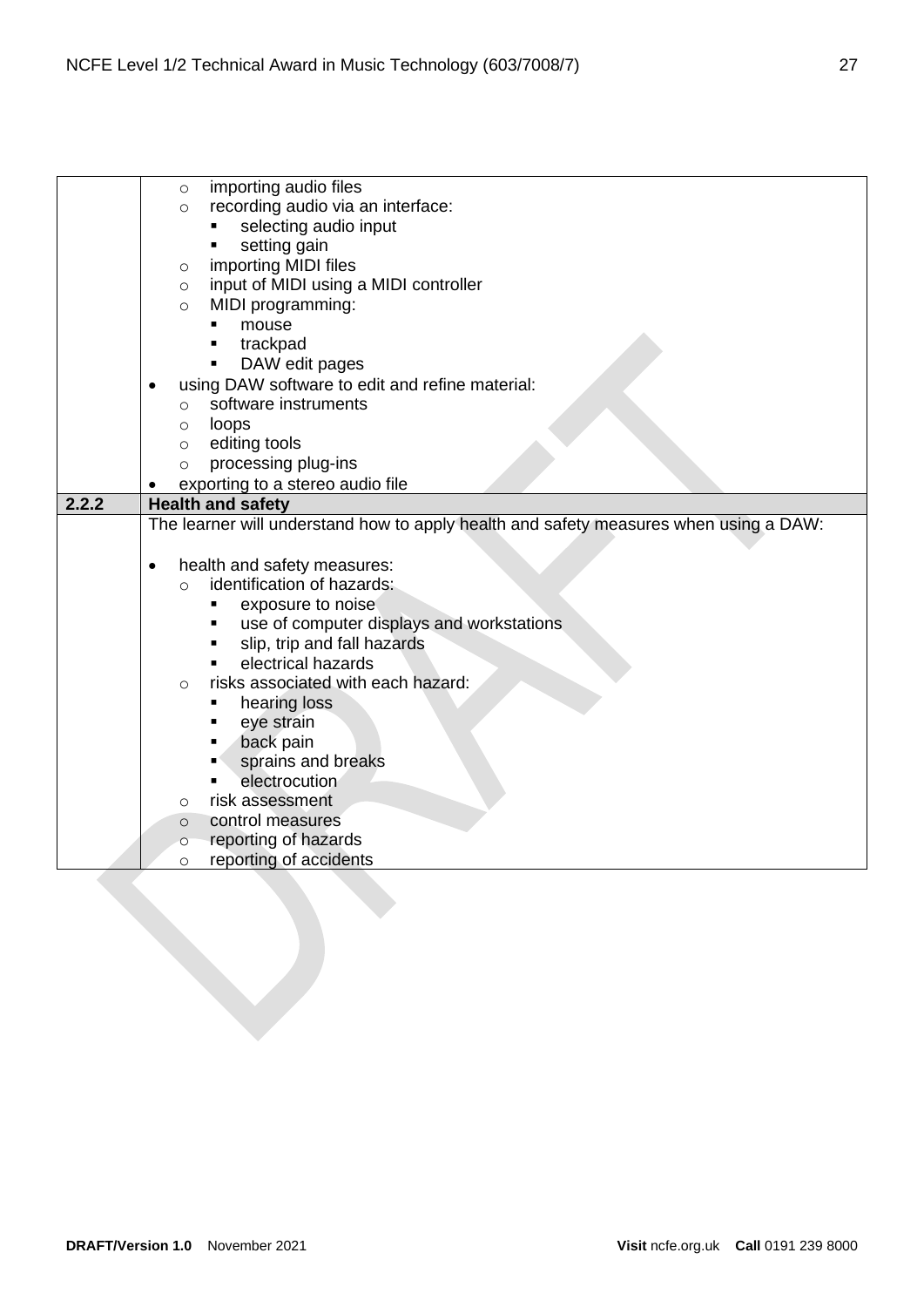# <span id="page-27-0"></span>**3. Musical elements, musical style and music technology**

| 3.1   | <b>Musical elements</b>                                                                 |
|-------|-----------------------------------------------------------------------------------------|
|       | The learner will understand how music is stylistically composed using musical elements. |
| 3.1.1 | <b>Structural sections</b>                                                              |
|       | The learner will understand how structural sections are defined and used:               |
|       |                                                                                         |
|       | intro<br>$\bullet$                                                                      |
|       | verse                                                                                   |
|       | pre-chorus                                                                              |
|       | chorus                                                                                  |
|       | bridge                                                                                  |
|       | outro                                                                                   |
|       | middle 8<br>$\bullet$                                                                   |
|       | refrain                                                                                 |
|       | $\bullet$<br>coda                                                                       |
|       | $\bullet$                                                                               |
|       | breakdown                                                                               |
|       | drop                                                                                    |
|       | riser                                                                                   |
| 3.1.2 | <b>Form</b>                                                                             |
|       | The learner will understand how structural musical forms are defined and used:          |
|       |                                                                                         |
|       | through-composed                                                                        |
|       | AAA (strophic)<br>$\bullet$                                                             |
|       | AB (binary)<br>٠                                                                        |
|       | ABA (ternary)                                                                           |
|       | ABCBA (arch)                                                                            |
|       | ABACA (rondo)                                                                           |
|       | 12 bar                                                                                  |
| 3.1.3 | <b>Melody</b>                                                                           |
|       | The learner will understand melodic elements and how they are used:                     |
|       |                                                                                         |
|       | scalic interval relationships:                                                          |
|       | major (T, T, S, T, T, T, S)<br>$\circ$                                                  |
|       | natural minor (T, S, T, T, S, T, T,)<br>$\circ$                                         |
|       | harmonic minor (T, S, T, T, S, T+S, S)<br>O                                             |
|       | minor pentatonic (T+S, T, T, T+S, T)<br>$\circ$                                         |
|       | major pentatonic (T, T, T+S, T, T+S)<br>$\circ$                                         |
|       | intervals:                                                                              |
|       | diatonic<br>$\circ$                                                                     |
|       | chromatic<br>$\circ$                                                                    |
|       | devices:                                                                                |
|       | retrograde<br>$\circ$                                                                   |
|       | inversion<br>$\circ$                                                                    |
|       | melodic form:                                                                           |
|       | arch form<br>$\circ$                                                                    |
|       | repetition<br>O                                                                         |
|       | sequences<br>O                                                                          |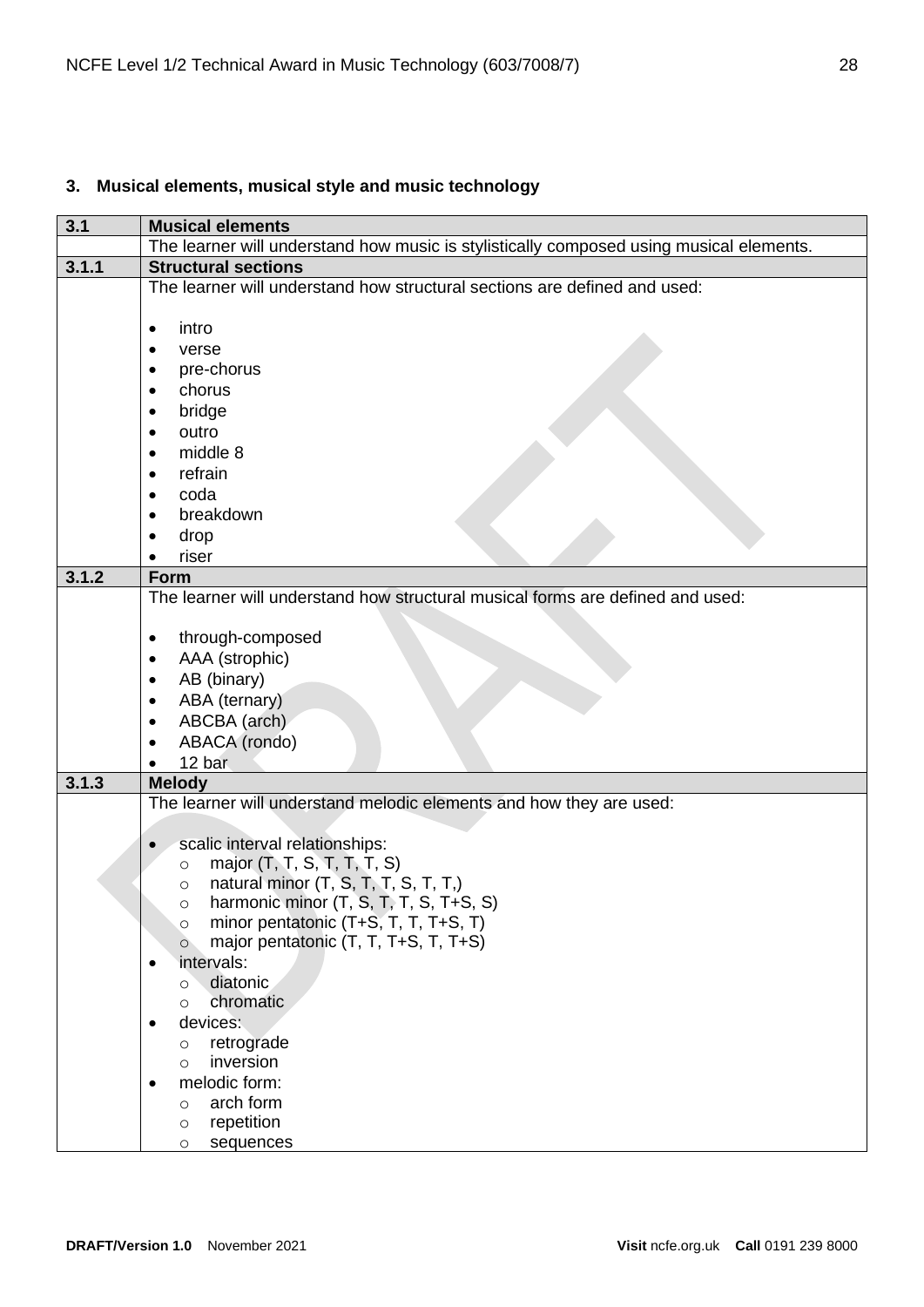| 3.1.4 | <b>Harmony</b>                                                       |
|-------|----------------------------------------------------------------------|
|       | The learner will understand harmonic elements and how they are used: |
|       |                                                                      |
|       | chords:<br>$\bullet$                                                 |
|       | major<br>$\circ$                                                     |
|       | minor<br>$\circ$                                                     |
|       | diminished<br>$\circ$                                                |
|       | augmented<br>$\circ$                                                 |
|       | minor 7th<br>$\circ$                                                 |
|       | major 7th<br>$\circ$                                                 |
|       | suspended<br>$\circ$                                                 |
|       | chord progressions:                                                  |
|       | diatonic<br>$\circ$                                                  |
|       | chromatic<br>$\circ$                                                 |
| 3.1.5 | Rhythm                                                               |
|       | The learner will understand rhythmic elements and how they are used: |
|       |                                                                      |
|       | simple time signatures:<br>٠                                         |
|       | 2/4<br>$\circ$                                                       |
|       | 3/4<br>O                                                             |
|       | 4/4<br>$\circ$                                                       |
|       | 5/4<br>$\circ$                                                       |
|       | 6/4<br>$\circ$                                                       |
|       | 7/4<br>$\circ$                                                       |
|       | compound time signatures:                                            |
|       | 6/8<br>$\circ$                                                       |
|       | 9/8<br>$\circ$                                                       |
|       | 12/8<br>$\circ$                                                      |
|       | rhythmic devices:<br>٠                                               |
|       | syncopation<br>$\circ$                                               |
|       | triplets<br>$\circ$                                                  |
|       | dotted rhythms<br>$\circ$                                            |
|       | tempo:                                                               |
|       | measurement of tempo<br>$\circ$                                      |
|       | beats per minute (BPM)<br>$\blacksquare$                             |
|       | tempo changes<br>$\circ$                                             |
| 3.1.6 | Instrumentation                                                      |
|       | The learner will understand how instruments are used:                |
|       |                                                                      |
|       | acoustic instruments:<br>$\bullet$                                   |
|       | strings:<br>$\circ$                                                  |
|       | plucked<br>D.                                                        |
|       | bowed<br>٠                                                           |
|       | percussion:<br>$\circ$                                               |
|       | tuned<br>٠                                                           |
|       | untuned<br>٠                                                         |
|       | keyboards:<br>$\circ$                                                |
|       | piano<br>п                                                           |
|       | organ                                                                |
|       | brass:<br>$\circ$                                                    |
|       | valved<br>٠                                                          |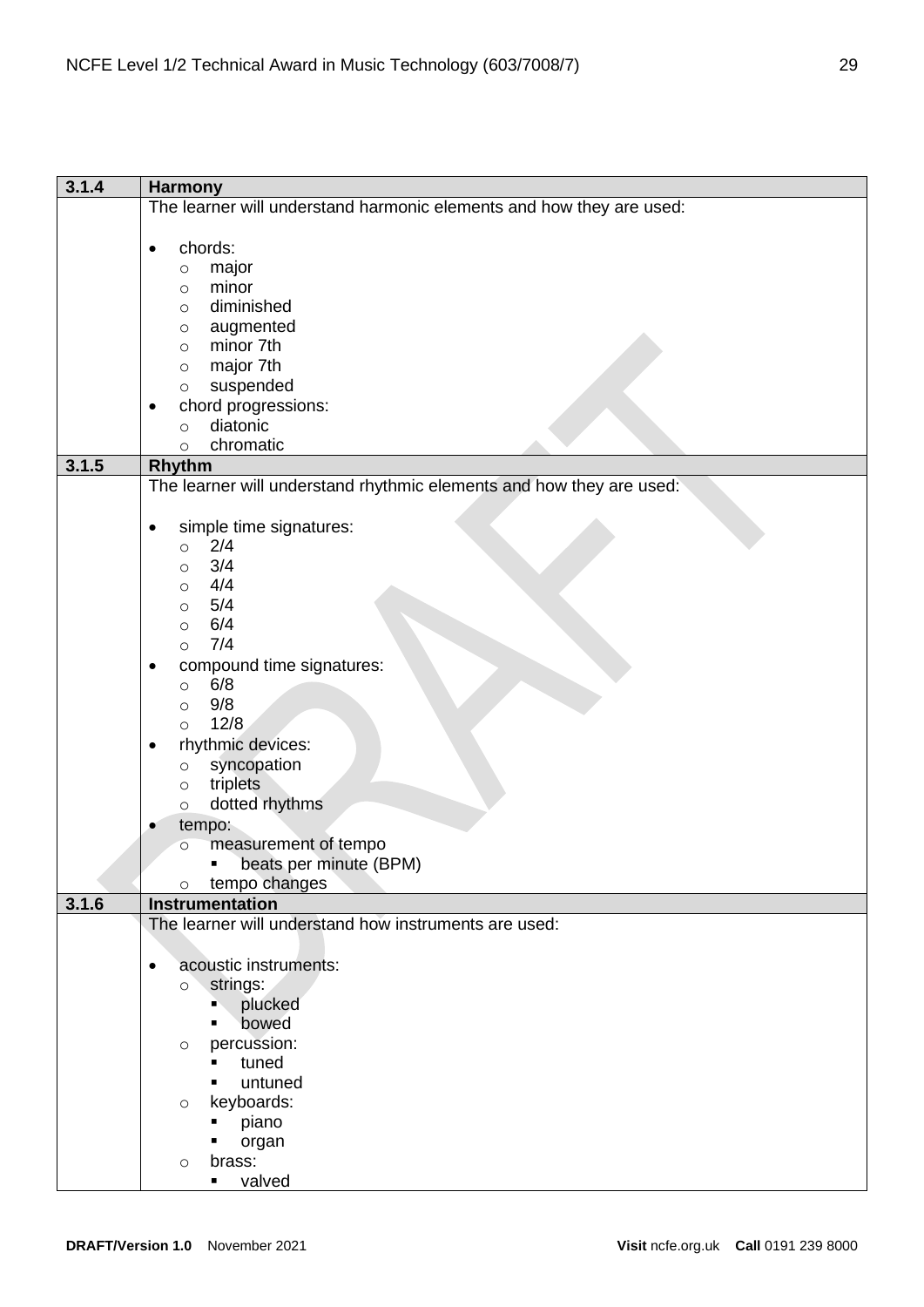|       | slide<br>$\blacksquare$                                                                    |
|-------|--------------------------------------------------------------------------------------------|
|       | woodwind:<br>O                                                                             |
|       | flutes                                                                                     |
|       | reeds                                                                                      |
|       | vocals:<br>$\circ$                                                                         |
|       | lead                                                                                       |
|       | backing<br>٠                                                                               |
|       | electronic instruments:                                                                    |
|       |                                                                                            |
|       | electric guitar and bass guitar<br>$\circ$                                                 |
|       | synthesiser<br>$\circ$                                                                     |
|       | sampler<br>$\circ$                                                                         |
|       | drum machine and electronic percussion<br>$\circ$                                          |
|       | DJ technology:                                                                             |
|       | turntables<br>$\circ$                                                                      |
|       | <b>CDJs</b><br>$\circ$                                                                     |
|       | mixer<br>$\circ$                                                                           |
|       | DJ software<br>$\circ$                                                                     |
| 3.2   | <b>Musical style</b>                                                                       |
|       | The learner will understand how musical elements relate to musical styles and developments |
|       | in technology from the 1950s onwards.                                                      |
| 3.2.1 | <b>Musical elements and style</b>                                                          |
|       | The learner will understand how musical elements (structural sections, form, melody,       |
|       | harmony, rhythm, instrumentation) are used to define musical styles:                       |
|       |                                                                                            |
|       | key musical styles:                                                                        |
|       | rock and roll<br>$\circ$                                                                   |
|       | folk<br>$\circ$                                                                            |
|       | rock<br>O                                                                                  |
|       | soul<br>$\circ$                                                                            |
|       | funk<br>$\circ$                                                                            |
|       | disco<br>$\circ$                                                                           |
|       | reggae<br>$\circ$                                                                          |
|       | hip hop<br>$\circ$                                                                         |
|       | electronica<br>$\circ$                                                                     |
|       | dance                                                                                      |
|       | 21 <sup>st</sup> -century pop<br>$\circ$                                                   |
| 3.2.2 | <b>Musical style and technology</b>                                                        |
|       | The learner will understand how technological developments have contributed to the         |
|       | development of musical styles:                                                             |
|       |                                                                                            |
|       | 1950's key musical style is rock and roll:<br>$\bullet$                                    |
|       | electric guitar<br>$\circ$                                                                 |
|       | electric bass guitar<br>$\circ$                                                            |
|       | o 2-track recording                                                                        |
|       | 1960's key musical styles are folk, rock, soul:                                            |
|       | 4 and 8 track recording<br>$\circ$                                                         |
|       | hardware effects<br>$\circ$                                                                |
|       | analogue synthesis<br>$\circ$                                                              |
|       | 1970's key musical styles are funk, disco, reggae:<br>$\bullet$                            |
|       | drum machine<br>$\circ$                                                                    |
|       |                                                                                            |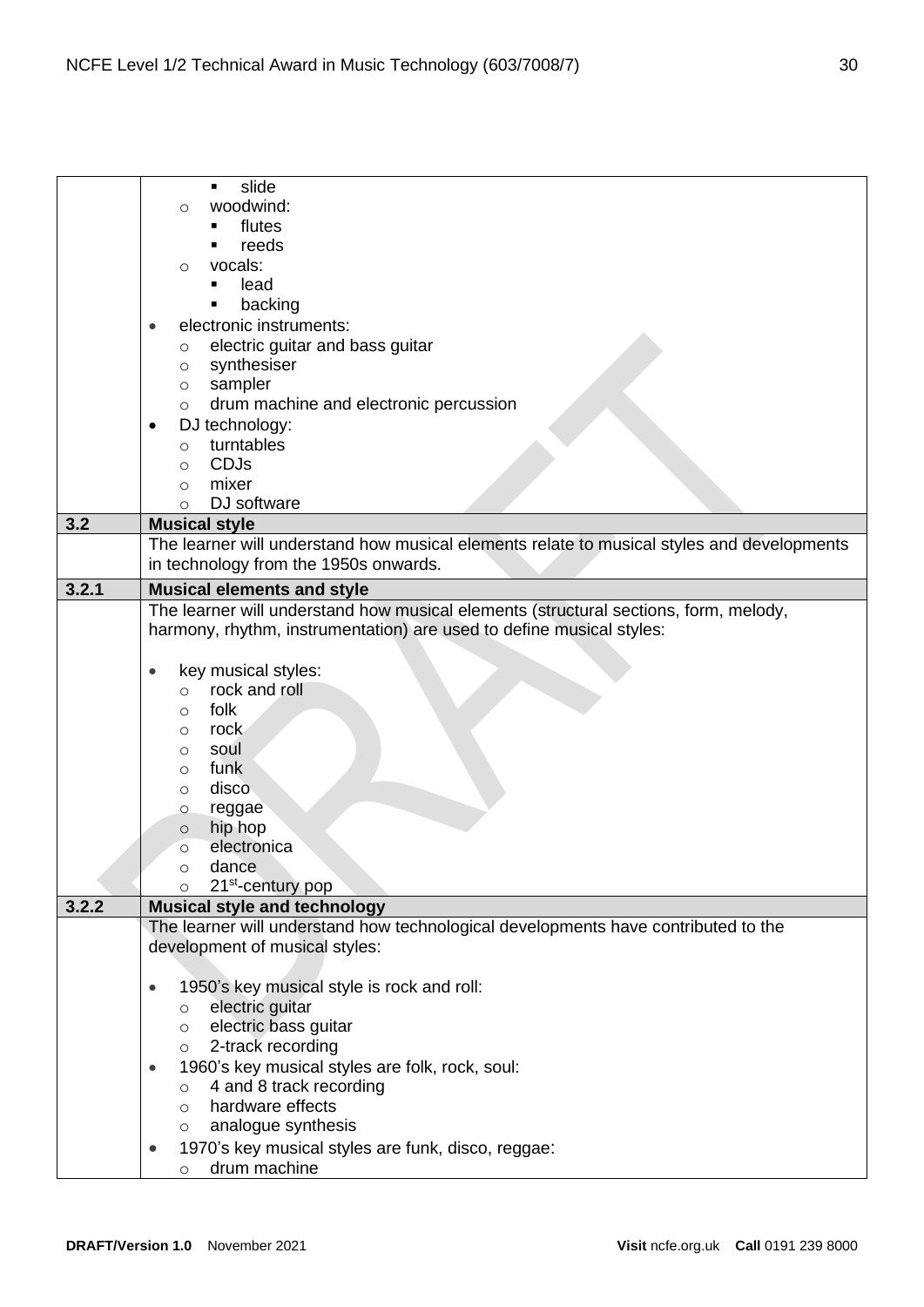- o analogue sampler o 16- and 24-track recording • 1980's key musical styles are hip hop, electronica: o digital sampler o digital tape recording o digital synthesis o MIDI o Portastudio • 1990's key musical style is dance: o hard disk-based recording o keyboard workstation
	- 2000's key musical style is 21<sup>st</sup>-century pop:
		- o DAW
		- o audio processing plug-ins
		- o analogue hardware revival and software emulation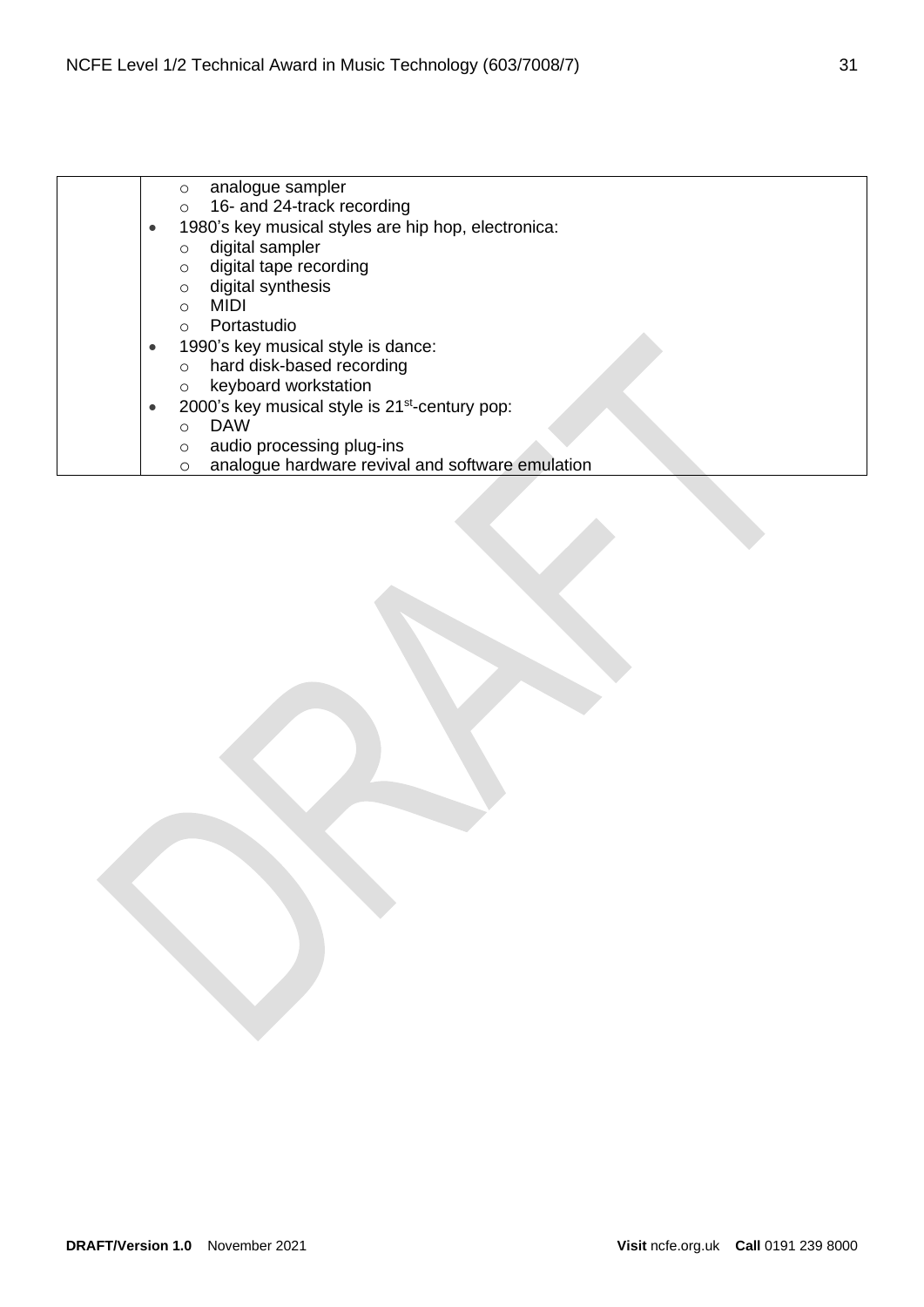## <span id="page-31-0"></span>**4. Sound creation**

| 4.1   | <b>Sound creation</b>                                                                  |
|-------|----------------------------------------------------------------------------------------|
|       | The learner will understand how sound creation is used in media and how to apply sound |
|       | creation to their own work.                                                            |
| 4.1.1 | Forms of media                                                                         |
|       | The learner will understand how sound creation is used in each form of media:          |
|       |                                                                                        |
|       | video games<br>٠                                                                       |
|       | movies                                                                                 |
|       | TV shows                                                                               |
|       | radio broadcasts                                                                       |
|       | advertisements                                                                         |
|       | jingles                                                                                |
|       | podcasts                                                                               |
|       | animations                                                                             |
|       | theatre                                                                                |
|       | installations                                                                          |
| 4.1.2 | <b>Types of sound creation</b>                                                         |
|       | The learner will understand types of sound creation for different forms of media:      |
|       |                                                                                        |
|       | Foley<br>$\bullet$                                                                     |
|       | ambience                                                                               |
|       | dialogue                                                                               |
|       | voice-overs                                                                            |
|       | underscore                                                                             |
|       | spot effects                                                                           |
| 4.1.3 | <b>Methods of sound creation</b>                                                       |
|       | The learner will understand methods of sound creation for different forms of media:    |
|       |                                                                                        |
|       | physical props:<br>٠                                                                   |
|       | creation of props<br>$\circ$<br>capture and editing of audio from props                |
|       | environmental sounds:                                                                  |
|       | capture of audio in different environments<br>$\circ$                                  |
|       | selection and editing of environmental sounds<br>O                                     |
|       | sound synthesis:<br>$\bullet$                                                          |
|       | creation of patches<br>$\circ$                                                         |
|       | selection of waveforms<br>$\circ$                                                      |
|       | filters<br>$\circ$                                                                     |
|       | modifiers:<br>$\circ$                                                                  |
|       | low-frequency oscillator (LFO)                                                         |
|       | envelope:<br>$\circ$                                                                   |
|       | attack<br>٠                                                                            |
|       | decay<br>٠                                                                             |
|       | sustain                                                                                |
|       | release<br>$\blacksquare$                                                              |
|       | digital sample manipulation:<br>$\bullet$                                              |
|       | creation of patches<br>$\circ$                                                         |
|       | import of audio<br>$\circ$                                                             |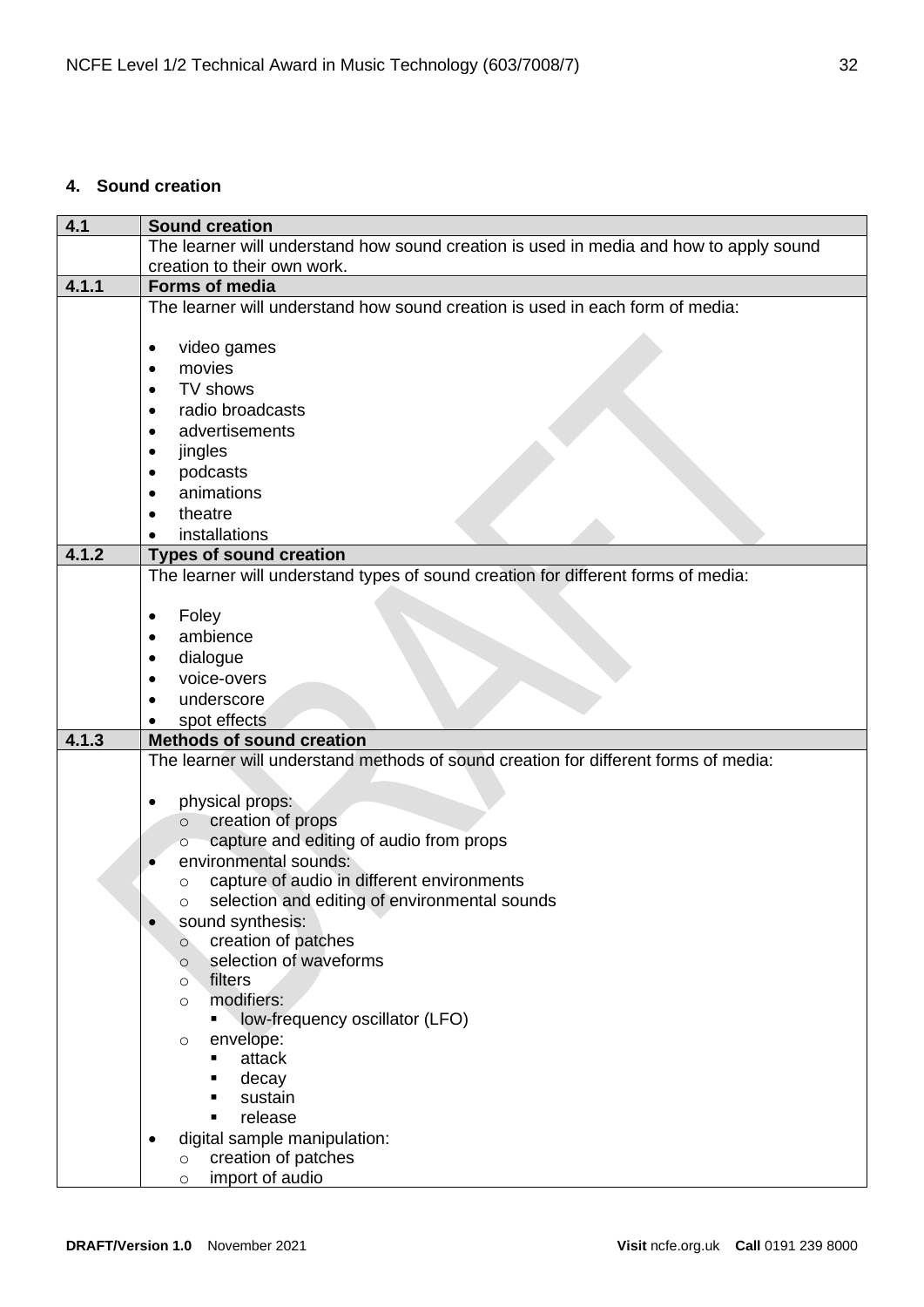|       | mapping<br>$\circ$                                                          |
|-------|-----------------------------------------------------------------------------|
|       | looping<br>$\circ$                                                          |
|       | effects libraries:<br>$\bullet$                                             |
|       | commercial libraries<br>$\circ$                                             |
|       | online resources<br>$\circ$                                                 |
|       | DAW loops<br>$\circ$                                                        |
| 4.1.4 | <b>Arranging sounds</b>                                                     |
|       | The learner will understand how to arrange sounds:                          |
|       |                                                                             |
|       | DAW arrangement tools:<br>$\bullet$                                         |
|       | video file import<br>$\circ$                                                |
|       | audio and MIDI file import<br>$\circ$                                       |
|       | audio and MIDI editing<br>$\circ$                                           |
|       | tempo changes<br>$\circ$                                                    |
|       | automation<br>$\circ$                                                       |
|       | markers<br>$\circ$                                                          |
|       | sound arrangement:                                                          |
|       | layering<br>$\circ$                                                         |
|       | texture<br>$\circ$                                                          |
|       | mood<br>$\circ$                                                             |
|       | style<br>$\circ$                                                            |
|       | impact<br>$\circ$                                                           |
|       | sound choices:<br>$\circ$                                                   |
|       | diegetic<br>٠                                                               |
|       | non-diegetic                                                                |
| 4.1.5 | <b>Exporting sound creation</b>                                             |
|       | The learner will understand how to export audio and video files from a DAW: |
|       |                                                                             |
|       | export to video and audio:<br>$\bullet$                                     |
|       | selection of format:<br>$\circ$                                             |
|       | MP4<br>$\blacksquare$                                                       |
|       | <b>MOV</b><br>$\blacksquare$                                                |
|       | MP3<br>٠                                                                    |
|       | <b>WAV</b>                                                                  |
|       | AIF<br>$\blacksquare$                                                       |
|       | render of audio to video<br>O                                               |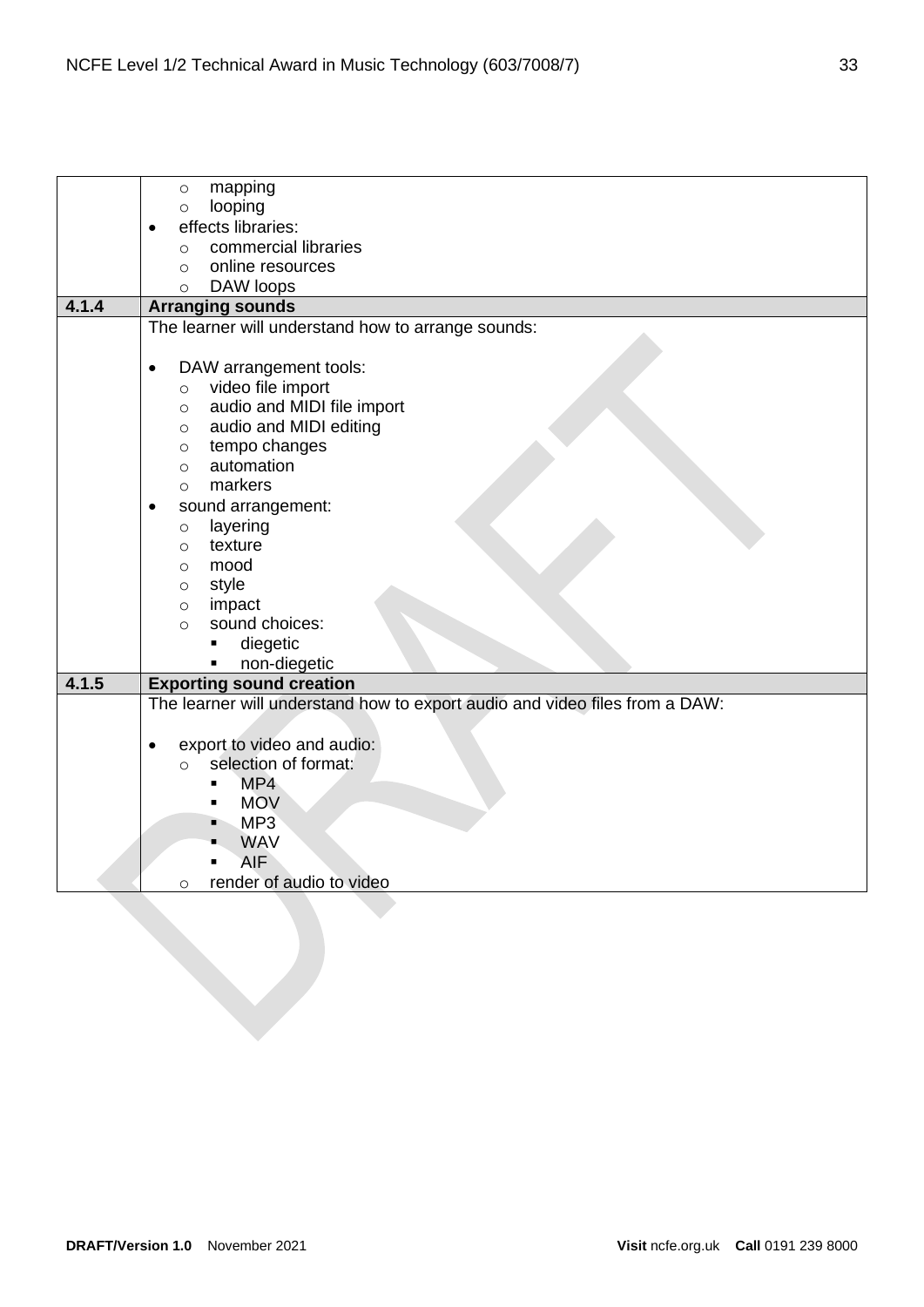# <span id="page-33-0"></span>**5. Multitrack recording**

| 5.1   | <b>Multitrack recording</b>                                                                    |  |  |
|-------|------------------------------------------------------------------------------------------------|--|--|
|       | The learner will understand the recording studio environment, how to use it safely, and how to |  |  |
|       | plan, record and mix a multitrack recording.                                                   |  |  |
| 5.1.1 | <b>Equipment in the recording studio</b>                                                       |  |  |
|       | The learner will understand how equipment is used to produce audio recordings:                 |  |  |
|       |                                                                                                |  |  |
|       | microphones:<br>$\bullet$                                                                      |  |  |
|       | dynamic microphones<br>$\circ$                                                                 |  |  |
|       | condenser microphones<br>$\circ$                                                               |  |  |
|       | polar pattern<br>$\circ$                                                                       |  |  |
|       | frequency response<br>$\circ$                                                                  |  |  |
|       | DI:                                                                                            |  |  |
|       | ٠<br>level matching                                                                            |  |  |
|       | $\circ$                                                                                        |  |  |
|       | audio interfaces:                                                                              |  |  |
|       | phantom power<br>O                                                                             |  |  |
|       | balanced and unbalanced audio inputs<br>O                                                      |  |  |
|       | pre-amps<br>O                                                                                  |  |  |
|       | audio outputs<br>$\circ$                                                                       |  |  |
|       | connectivity to DAW software<br>$\circ$                                                        |  |  |
|       | multitrack recorder:<br>٠                                                                      |  |  |
|       | hardware<br>$\circ$                                                                            |  |  |
|       | software<br>$\circ$                                                                            |  |  |
|       | recording processes:                                                                           |  |  |
|       | selecting input source<br>$\circ$                                                              |  |  |
|       | microphone placement<br>$\circ$                                                                |  |  |
|       | optimisation of gain for accurate audio capture<br>$\circ$                                     |  |  |
|       | overdubbing<br>$\circ$                                                                         |  |  |
|       | additional equipment:                                                                          |  |  |
|       | microphone stands<br>$\circ$                                                                   |  |  |
|       | cables<br>O                                                                                    |  |  |
|       | connectors<br>$\circ$                                                                          |  |  |
|       | pop shield<br>O                                                                                |  |  |
|       | cases<br>$\circ$                                                                               |  |  |
|       | rack units<br>O                                                                                |  |  |
|       | monitoring:                                                                                    |  |  |
|       | environment:<br>$\circ$                                                                        |  |  |
|       | control room                                                                                   |  |  |
|       | live room                                                                                      |  |  |
|       | equipment:<br>$\circ$                                                                          |  |  |
|       | speakers                                                                                       |  |  |
|       | headphones<br>٠                                                                                |  |  |
|       | use of talkback                                                                                |  |  |
| 5.1.2 | Health and safety in the recording studio                                                      |  |  |
|       | The learner will understand how to identify hazards and apply health and safety measures in    |  |  |
|       | the studio:                                                                                    |  |  |
|       |                                                                                                |  |  |
|       | health and safety measures:<br>$\bullet$                                                       |  |  |
|       | identification of hazards:<br>$\bigcirc$                                                       |  |  |
|       | exposure to noise                                                                              |  |  |
|       |                                                                                                |  |  |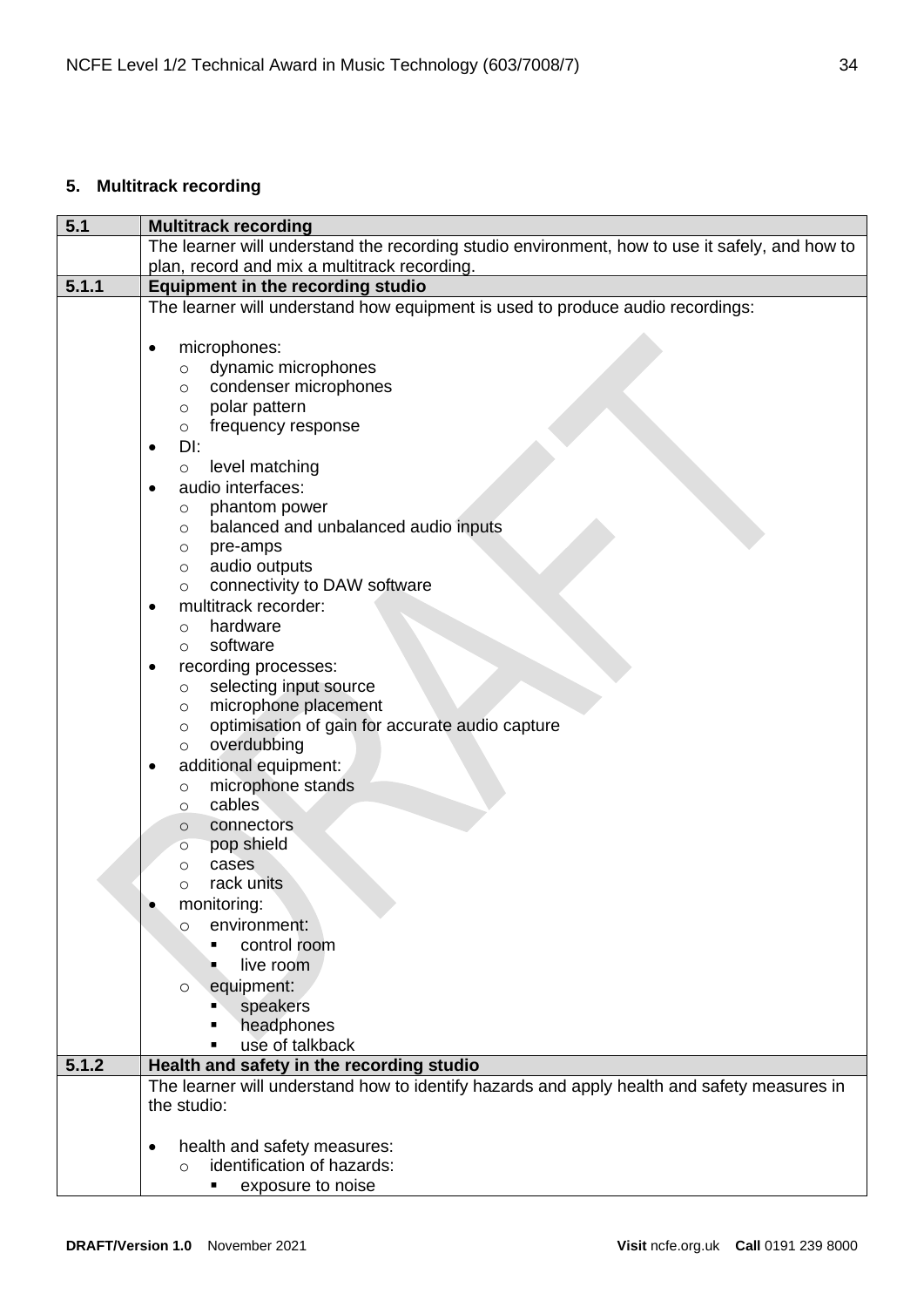|       | use of computer displays and workstations<br>$\blacksquare$                                                  |
|-------|--------------------------------------------------------------------------------------------------------------|
|       | slip, trip and fall hazards                                                                                  |
|       | electrical hazards                                                                                           |
|       | risks associated with each hazard:<br>O                                                                      |
|       | hearing loss                                                                                                 |
|       | eye strain                                                                                                   |
|       | back pain                                                                                                    |
|       | sprains and breaks                                                                                           |
|       | electrocution                                                                                                |
|       | risk assessment<br>$\circ$                                                                                   |
|       | control measures<br>$\circ$                                                                                  |
|       | reporting of hazards<br>$\circ$                                                                              |
|       | reporting of accidents<br>$\circ$                                                                            |
| 5.2   | <b>Multitrack recording sessions</b>                                                                         |
|       | The learner will understand how to plan and undertake multitrack recording sessions and<br>produce mixdowns. |
| 5.2.1 | <b>Planning multitrack recording sessions</b>                                                                |
|       | The learner will understand how multitrack recording sessions are planned:                                   |
|       |                                                                                                              |
|       | roles and responsibilities:                                                                                  |
|       | musical artist<br>$\circ$                                                                                    |
|       | engineer<br>$\circ$                                                                                          |
|       | producer<br>$\circ$                                                                                          |
|       | time constraints and timeline                                                                                |
|       | length of session                                                                                            |
|       | agreed goals                                                                                                 |
|       | hardware requirements<br>$\bullet$                                                                           |
|       | software requirements<br>$\bullet$                                                                           |
|       | musical artist's requirements                                                                                |
| 5.2.2 | <b>Multitrack recordings</b>                                                                                 |
|       | The learner will understand how to set up and use recording equipment to create multitrack                   |
|       | recordings:                                                                                                  |
|       |                                                                                                              |
|       | set up equipment                                                                                             |
|       | test equipment and software                                                                                  |
|       | use equipment appropriately                                                                                  |
|       | apply health and safety measures                                                                             |
|       | optimise gain<br>$\bullet$                                                                                   |
|       | set monitoring for engineers and musical artists                                                             |
|       | undertake overdubbing<br>٠                                                                                   |
|       | labelling and storage of recordings:<br>$\bullet$                                                            |
|       | naming audio files<br>$\circ$                                                                                |
|       | labelling folders<br>$\circ$                                                                                 |
|       | naming projects<br>$\circ$                                                                                   |
| 5.2.3 | <b>Mixing</b>                                                                                                |
|       | The learner will understand how to mix multitrack recordings:                                                |
|       |                                                                                                              |
|       | balance:<br>$\bullet$                                                                                        |
|       | relative volume of sounds<br>$\circ$                                                                         |
|       | creation of stereo field<br>$\circ$                                                                          |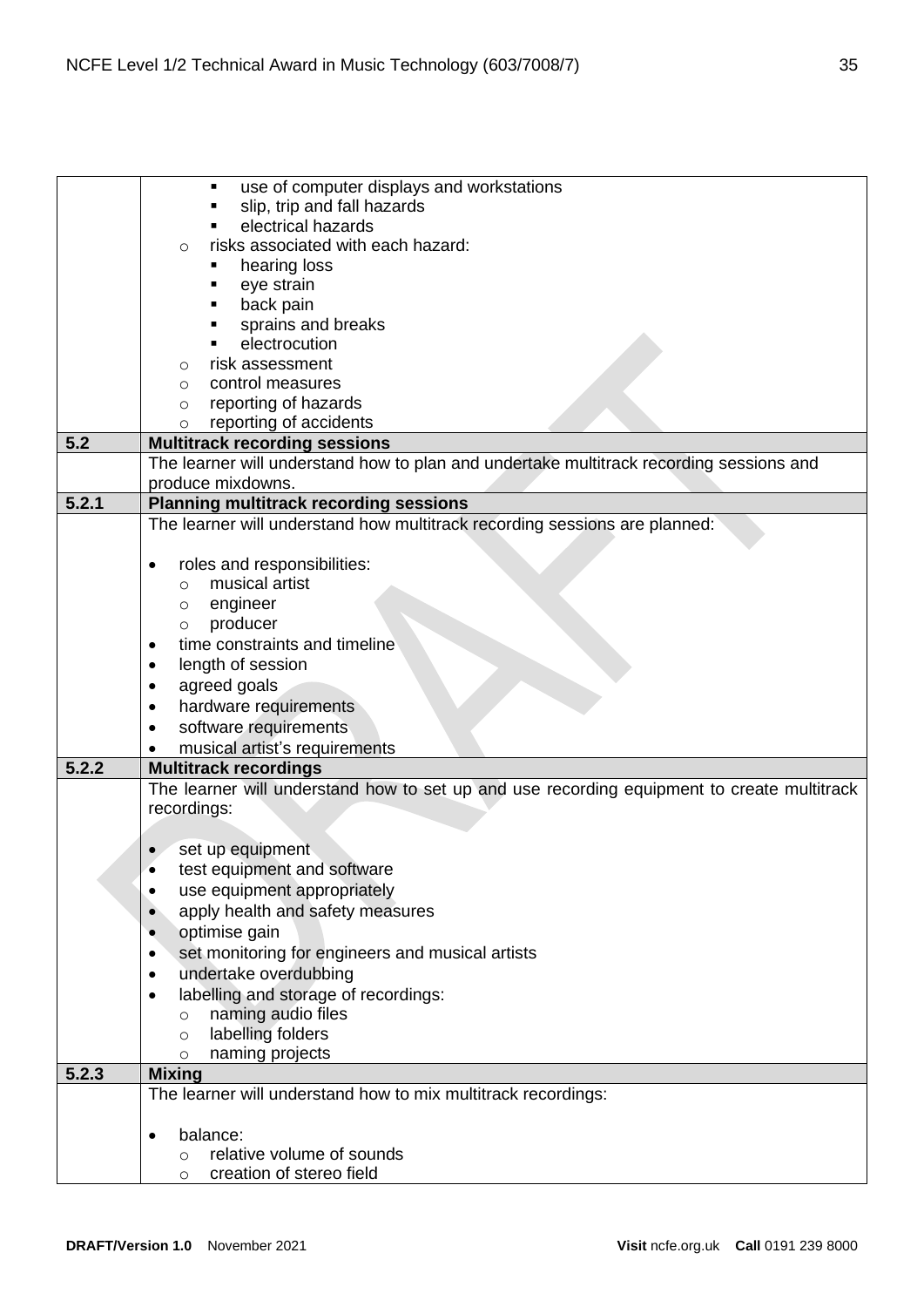| ٠         | placement in the soundstage:                    |
|-----------|-------------------------------------------------|
|           | height:<br>$\circ$                              |
|           | frequency                                       |
|           | timbre of sounds                                |
|           | width:<br>$\circ$                               |
|           | stereo placement of sounds:<br>٠                |
|           | panning                                         |
|           | stereo image                                    |
|           | depth:<br>$\circ$                               |
|           | control of ambience:                            |
|           | use of delay and reverb effects<br>٠            |
|           | use of dynamic processing<br>$\bullet$          |
| ٠         | corrective editing:                             |
|           | removal of unwanted audio<br>$\circ$            |
|           | correction of pitch errors                      |
|           | O<br>correction of rhythmic errors              |
|           | $\circ$<br>EQ:                                  |
| ٠         |                                                 |
|           | low pass filter<br>$\circ$<br>high pass filter  |
|           | $\circ$                                         |
|           | frequency selection<br>$\circ$<br>Q             |
|           | $\circ$                                         |
|           | gain<br>$\circ$<br>attenuation                  |
|           | $\circ$<br>effects:                             |
|           | time-based effects:                             |
|           | $\circ$                                         |
|           | reverb<br>٠                                     |
|           | delay<br>٠                                      |
|           | modulation effects:<br>$\circ$                  |
|           | chorus<br>٠                                     |
|           | flanging<br>٠                                   |
|           | phasing<br>filter effects:                      |
|           | $\circ$<br>wah-wah                              |
|           | distortion effects:                             |
|           | $\circ$                                         |
|           | amp simulation<br>overdrive                     |
|           |                                                 |
|           | dynamics processing:                            |
|           | compressor<br>$\circ$                           |
|           | limiter<br>$\circ$                              |
|           | gate<br>$\circ$<br>threshold                    |
|           | $\circ$<br>ratio                                |
|           | $\circ$                                         |
|           | attack<br>$\circ$                               |
|           | release<br>$\circ$                              |
|           | gain<br>$\circ$                                 |
| ٠         | connections:                                    |
|           | inserts<br>$\circ$                              |
|           | auxiliaries/bus (pre- and post-fade)<br>$\circ$ |
|           | routing<br>$\circ$                              |
| $\bullet$ | automation:                                     |
|           | volume<br>$\circ$                               |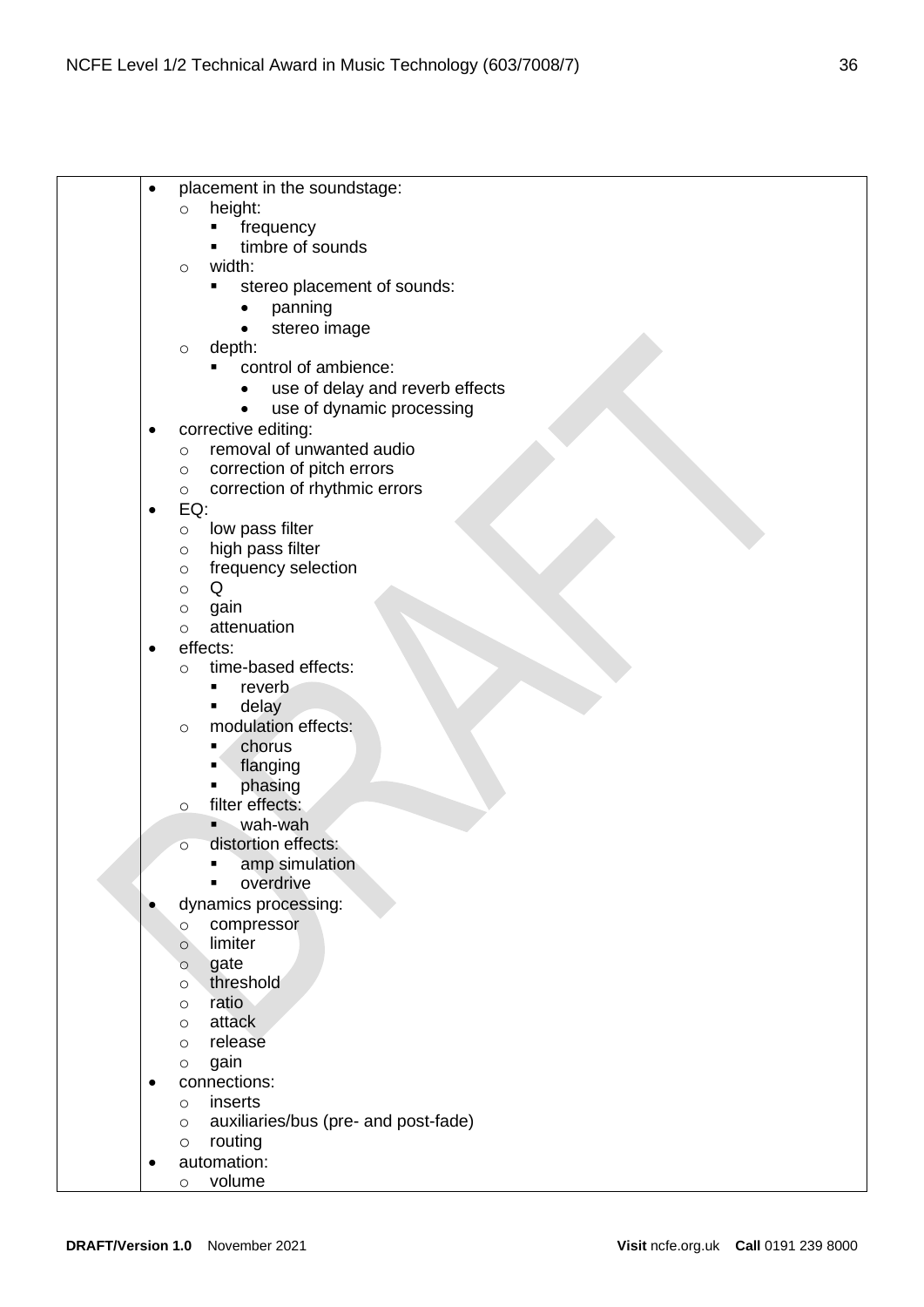|     | panning<br>$\circ$                                                           |
|-----|------------------------------------------------------------------------------|
|     | effect send<br>$\circ$                                                       |
|     |                                                                              |
|     | monitoring:                                                                  |
|     | headphones<br>$\circ$                                                        |
|     | speakers:<br>$\circ$                                                         |
|     | main<br>٠                                                                    |
|     | near-field<br>٠                                                              |
|     | use of reference material<br>$\Omega$                                        |
| 5.3 | <b>Stereo mixdowns</b>                                                       |
|     | The learner will understand how to mixdown and export to stereo audio files: |
|     |                                                                              |
|     | export to stereo audio files:                                                |
|     | mixdown of projects or stems to audio<br>$\circ$                             |
|     | selection of bit depth and sample rate<br>$\circ$                            |
|     | uncompressed stereo audio file types:                                        |
|     | $\circ$                                                                      |
|     | <b>WAV</b><br>٠                                                              |
|     | <b>AIF</b>                                                                   |
|     | compressed stereo audio file types:<br>$\circ$                               |
|     | MP <sub>3</sub>                                                              |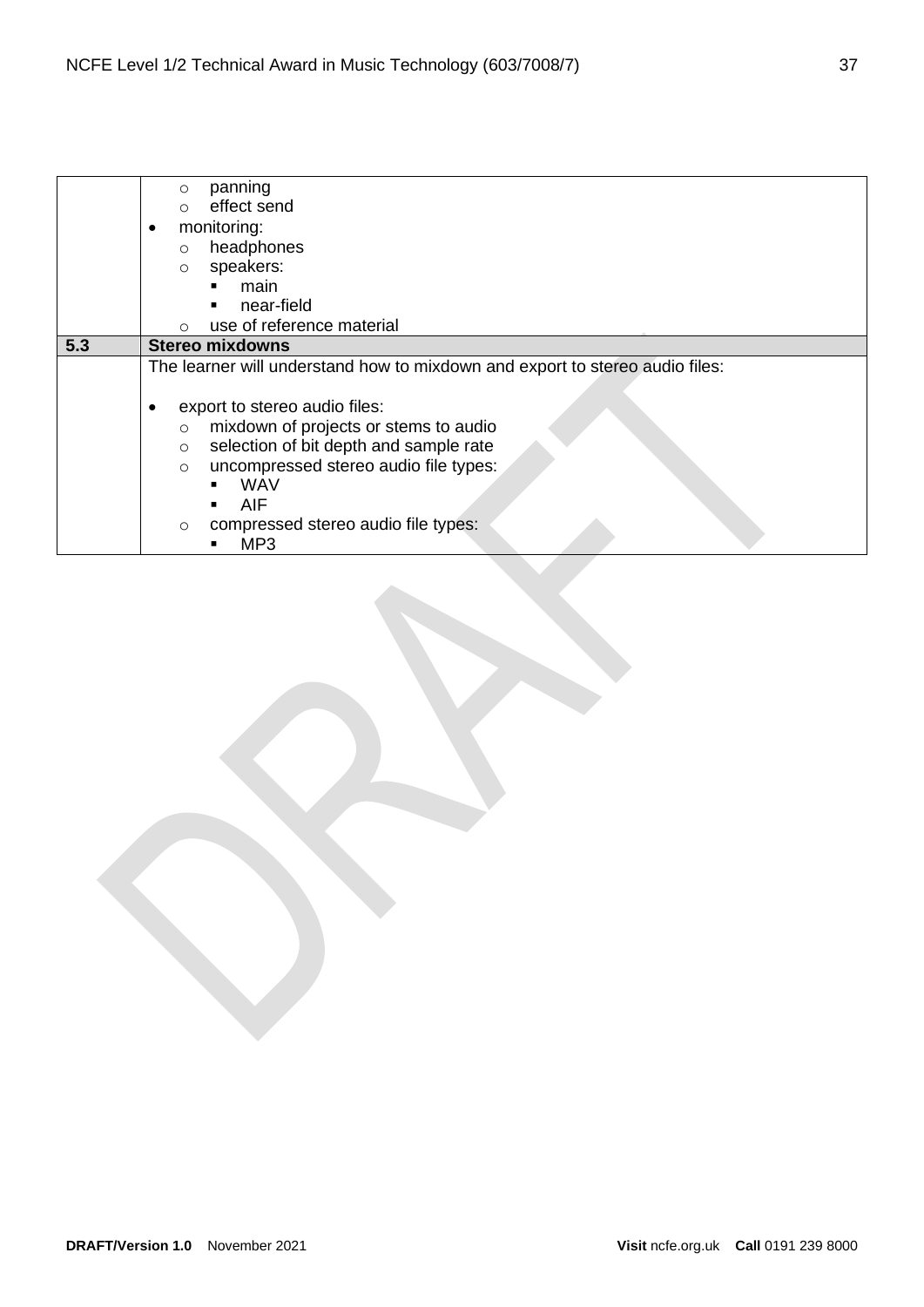## <span id="page-37-0"></span>**Teaching guidance**

In this section, we provide some useful advice and guidance to support the delivery of the teaching content.

Website links are provided as sources of potentially useful information for delivery/learning of this subject area. NCFE does not explicitly endorse any learning resources available on these websites. For official NCFE endorsed learning resources, please see the additional and teaching materials sections on the qualification page on the NCFE website.

## **1. Teaching guidance – introduction to music technology and the music business**

Learners should be given the opportunity to gain knowledge and understanding of the roles and responsibilities within the music business, the development of music technology and the music business, through a combination of class-based and practical delivery. This area is designed to introduce key concepts, allowing learners to build their knowledge in context.

Delivery of 1.1.1 could take place through the creation of job descriptions, based on case studies of practitioners and the development of an organisational chart to highlight the interaction and professional relationships between the roles.

Learners could explore their preferred roles, evaluating their own skills, knowledge and interests. Learners can then create a personal development plan, reviewing it with their teacher throughout their course of study.

For 1.2, learners would benefit from creating timelines, presentations and journalistic pieces to show their understanding of how each piece of technology has affected the creative process, music production and consumer access over time, with reference to musical examples.

For the delivery of 1.3, it is recommended that learners use case studies, allowing them to explore the music business in context. It would benefit learners to explore the marketing, and promotion of one or more of their preferred artists and relate this to how music is distributed and sold currently.

## **External visits/guest speakers:**

- local practitioners to answer Q&A in relation to their roles in the sector
- visit to a variety of recording studios with a range of music technology
- practical workshops from hardware and software manufacturers
- Q&A/seminar from distribution companies
- Q&A/seminar from relative music bodies or unions (for example, PRS for Music, MU)
- trips to industry events, seminars and product launches

## **Resources:**

- classroom teaching pack:
	- o PowerPoint (PPT)
	- o lesson plans
	- o scheme of work
	- o worksheets
	- o revision workbook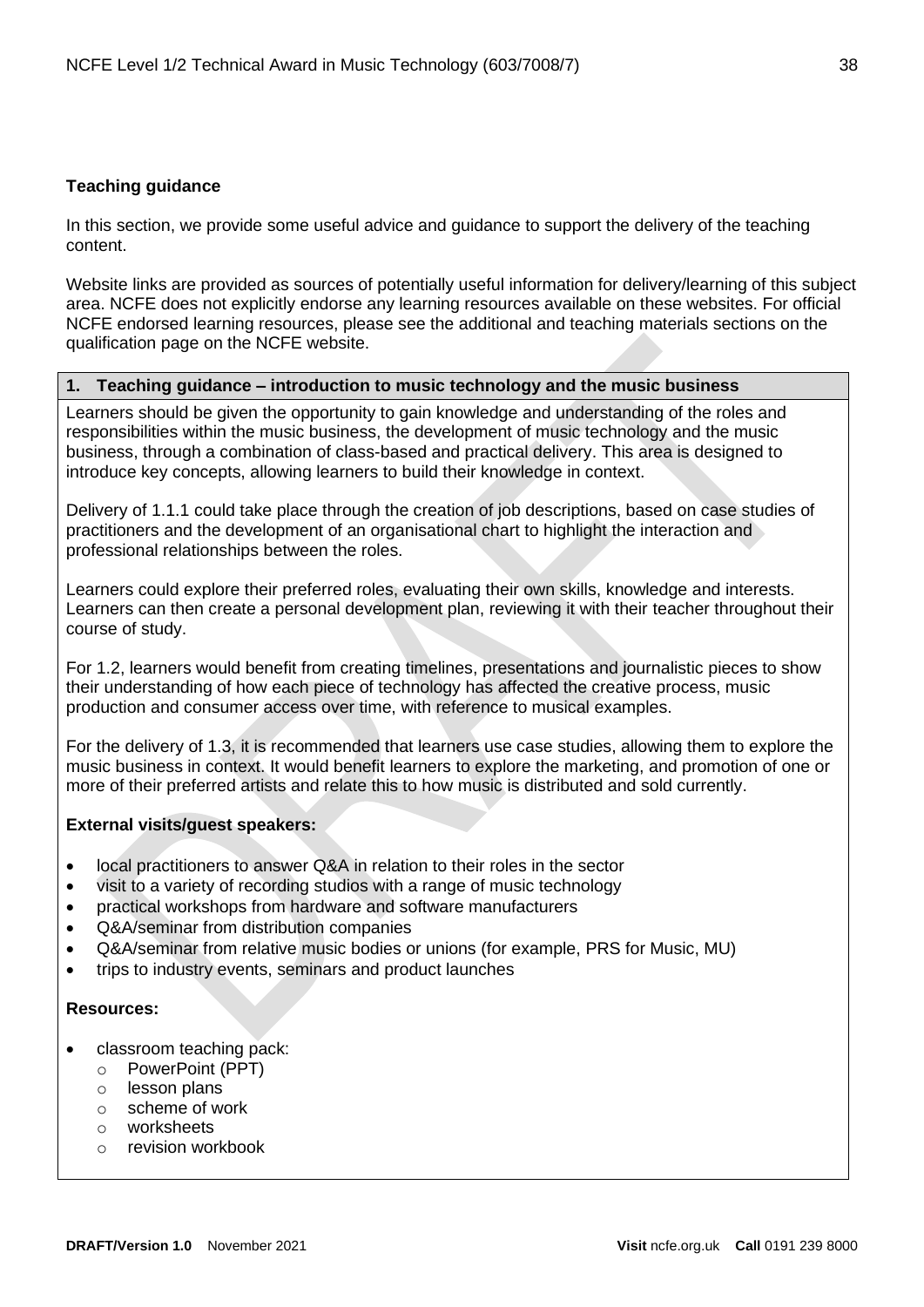## **1. Teaching guidance – introduction to music technology and the music business Other resources:**

- All You Need to Know About the Music Business: 10th Edition by Donald S Passman
- Music 4.1: A Survival Guide for Making Music in the Internet Age (Music Pro Guides) by Bobby Owsinski
- How to Make It in the New Music Business by Ari Herstand

- [www.careersinmusic.com/](https://www.careersinmusic.com/)
- [www.theproaudiofiles.com/getting-a-job-in-the-audio-industry/](https://theproaudiofiles.com/getting-a-job-in-the-audio-industry/)
- [www.musictech.net/](https://www.musictech.net/)
- [www.brandingmag.com/2015/10/14/what-is-branding-and-why-is-it-important-for-your-business/](http://www.brandingmag.com/2015/10/14/what-is-branding-and-why-is-it-important-for-your-business/)
- [www.musicgateway.com/blog/how-to/best-music-distribution-services](http://www.musicgateway.com/blog/how-to/best-music-distribution-services)
- [www.musictech.net/guides/essential-guide/11-tips-profile-building/](http://www.musictech.net/guides/essential-guide/11-tips-profile-building/)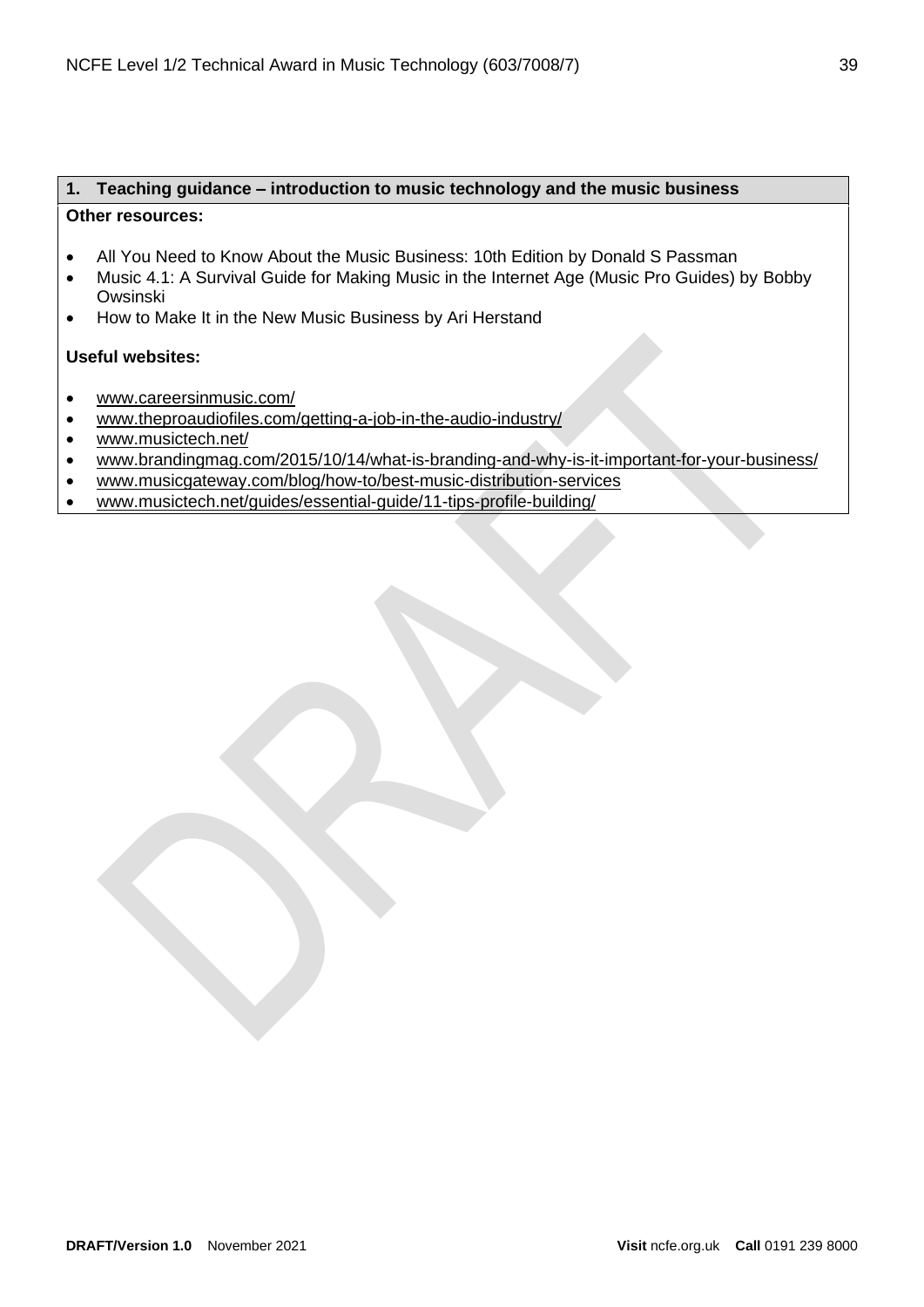## **2. Teaching guidance – the digital audio workstation (DAW)**

Learners should be given the opportunity to gain knowledge and understanding of the hardware components and software functions of a digital audio workstation (DAW) through a combination of class-based and practical learning.

Working towards a brief will be highly beneficial for learners. Access to project templates, finished projects, pre-recorded audio files and programmed MIDI files will be advantageous in allowing learners to explore the software functions initially. Learners would then progress to creating and developing their own arrangements and original compositions, which could be linked to areas 3 and 4.

It is recommended that learners have access to industry-standard DAWs, both hardware and software, ensuring that they are able to further apply their knowledge and skills when progressing from this course of study.

## **External visits/guest speakers:**

- local producer/engineer to deliver a workshop on the relevant DAW
- local musician to demonstrate a range of MIDI controllers
- practitioner to demonstrate how a DAW is used professionally
- practical workshops from hardware and software manufacturers

## **Resources:**

- classroom teaching pack:
	- o PowerPoint (PPT)
	- o lesson plans
	- o scheme of work
	- o worksheets
	- o revision workbook

## **Other resources:**

- The Music Tech Dictionary: A Glossary of Audio-related Terms and Technologies by Mitch **Gallagher**
- The MIDI Manual: A Practical Guide to MIDI in the Project Studio by David Miles Huber
- A Professional Guide to Audio Plug-ins and Virtual Instruments by Mike Collins
- Music Production: Easy Approach to Produce Music from Beginner to Expert by Woody Morgan

- [www.soundonsound.com/glossary](http://www.soundonsound.com/glossary)
- [www.audiotechnology.audiotechnology.com/](http://www.audiotechnology.audiotechnology.com/)
- [www.musicrepo.com/music-technology-glossary-of-terms/](http://www.musicrepo.com/music-technology-glossary-of-terms/)
- [www.soundonsound.com/daw](http://www.soundonsound.com/daw)
- [www.musicianonamission.com/logic-pro-x-tutorial/](http://www.musicianonamission.com/logic-pro-x-tutorial/)
- [www.musicianonamission.com/best-daw-2016/](http://www.musicianonamission.com/best-daw-2016/)
- [www.hse.gov.uk/legislation/](http://www.hse.gov.uk/legislation/)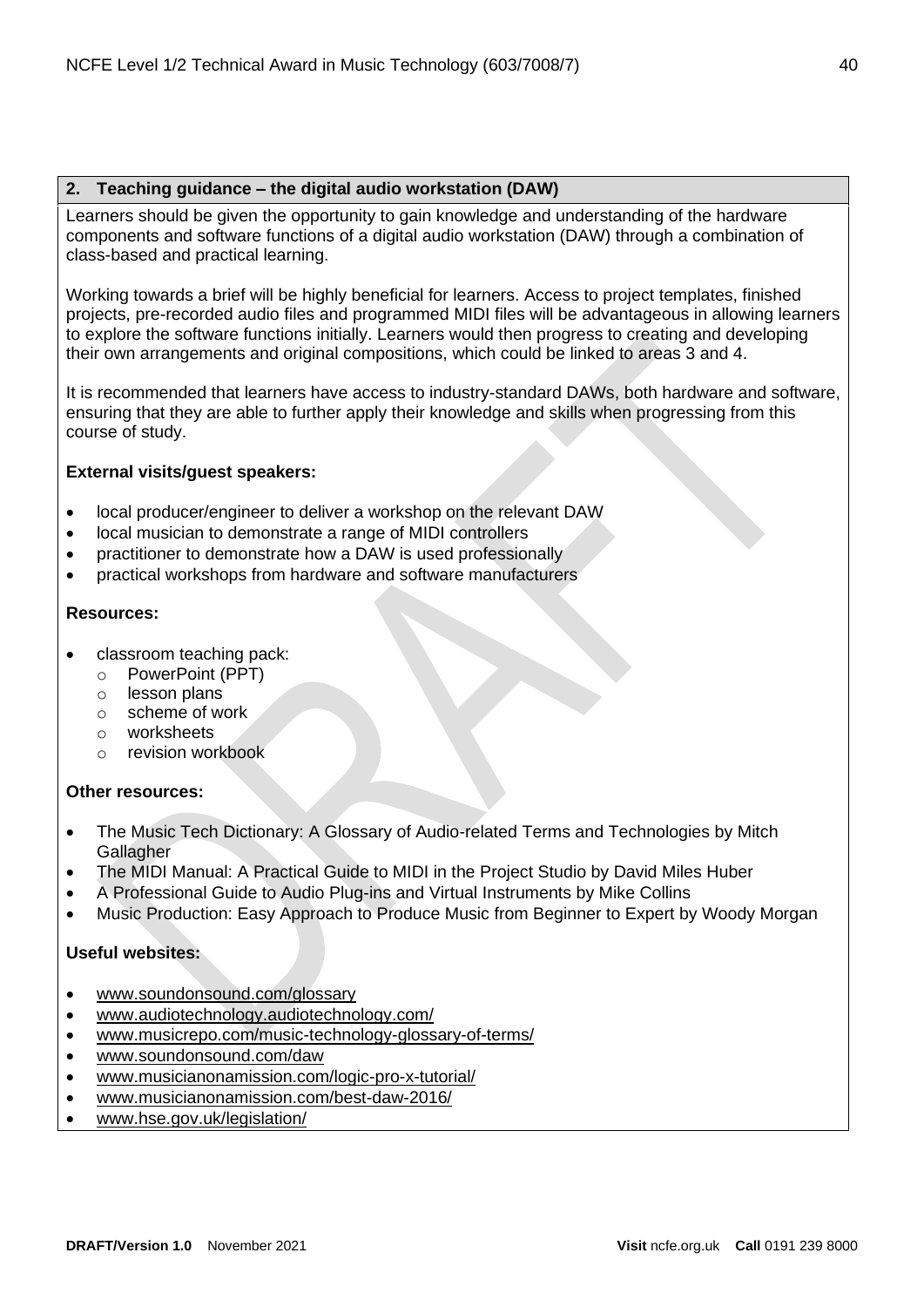## **3. Teaching guidance – musical elements, musical style and music technology**

Learners should be given the opportunity to gain knowledge and understanding of how music is stylistically composed using musical elements and technology, through a combination of class-based and practical learning.

Initial delivery of 3.1 could be approached from a research-based perspective, where learners are set tasks to analyse the musical elements of their preferred song choices, as well as a wide range of preselected songs that are outside of their listening choices, to build their knowledge and engagement with a variety of music and artists.

Learners would benefit from exploring **each** of the music styles as highlighted in 3.2.1, allowing them to understand the variance in elements (3.1) and how they are used to define musical styles. Learners could explore the technological developments within the styles over time to understand how technology has informed artistic development in context.

It is suggested that learners create a body of musical work, including a variety of different styles (3.2) using suitable musical elements (3.1), accompanied by a creation log, development journal or screencasts.

## **External visits/guest speakers:**

- local musicians and composers to deliver workshops on music styles and elements
- visits to musical performances
- instrument manufacturers and retailers to demonstrate a variety of instruments
- specialist instrument tutors to deliver workshops
- guest speakers or workshops from hardware and software manufacturers

## **Resources:**

- classroom teaching pack:
	- o PowerPoint (PPT)
	- o lesson plans
	- o scheme of work
	- o worksheets
	- o revision workbook

## **Other resources:**

- Music Theory for Computer Musicians by Michael Hewitt
- Music Theory for Dummies, 4<sup>th</sup> edition by Michael Pilhofer
- Music: The Definitive Visual History by Chris Ingham and Ian Blenkinsop
- It's all about the Music: The A-Z of Music Genres and Beyond by Dan Tanswell

- [www.bbc.co.uk/bitesize/guides/zw3nrwx/revision/1](http://www.bbc.co.uk/bitesize/guides/zw3nrwx/revision/1)
- [www.musictheory.net/lessons](http://www.musictheory.net/lessons)
- [www.thepeoplehistory.com/music.html](http://www.thepeoplehistory.com/music.html)
- [www.dummies.com/art-center/music/music-theory-popular-genres-and-forms/](http://www.dummies.com/art-center/music/music-theory-popular-genres-and-forms/)
- [www.iconcollective.edu/basic-music-theory/](http://www.iconcollective.edu/basic-music-theory/)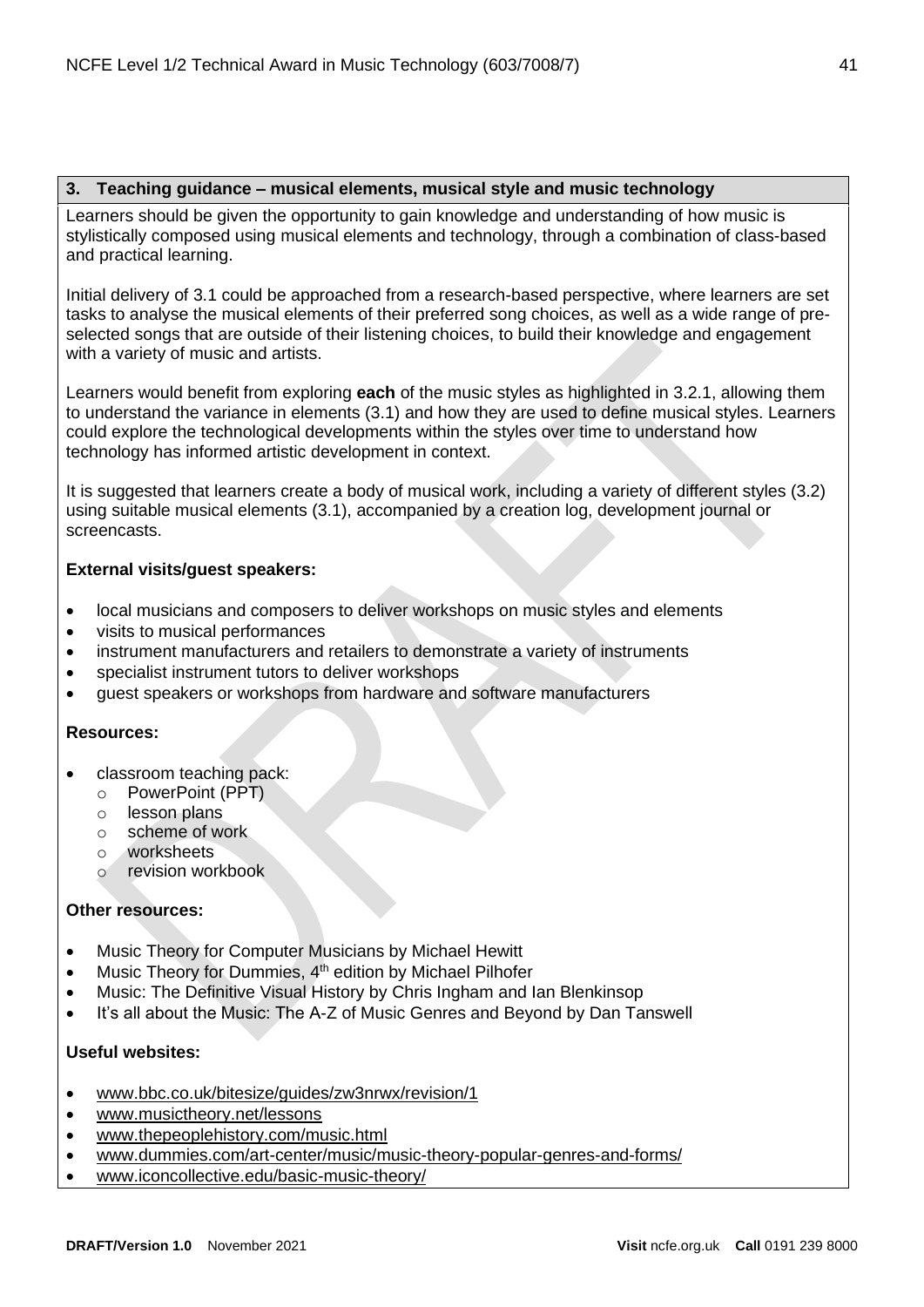## **4. Teaching guidance – sound creation**

Learners should be given the opportunity to gain knowledge and understanding of how sound creation is used, and how to apply sound creation and arrangement to their own work.

It is recommended that learners explore the different forms of media and are set research tasks to identify how sound creation is used within them. Analysis of a variety of different examples within each form would aid learners, such as an evaluation of how sound creation is used in scenes taken from a range of movie genres.

Learners could be given a range of teacher-set briefs that require the use, creation, application and arrangement of sounds, tailored to a specific field of media. They then could develop a portfolio of sound arrangements alongside a creation log or development journal.

Assignments to create original recorded sample packs and software instrument presets, appropriate for each form of media, would be advantageous in developing suitable audio for wider applications.

## **External visits/guest speakers:**

- local sync agencies to deliver sessions on music for sync
- local media producers to deliver workshops on sound arrangement
- practitioners to demonstrate recording techniques for Foley
- underscore composers to demonstrate creation processes
- visits to local installations to consider use of sound

#### **Resources:**

- classroom teaching pack:
	- o PowerPoint (PPT)
	- o lesson plans
	- o scheme of work
	- o worksheets
	- o revision workbook

#### **Other resources:**

- The Sound Effects Bible: How to Create and Record Hollywood Style Sound Effects by Ric Viers
- 100 Unusual, Novel and Surprising Ways to be a Better Sound Designer in Video Games by Rob **Bridgett**
- The Foley Grail: The Art of Performing Sound for Film, Games and Animation by Vanessa Theme Ament

- [www.epicsound.com/sfx/](http://www.epicsound.com/sfx/)
- [www.music.tutsplus.com/tutorials/how-to-record-high-quality-audio-for-film-tv--audio-641](https://music.tutsplus.com/tutorials/how-to-record-high-quality-audio-for-film-tv--audio-641)
- [www.soundclass.weebly.com/6-spotting-for-sound-design.html](https://soundclass.weebly.com/6-spotting-for-sound-design.html)
- [www.soundtraining.com/synthesis-a-basic-understanding/](https://soundtraining.com/synthesis-a-basic-understanding/)
- [www.musicianonamission.com/adsr/](http://www.musicianonamission.com/adsr/)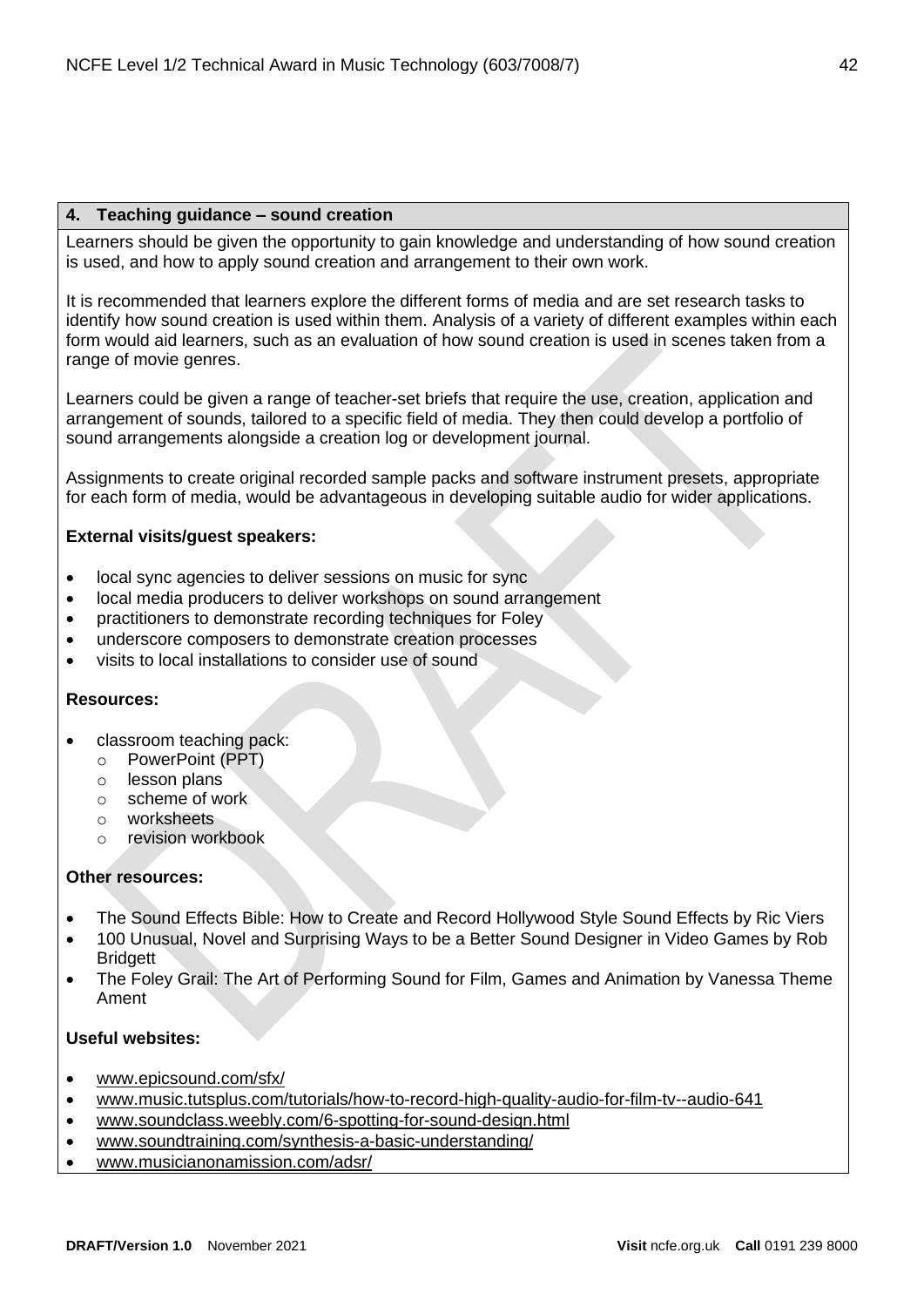## **5. Teaching guidance – multitrack recording**

Learners should be given the opportunity to gain knowledge and understanding of the recording studio environment, how to use it safely, and how to plan, record and mix a multitrack recording.

It is recommended that learners are aware of the different phases of the multitrack recording process, from pre-production to production, then post-production.

Practical workshops and teacher demonstrations are highly recommended, including the set up and use of recording equipment, mixing, as well as the health and safety measures surrounding the recording sessions.

When focusing on production and post-production, a range of project briefs could be given. Projects could be learner-driven or teacher-directed, with clear outcomes of the expectations of the finished recording. As a result, learners should have recorded, produced, mixed and exported their own portfolio of work, as planned in their briefs.

## **External visits/guest speakers:**

- local producers to demonstrate use of mixing tools
- local sound engineers to deliver workshops on engineering for recording sessions
- manufacturers and retailers to deliver workshops
- visits to local recording studios to see recording processes and sessions
- local musicians to provide performances and workshops

## **Resources:**

- classroom teaching pack:
	- o PowerPoint (PPT)
	- o lesson plans
	- o scheme of work
	- o worksheets
	- o revision workbook

## **Other resources:**

- Mixing Secrets for the Small Studio (Sound on Sound Presents…) by Mike Senior
- The Mixing Engineer's Handbook: 4th Edition by Bobby Owsinski
- The Recording Engineer's Handbook: 4th Edition by Bobby Owsinski
- Mixing and Mastering in the Box: The Guide to Making Great Mixes and Final Masters on Your Computer by Steve Savage

- [www.soundonsound.com/techniques/vocal-recording-production-masterclass](http://www.soundonsound.com/techniques/vocal-recording-production-masterclass)
- [www.tapeop.com/](https://tapeop.com/)
- [www.izotope.com/en/learn/55-essential-dos-and-donts-of-vocal-production.html](https://www.izotope.com/en/learn/55-essential-dos-and-donts-of-vocal-production.html)
- [www.musictech.net/guides/essential-guide/twenty-vocal-production-tips/](https://www.musictech.net/guides/essential-guide/twenty-vocal-production-tips/)
- [www.bhphotovideo.com/explora/pro-audio/buying-guide/audio-interfaces](https://www.bhphotovideo.com/explora/pro-audio/buying-guide/audio-interfaces)
- [www.gearank.com/articles/types-of-mics](https://www.gearank.com/articles/types-of-mics)
- [www.izotope.com/en/learn/types-of-studio-monitors-and-which-to-choose-for-home-studios.html](https://www.izotope.com/en/learn/types-of-studio-monitors-and-which-to-choose-for-home-studios.html)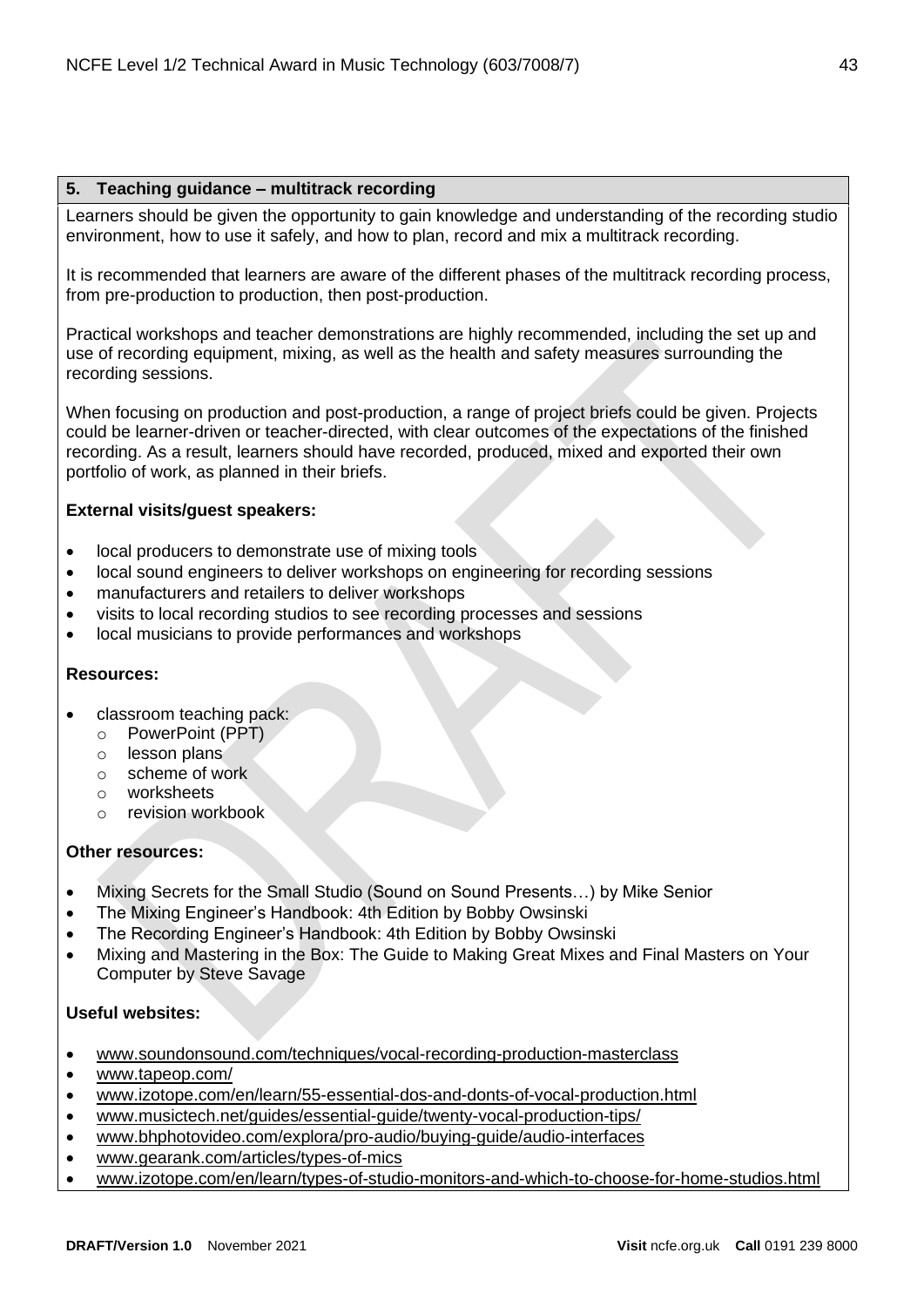## **5. Teaching guidance – multitrack recording**

- [www.izotope.com/en/learn/18-tips-for-running-a-great-recording-session.html](https://www.izotope.com/en/learn/18-tips-for-running-a-great-recording-session.html)
- [www.openmicuk.co.uk/advice/how-to-record-a-song/](https://www.openmicuk.co.uk/advice/how-to-record-a-song/)
- [www.systematicproductions.com/media/studio\\_checklist.pdf](https://www.systematicproductions.com/media/studio_checklist.pdf)
- [www.musicianonamission.com/mixing-music/](https://www.musicianonamission.com/mixing-music/)
- [www.audio-issues.com/music-mixing/7-simple-mixing-steps/](https://www.audio-issues.com/music-mixing/7-simple-mixing-steps/)
- [www.izotope.com/en/learn/10-beginner-mistakes-to-avoid-when-mixing-music.html](https://www.izotope.com/en/learn/10-beginner-mistakes-to-avoid-when-mixing-music.html)
- [www.recordingrevolution.com/mix-a-song-from-scratch/](https://www.recordingrevolution.com/mix-a-song-from-scratch/)
- [www.hyperbitsmusic.com/a-guide-to-automation-and-movement-in-music/](https://hyperbitsmusic.com/a-guide-to-automation-and-movement-in-music/)
- [www.ehomerecordingstudio.com/studio-monitor-positioning/](https://ehomerecordingstudio.com/studio-monitor-positioning/)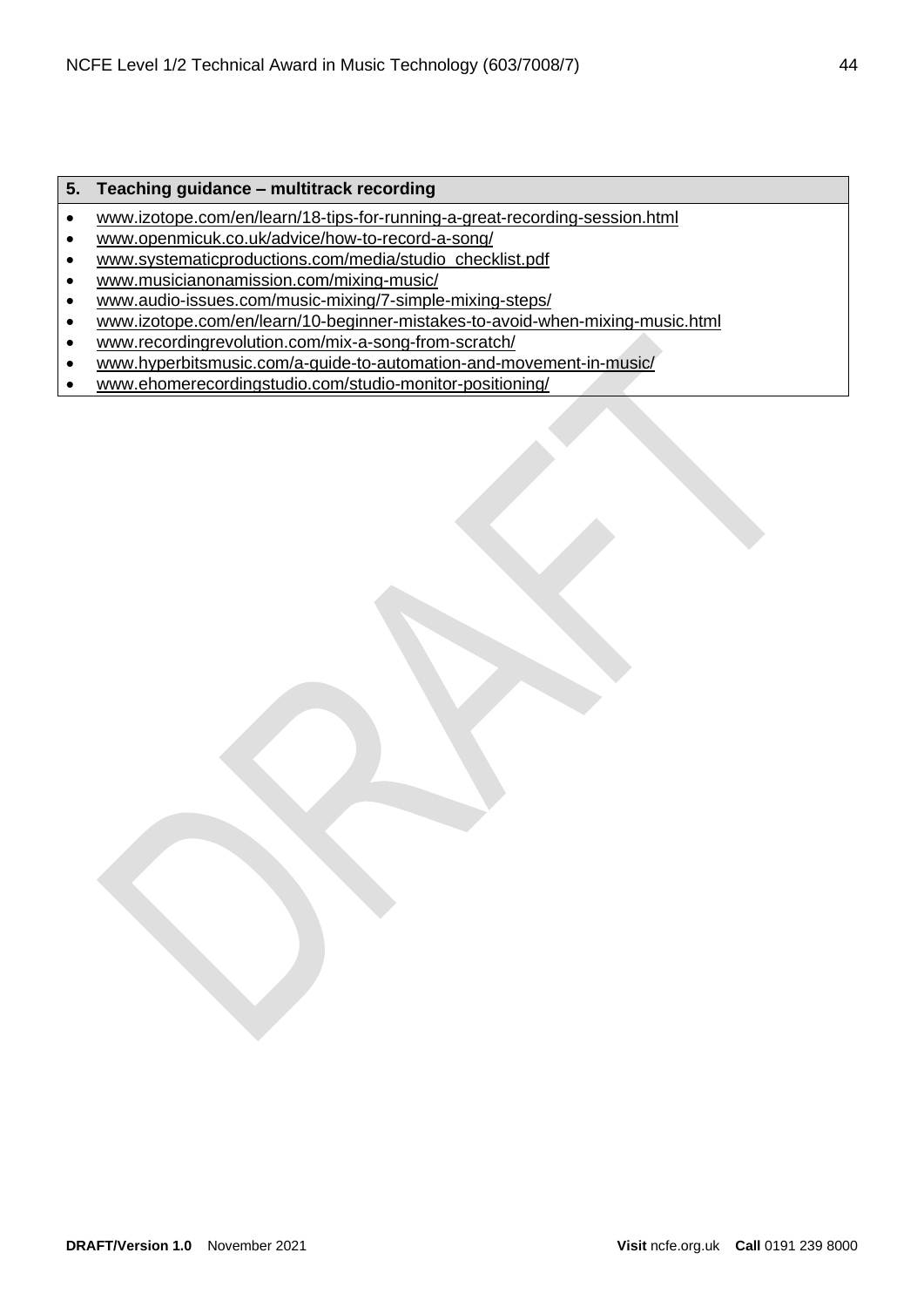#### <span id="page-44-0"></span>**Glossary of terms**

**Arrangement of sounds** – using the various sounds that learners have collected or created, placing the sounds in their project to create an arrangement appropriate to the chosen media.

**Audio interface** – professional and semi-professional devices used to carry a variety of input connections (particularly the ability to accept balanced microphone level inputs and unbalanced line inputs) and output connections (usually at the minimum stereo line outputs and a headphone output).

**Automation** – programming DAW software to perform user-defined actions upon playback, most commonly, volume, panning and effects.

**Balance** – the control of volume of individual tracks statically and dynamically through automation, as well as appropriate track settings, such as panning.

**Computer** – this may include laptop and desktop machines. It is likely that learners will be aware of the operating system used on the machine as the interface between the hardware and music sequencing software.

**Computer peripherals** – the hardware commonly encountered, which allows for physical input to a computer (for example, a QWERTY keyboard, mouse or trackpad) and storage (for example, external hard drives/memory sticks). It is likely that many of these devices will interface via USB.

**Configuring** – this is to be regarded as part of the initial set up phase when initiating a recording or mixing session. This is to include the setup of projects, tracks and equipment that will be used in the recording and playback of audio, when using a DAW.

**Control measures** – a measure that is put in place to prevent risks caused by hazards. The use of a 'cable tidy' could be used to prevent the risk of trips, caused by trailing cables. Control measures will often be identified as part of a risk assessment, when considering health and safety.

**Creation (audio material)** – the creation of *original* material for use in projects. This is in reference to the creation of new recorded audio, as well as creating synthetic sounds and manipulating material via sampling.

**Digital audio workstation (DAW)** – the term DAW, or digital audio workstation, is used to refer to both the hardware and software elements that make up a computer-based music production environment.

**Direct injection (DI)** – the use of direct injection when feeding the signal from an electrical instrument to a device (for example, keyboards and bass guitars). This can also be referred to as direct input.

**Dynamics** – processing in a mix to control the dynamic range (loudness or quietness) of audio signals. Examples may include compression (for example, compressors, limiters) and expansion (for example, noise gates, expanders).

**Editing** – the use of tools which can be used to manipulate MIDI and audio. Tools include:

- arranging using tools to create musical sequences, adjustment of tempo settings
- control of MIDI data changing duration and pitch of input MIDI information, velocity editing and quantizing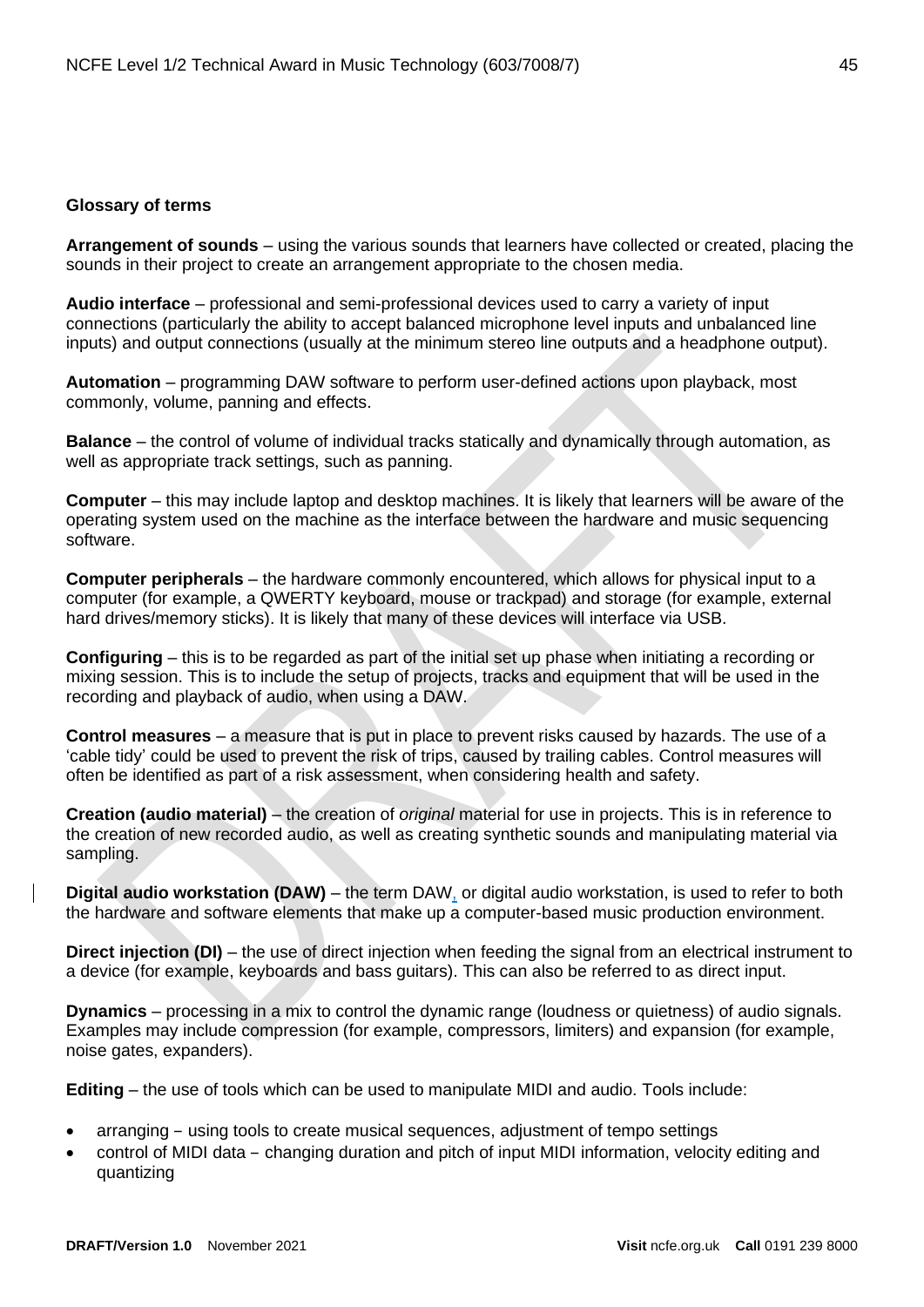- also for the application of controller information to software instruments to provide dynamic control
- editing audio including trimming, reversing, fades, splitting and joining
- balancing control of volume and pan statically and dynamically through automation

**Effects** – the use and application of software effects within a DAW. This includes the use of time-based effects (for example, reverbs and delays) and any additional effects such as processing (for example, filter effects, modulation effects and distortion).

**Equalisation (EQ)** – the act of balancing frequency content within a mix, including the use of filtering (for example, low pass, high pass) and parametric EQ parameters (for example, gain/attenuation, frequency selection) in achieving a desired audio result.

**Export** – to export or 'bounce' completed projects to stereo audio files from the DAW software to a variety of audio files types (for example, WAV, AIF, mp3).

Gain – the level or strength of signal going into a device or system. An understanding of the difference between volume and gain is essential.

**Hardware components** – these are the physical components of the DAW that the learner will interact with to produce music.

**Hazard** – a potential source of harm, such as wires, noise and liquids. Often identified when completing a risk assessment through health and safety measures. A hazard would be linked to a risk, followed by control measures to prevent accidents.

**Health and safety** – working practices in relation to recording and mixing including exposure to noise, appropriate use of computer displays, hazards, risks and control measures.

**MIDI keyboard/MIDI controllers** – these are controller devices used to enter MIDI information. The most typical controller device is a musical (piano) keyboard controller. Learners at level 2 should be aware that MIDI controllers can encompass a wide range of devices – some of which are based on traditional instrument designs (for example, MIDI guitar, wind and percussion/pad controllers) and others that are commonly referred.

**Microphone** – a hardware device used to convert sound into an electrical signal, then to be processed by the DAW for recording and playback.

**MIDI interface** – the hardware designed to allow for input and output of MIDI to and from the sequencing software. MIDI information is increasingly sent from controllers via USB. However, it would be useful for learners to be aware that many MIDI devices continue to use MIDI sockets and may require an interface to communicate with the hardware and software.

**Monitoring** – the act of listening back to the audio that is being played, while recording, editing and mixing. This will be linked to hardware such as headphones and speakers. Listening back refers to both the engineer and artists at the recording stage (for example, setting up live room headphone mixes and control room speakers). Monitoring also refers to the use of tools such as solo and mute when mixing. Additionally, the use of reference material can be used as part of the monitoring process.

**Modulation** – the use of software and/or hardware to change the original sound or signal over time. Common types of modulation effect are to include the use of chorus, flanging and phasing.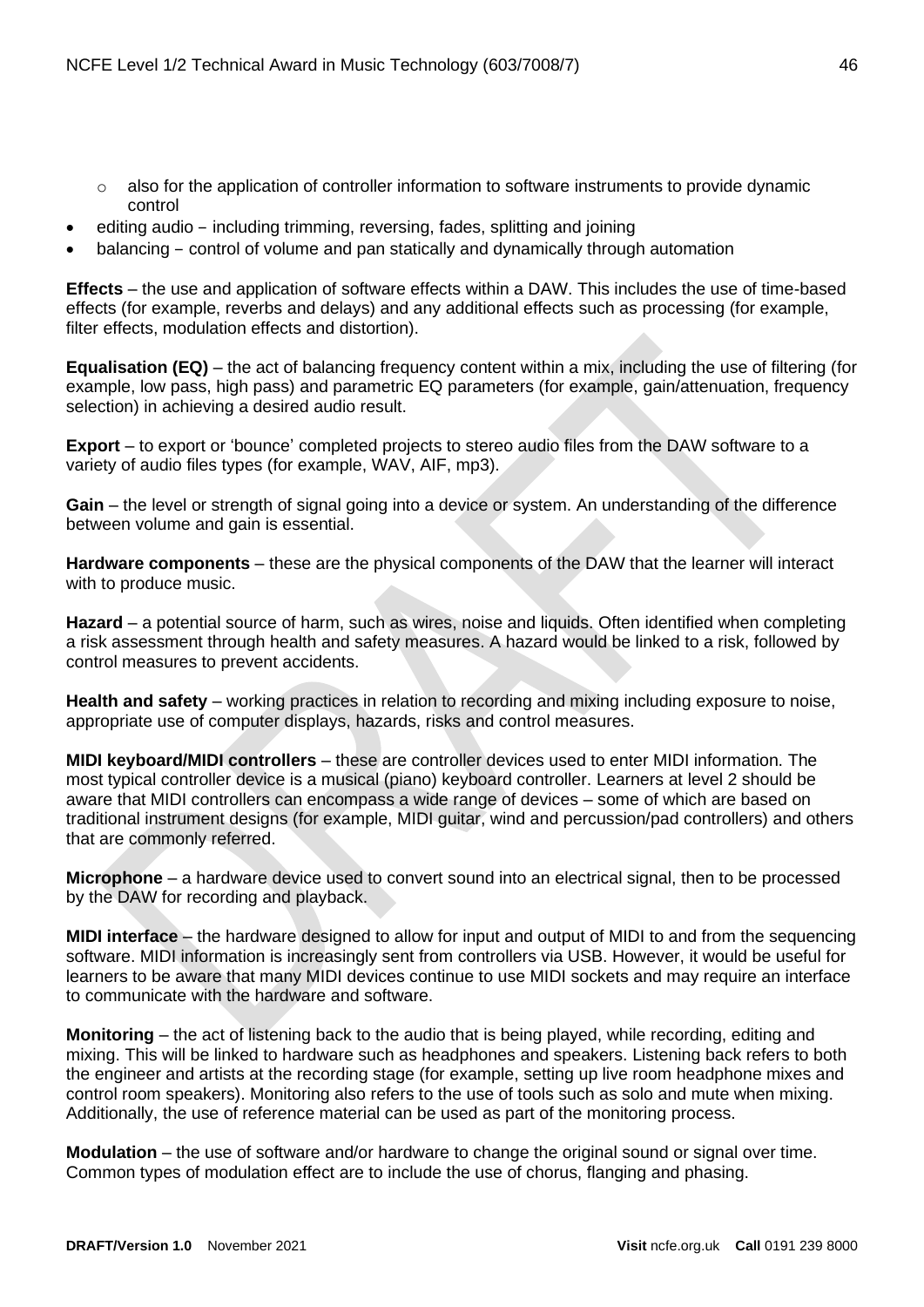**Multitrack recorder** – a multitrack recorder is used to make audio recordings. It is expected that in most instances the multitrack recorder will be in the form of a software package and be used in combination with audio interface hardware such as a DAW. As part of 1.2, learners will be exposed to analogue multitrack recorders but will not be expected to use them.

**Overdubbing** – undertaking the recording of tracks sequentially to build a multitrack recording (for example, recording a vocalist upon a pre-recorded multitrack).

**Phantom power** – the process of giving direct current (DC) to a microphone that requires electrical current. This is most common for condenser microphones that do not have power, and often is 48V.

**Placement (microphones)** – the placement of microphones in relation to recording sound sources in order to achieve the desired result (for example, close placement, ambient, stereo pair).

**Plug-ins** – these are components of sequencing software that provide a specific function. Plug-ins should focus on 3 types of processing:

- EQ or equalisation used to modify the frequency content of audio
	- $\circ$  this is to include filters (for example, low pass and high pass), boost (gain), cut (attenuation) and selecting frequencies
- effects used to process audio signals
	- examples may include time-based effects (reverb, delay), modulation effects (such as chorus, flanging), filter effects (such as wah-wah) and distortion (such as, amp simulation, overdrive)
- dynamics processing used to control the dynamic range of audio signals
	- $\circ$  examples may include compression (such as compressors, limiters) and expansion (such as noise gates, expanders)

**Pre-amps** – learners should be aware of the function of the pre-amp in the recording chain in relation to setting gain. It is expected that in most cases the pre-amp will form part of the audio interface hardware used by learners.

**Rendering** – the conversion of source material, such as audio and video, being processed to produce a final product, such as an audio-visual (MP4, MOV).

**Risk** – the possible result of a hazard. Slips, trips and falls are the most common risks that are identified. Tripping and being injured, could be a risk of untidy or trailing cables.

**Sampler** – a hardware or software device that processes recorded sounds, allowing the user to play back, edit or manipulate the sound that has been sampled. These samples can then be mapped within the DAW for playback and recording.

**Software functions** – software refers to music sequencing software. The software must be capable of recording and editing both MIDI and audio to allow learners to produce musical projects. The functions refer to all that the software is capable of doing in relation to the recording, editing, mixing and exporting of audio.

**Software instruments** – these are 'virtual' instruments which are often supplied as part of the sequencing software and also widely available from other sources.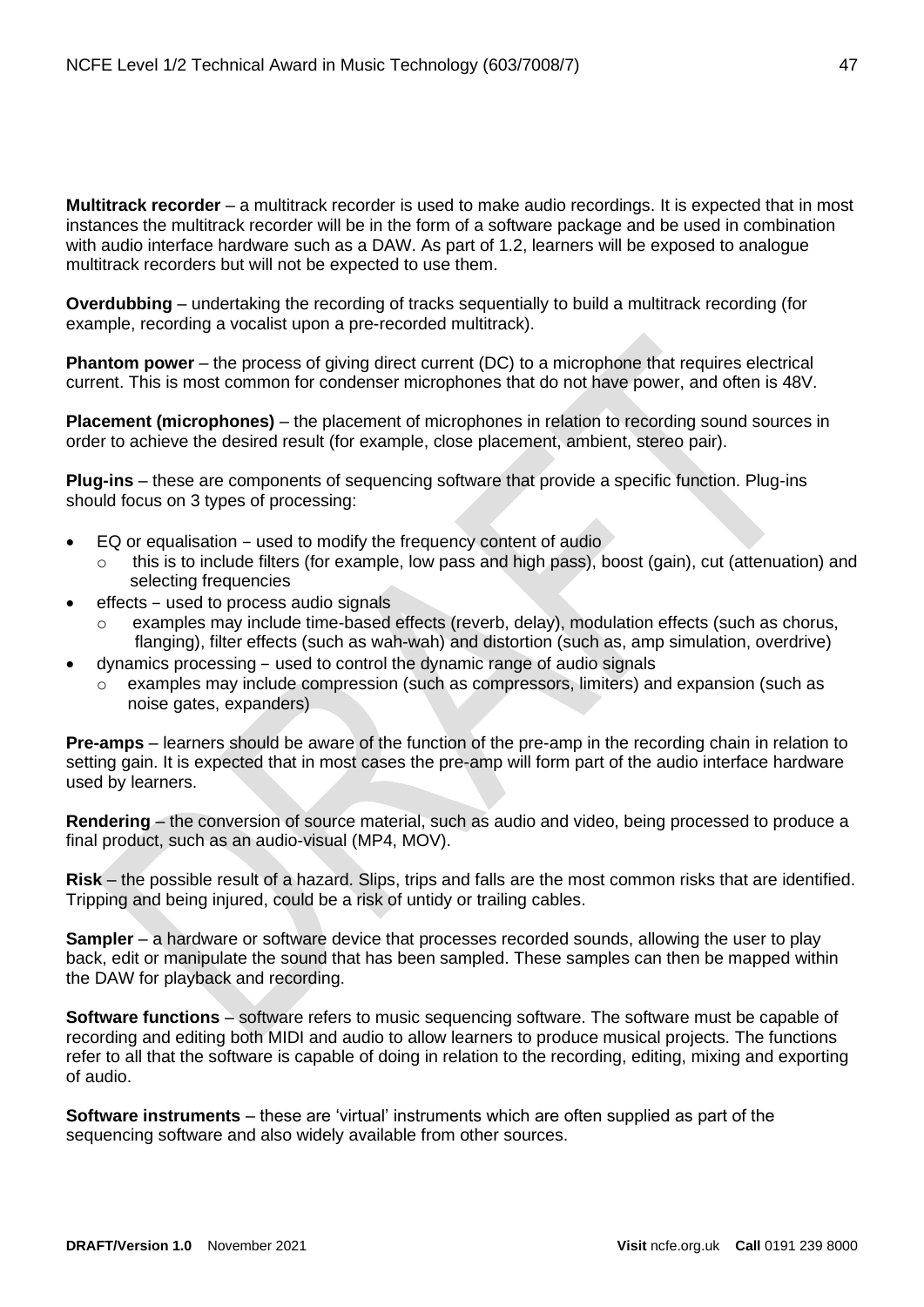## **Sound creation (methods):**

- physical props: recording of physical props (objects) available to record Foley and create material for manipulation
- environmental sounds: recording of background sounds for use as ambience or to create material for effects libraries
- sound synthesis: using basic synthesis techniques (for example, subtractive synthesis using filtering and envelope shaping) to create sounds for musical and non-musical use
- digital sample manipulation: using basic sampling techniques (for example, trimming, mapping and looping) to create sounds for musical and non-musical use
- effects libraries: these may include commercially available libraries, libraries created by the teacher or libraries available within the DAW

## **Sound creation (types):**

- Foley: sounds used to match action in visual media (for example, the sound of footsteps synchronised to a character walking onscreen)
- ambience: sound present to give a sense of location (for example, non-diegetic background in a desert might include animal noises, wind sounds, and so on)
	- $\circ$  ambience may also include effects used to give a sense of space (for example, reverb and EQ used to replicate the size of a room, or frequency attenuation over distance)
- dialogue: diegetic spoken word (for example, the words spoken by a character on screen)
- voice-overs: non-diegetic spoken word (for example, the commentary of a narrator off screen)
- underscore: music used to set mood or place
- special/spot effects: usually diegetic sounds which are generated to enhance particular moments: these may include musical and non-musical sounds

**Stereo field** – positioning individual tracks in the stereo field statically and dynamically through automation or track settings.

**Stereo mix** – producing a stereo mix in an appropriate format (for example, WAV, AIF, MP3) using DAW software.

## **Track types**:

- software instrument tracks (onto which MIDI data is recorded and played back within the sequencing software by a software instrument)
- MIDI tracks (that allow MIDI data to be routed out from the sequencing software and sent to other hosted software or to external MIDI devices such as hardware synthesisers)
- audio tracks (onto which audio is recorded or imported audio files are sequenced)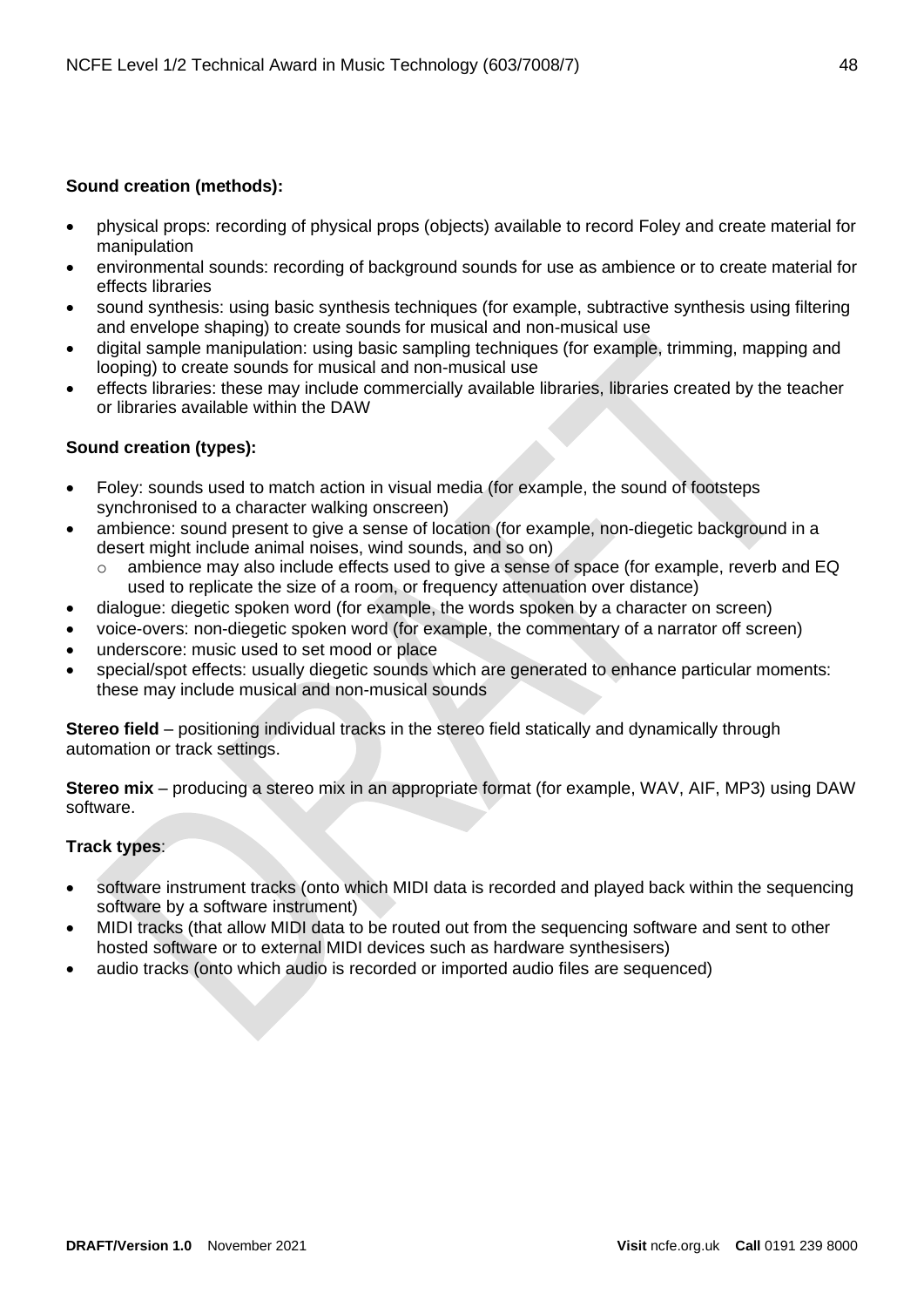## <span id="page-48-0"></span>**Synoptic connections**

Synoptic assessment requires learners to combine elements of their learning and show accumulated knowledge and understanding across the qualification content. It enables learners to evidence their capability to integrate and apply knowledge, understanding, and skills gained with breadth and depth in context.

It is therefore essential when planning for teaching and throughout delivery that the interdependencies and links build across the content of the qualification and are highlighted and reinforced.

The qualification comprises 5 content areas in a single unit model. All content is mandatory and must be taught.

The teaching content does not have to be delivered in a linear way; the unit contents are interdependent in knowledge, skills, and concepts.

Teachers may take a synoptic approach across the qualification. This will enable learners to be able to apply theories and concepts from across the qualification specification in context to skills-based situations. Through combining content and developing holistic connections, learners will be able to demonstrate and evidence their full knowledge and understanding of the subject area and the music technology industry.

Learners will have the opportunity to identify relevant study skills and reflect upon their preferred learning style throughout the qualification.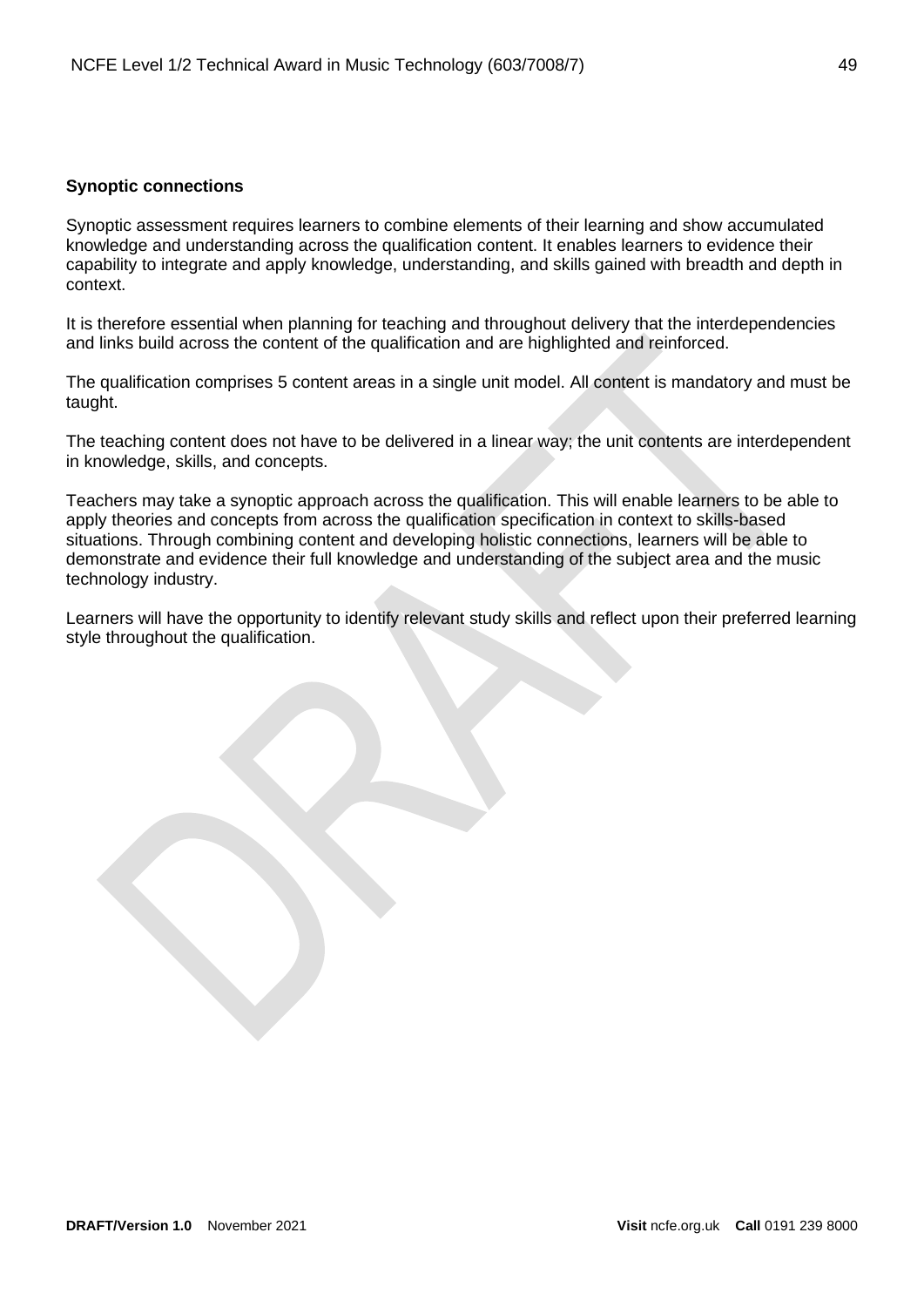## <span id="page-49-0"></span>**Section 3: additional information**

#### <span id="page-49-1"></span>**School accountability measures (performance points)**

This V Cert qualification has been developed to meet the criteria set by the Department for Education (DfE) to be included in the key stage 4 performance tables. Each grade has been assigned a points value. Please check the Register of Regulated Qualifications website [register.ofqual.gov.uk](http://register.ofqual.gov.uk/) for further information.

#### <span id="page-49-2"></span>**Discounting**

If a learner is taking a GCSE and V Cert in the same year with the same discount code, such as GCSE Physical Education and an NCFE V Cert in Health and Fitness, the first entry will count. However, because we do not upload V Cert data to the DfE until August, the exam entry for V Certs is classed as the date the centre claims certification.

- if the centre delivers the GCSE Physical Education exam first and then claims the V Cert afterwards, the GCSE will count
- if the centre delivers the V Cert first and claims the certificate before the GCSE Physical Education exam is sat, the V Cert will count
- if the centre delivers the GCSE and the exam is sat on the same day the V Cert certificate is claimed, then it is the best result which counts

Discount codes for V Cert qualifications can be found on the NCFE website. We advise centres to refer to the [Discounting and Early Entry Guidance](https://www.gov.uk/government/uploads/system/uploads/attachment_data/file/651207/Key_stage_4_discounting_and_early_entry_guidance_2017.pdf) document provided by the DfE. For more information on discounting please contact the DfE directly.

### <span id="page-49-3"></span>**Qualification dates**

Regulated qualifications have operational end dates and certification end dates.

We review qualifications regularly, working with sector representatives, vocational experts and stakeholders to make any changes necessary to meet sector needs and to reflect recent developments.

If a decision is made to withdraw a qualification, we will set an operational end date and provide reasonable notice to our centres. We will also take all reasonable steps to protect the interest of learners.

An operational end date will only show on the Ofqual Register of Regulated Qualifications [register.ofqual.gov.uk](https://register.ofqual.gov.uk/) if a decision has been made to withdraw a qualification. After this date we can no longer accept learner registrations. However, certification is allowed until the certification end date so that learners have time to complete any programmes of study. The certification end date will only show on the Ofqual Register once an operational end date has been set. After this date we can no longer process certification claims.

Where a qualification has an external assessment, this can only be taken up to the last assessment date set by us. No external assessments will be permitted after this date so learners will need to be entered in sufficient time.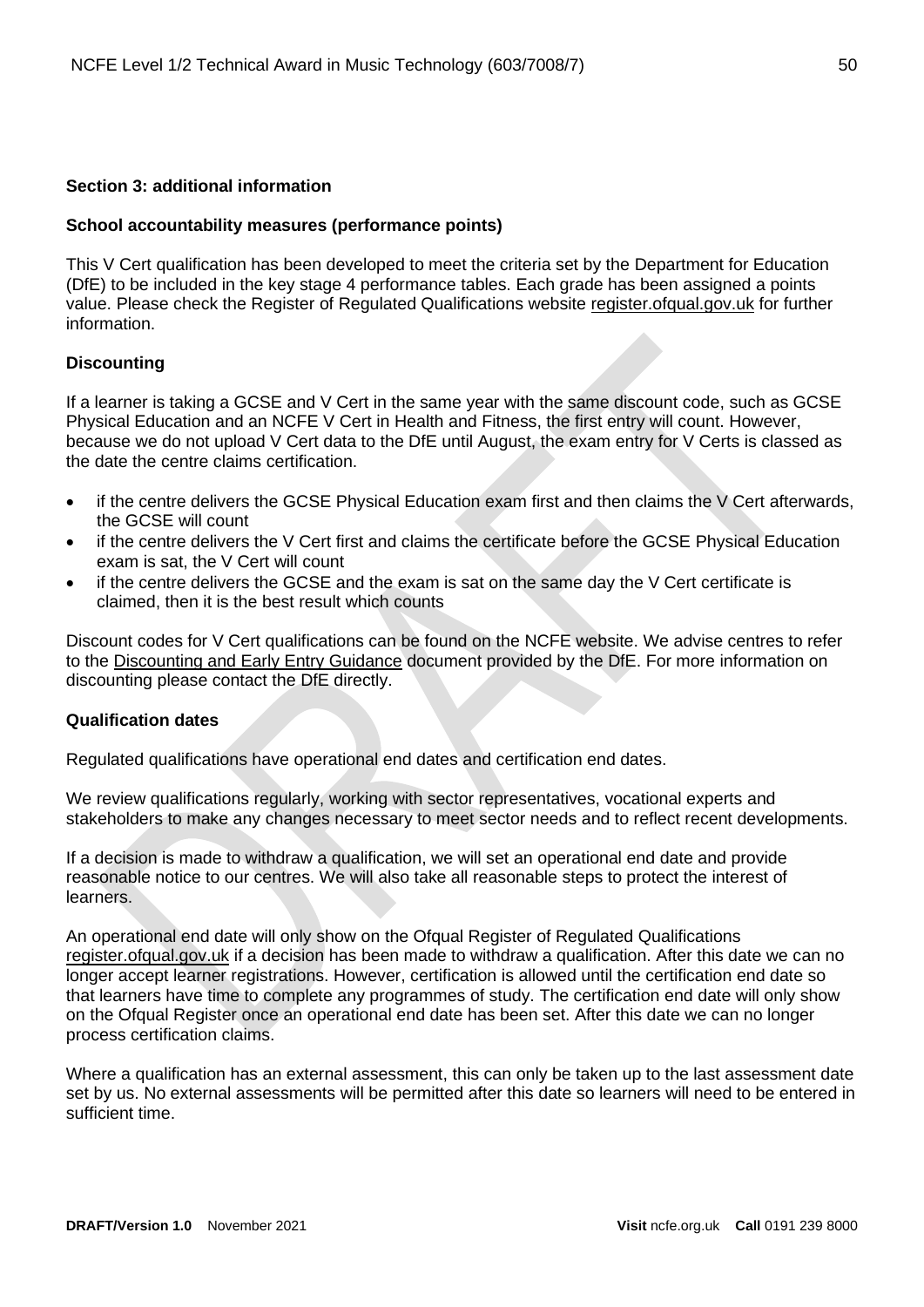## <span id="page-50-0"></span>**Support materials**

The following support materials are available to assist with the delivery of this qualification and are available on the NCFE website:

- learning resources
- qualification factsheet

## **Other support materials**

The resources and materials used in the delivery of this qualification must be age-appropriate and due consideration should be given to the wellbeing and safeguarding of learners in line with your centre's safeguarding policy when developing or selecting delivery materials.

## <span id="page-50-1"></span>**Reproduction of this document**

Reproduction by approved centres is permissible for internal use under the following conditions:

- you may copy and paste any material from this document; however, we do not accept any liability for any incomplete or inaccurate copying and subsequent use of this information
- the use of PDF versions of our support materials on the NCFE website will ensure that correct and up-to-date information is provided to learners
- any photographs in this publication are either our exclusive property or used under licence from a third party:
	- o they are protected under copyright law and cannot be reproduced, copied or manipulated in any form
	- $\circ$  this includes the use of any image or part of an image in individual or group projects and assessment materials
	- o all images have a signed model release